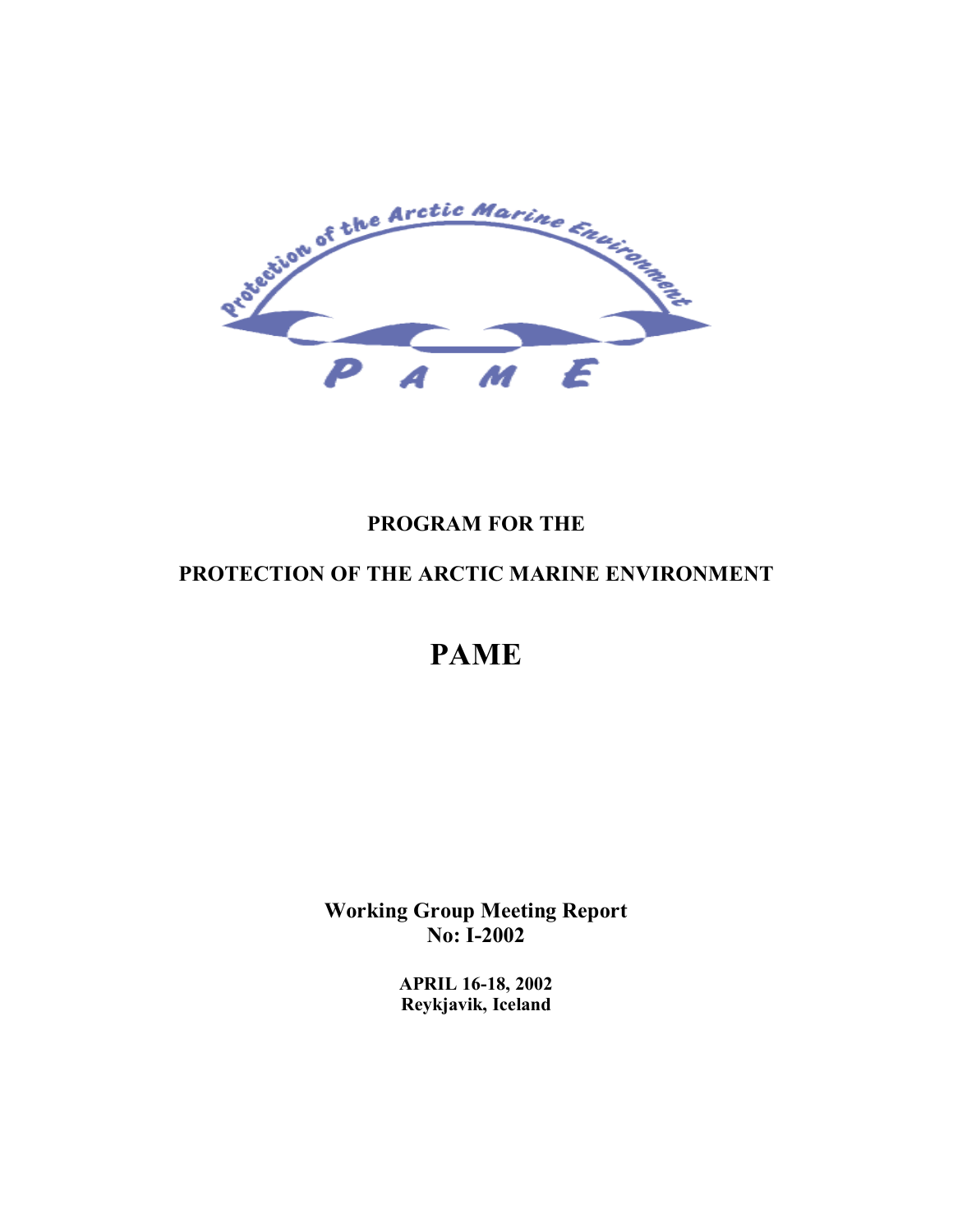# **TABLE OF CONTENT**

| Session I (3): Report from last SAO and the Arctic Council restructuring process2<br>Session I (4): Draft Work Plan 2002-2004/Ministerial Preparations and Deliverables2 |  |
|--------------------------------------------------------------------------------------------------------------------------------------------------------------------------|--|
|                                                                                                                                                                          |  |
|                                                                                                                                                                          |  |
|                                                                                                                                                                          |  |
|                                                                                                                                                                          |  |
|                                                                                                                                                                          |  |
|                                                                                                                                                                          |  |
|                                                                                                                                                                          |  |
|                                                                                                                                                                          |  |
| SESSION V: RELATIONS WITH OTHER ORGANIZATIONS AND WORKING                                                                                                                |  |
| Session V(1): Progress Reports from Working Groups of the Arctic Council12                                                                                               |  |
|                                                                                                                                                                          |  |
| Session VI (1): Amendments and finalization of the 1997 Offshore Oil and Gas Guidelines13                                                                                |  |
| Session VII (3): Potential Environmental Impact of Oil Spills in Greenland15                                                                                             |  |
|                                                                                                                                                                          |  |
|                                                                                                                                                                          |  |
|                                                                                                                                                                          |  |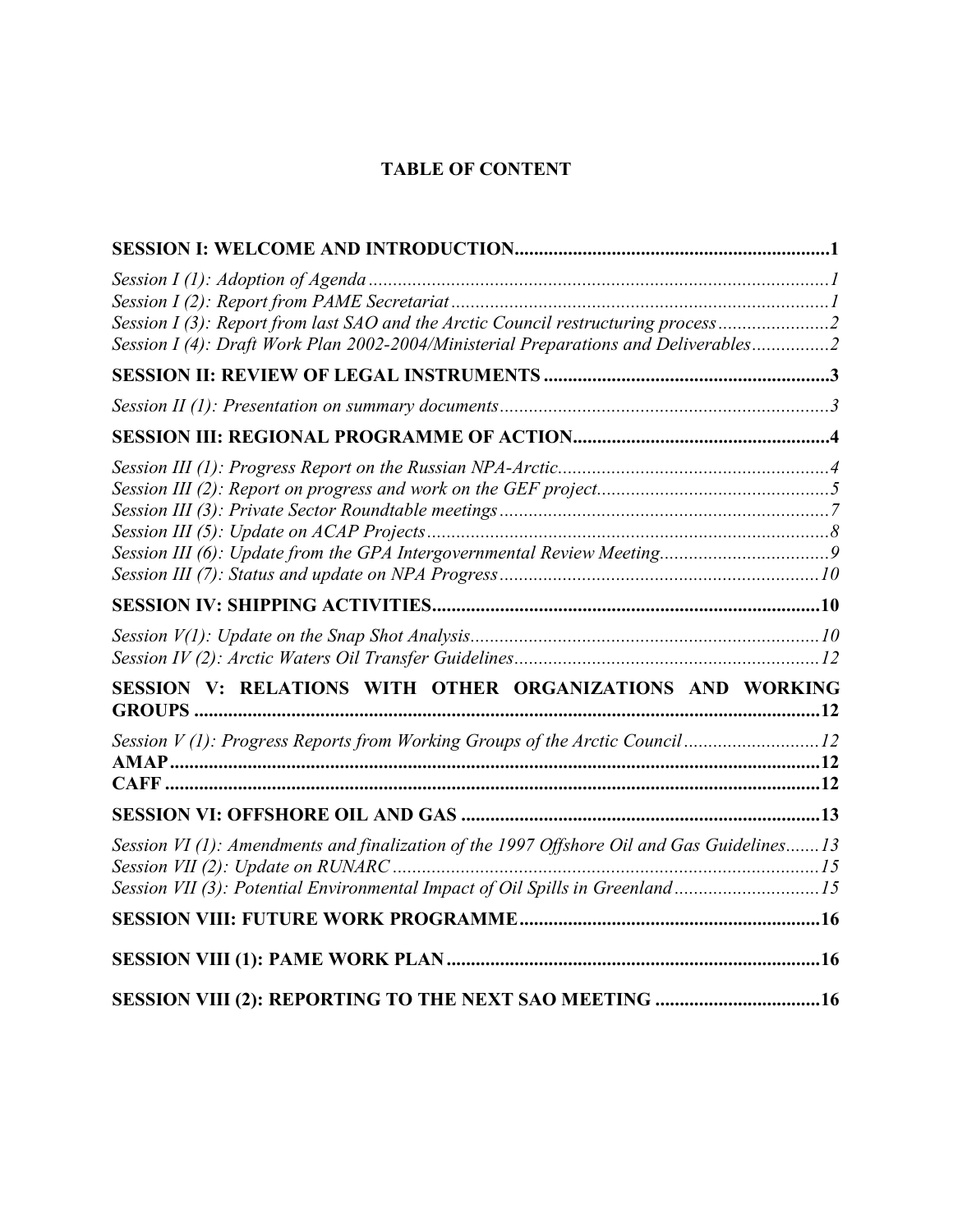## **LIST OF APPENDICIES**

#### **APPENDIX I**

List of Participants

#### **APPENDIX II**

List of Documents

#### **APPENDIX III**

Agenda

#### **APPENDIX IV**

Voluntary Contributions and Expenditures

#### **APPENDIX V**

PAME Report on the Status of the 1996 Recommendations

#### **APPENDIX VI**

Letter from the Ministry of Economic Development and Trade of the Russian Federation

#### **APPENDIX VII**

Progress Report on the Russian NPA-Arctic

#### **APPENDIX VIII**

Progress Report on the GEF Project Powerpoint presentation on the GEF Project (Separate Document)

#### **APPENDIX IX**

Progress on preparation on round tables by the Russian Federation

#### **APPENDIX X**

Guidelines on Oil and Gas to and from Ships - List of Contacts

#### **APPENDIX XI**

Correspondence Group for Offshore Oil and Gas Guidelines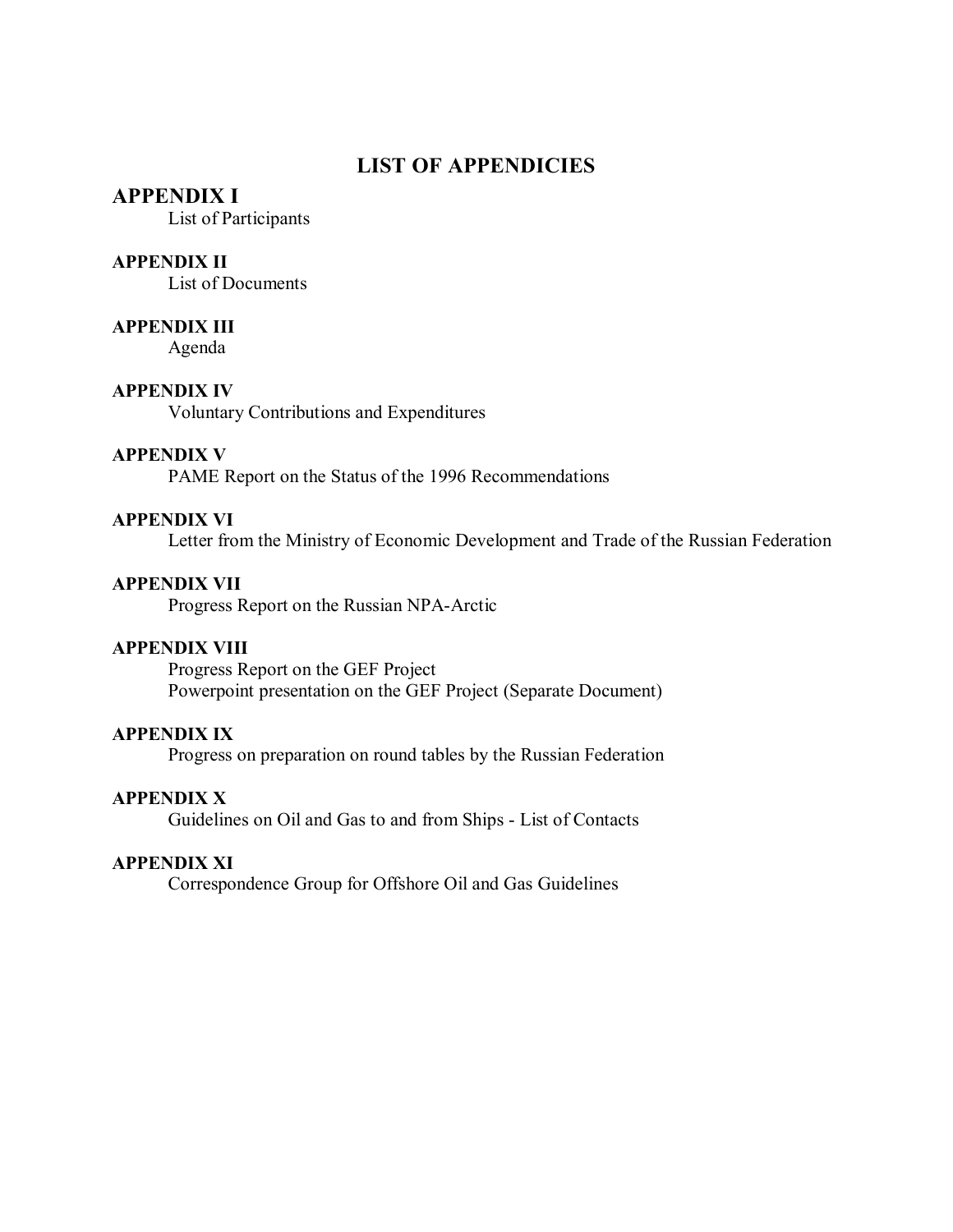#### **Session I: Welcome and Introduction**

#### **Session I (1): Adoption of Agenda**

The Protection of the Arctic Marine Environment (PAME) Working Group met in Reykjavik, Iceland, April 16-18, 2002. Participants attending the Meeting are listed in Appendix I.

The meeting was opened with a warm welcome by Mr. Magnus Johannessson, the Secretary General of the Environmental Ministry of Iceland. He noted that the protection of the Arctic marine environment still remains an important and valid part of the AEPS and the Arctic Council's agenda on the challenges faced in addressing marine pollution and that the development of the RPA in 1996 is an important milestone in the implementation of the AEPS. But further steps need to be taken in addressing the protection of the Arctic marine environment which places a considerable responsibility on the PAME Working Group. He urged participants to come up with concrete suggestions and guidance for the SAO's and ministers of the Arctic Council to move the agenda on marine protection forward with a result oriented focus. Mr. Johannesson pointed out two significant milestones in recent years, namely the Stockholm Convention and the adoption of the GEF project in support of the Russian NPA-Arctic. He further emphasized that the Russian NPA-Arctic and its associated GEF project must be deemed a high priority and noted its special recognition at the recent GPA Intergovernmental meeting. The Meeting was informed of Iceland's continued support to the Russian Federation in its implementation of the Russian NPA-Arctic and noted that Iceland is currently discussing financial contribution to its GEF project in recognizing that the value of its success means a value to the marine environment of the Arctic.

The Meeting was chaired by the vice-chair of PAME, Mr. David Egilsson, Director of the Environmental and Food Agency of Iceland.

A list of documents submitted for consideration at the Meeting is in Appendix II.

*The Meeting adopted the agenda as shown in Appendix III.* 

## **Session I (2): Report from PAME Secretariat**

The PAME Secretariat provided a summary of the activities and a budget statement for the period of January 1, 2001 – December 31, 2001 as well as the expected operational expenditures for the calendar year 2002 and total voluntary contributions and expenditures for the period of 1999-2001 (Appendix IV).

*The Secretariat was asked to submit the status of country contributions by 1 May 2002.*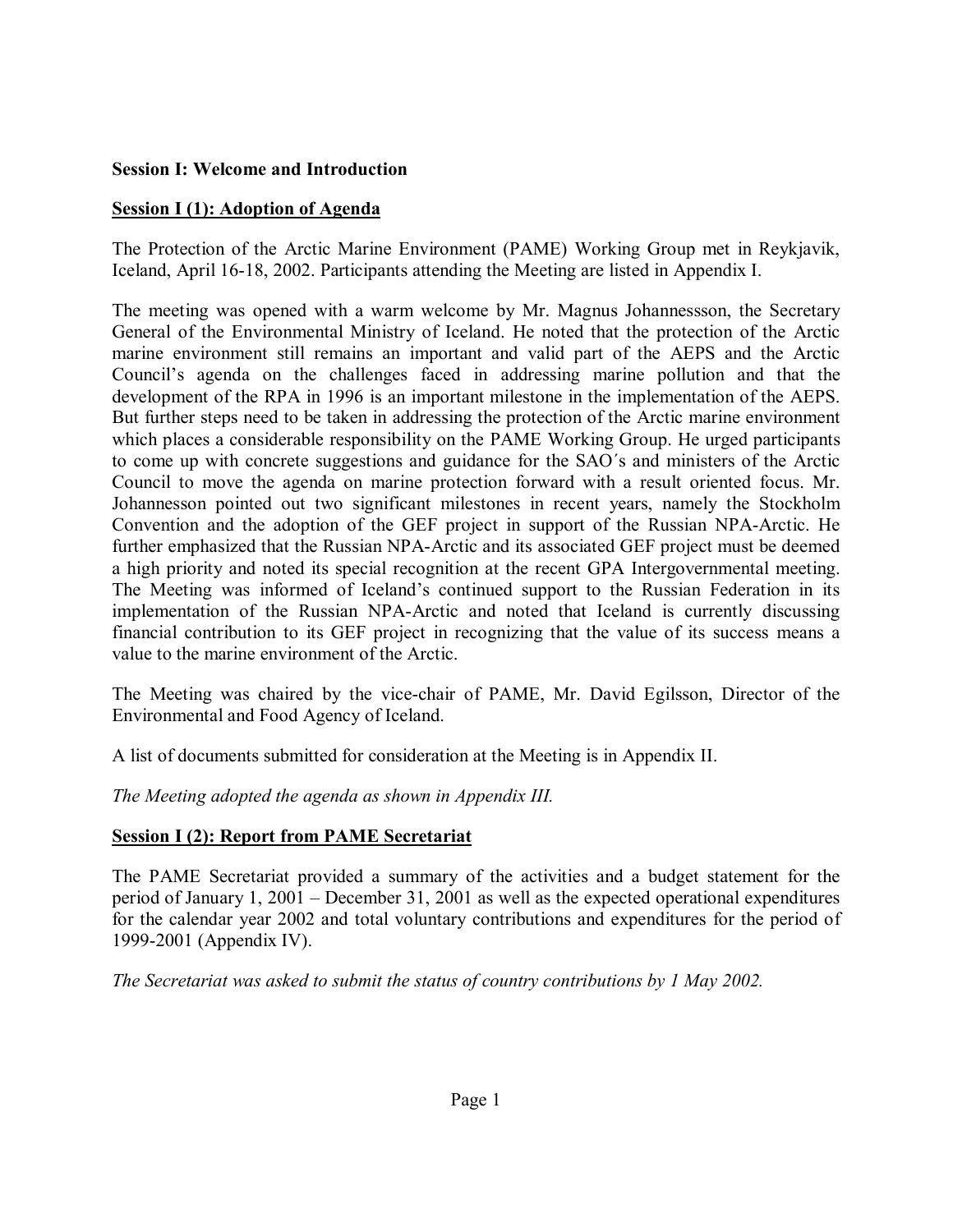## **Session I (3): Report from last SAO and the Arctic Council restructuring process**

The Arctic Council Executive Secretary, Ms. Johanna Lammi, informed the Meeting on some of the main issues addressed at the SAO meeting held 6-7 November 2001 in Espoo, Finland. She highlighted the following priorities:

- Ongoing preparations for the WSSD 2002.
- The need for better coordination between the working groups of the Arctic Council and other regional organizations such as the BEAC and CBSS (need to be spelled out). Also the EU as its Northern Dimension Environmental Policy process is an important process to follow up from the Arctic Council's viewpoint.
- Finland as the host country of the Arctic Council has made the efforts to enhance the dialogue between the Council and EU and is hoping that EU will in the future join the Arctic Council's work as an observer.
- The need for improved dialogue between the working groups and the SAOs.
- The importance of circumpolar coverage of Arctic Council projects.
- The need to clarify the issues on financing of projects within the Arctic Council and the need to stimulate outside funding. NEFCO has been invited to the upcoming SAO meeting to inform on the mechanism of IFI's in project funding.
- The Arctic Council depend on voluntary funding by Member States so there are capacity limits of the Arctic Council of becoming involved in projects or programmes with large budgets.

She noted that the Arctic Council Chair, Mr. Peter Stenlund, has had informal discussions with Member States since the last SAO meeting on the restructuring process of the Arctic Council and is hoping to prepare a revised version of the discussion paper to be sent out by 1 May 2002 for consideration at the upcoming SAO meeting in Oulu, Finland 15-16 May 2002.

Norway informed the Meeting that ACAP attended a meeting with NEFCO as a part of ongoing discussions with IFIs to explore how to identify and involve financial and implementing partners outside the Arctic Council in funding of ACAP projects. Based on these preliminary discussions it is evident that the main threshold is in identifying a problem owner that is willing to take on the responsibility to commit to the requirements of IFI financing.

# **Session I (4): Draft Work Plan 2002-2004/Ministerial Preparations and Deliverables**

The Chair emphasised the need for PAME to focus its efforts towards finalizing deliverables prior to the next Ministerial meeting as follows: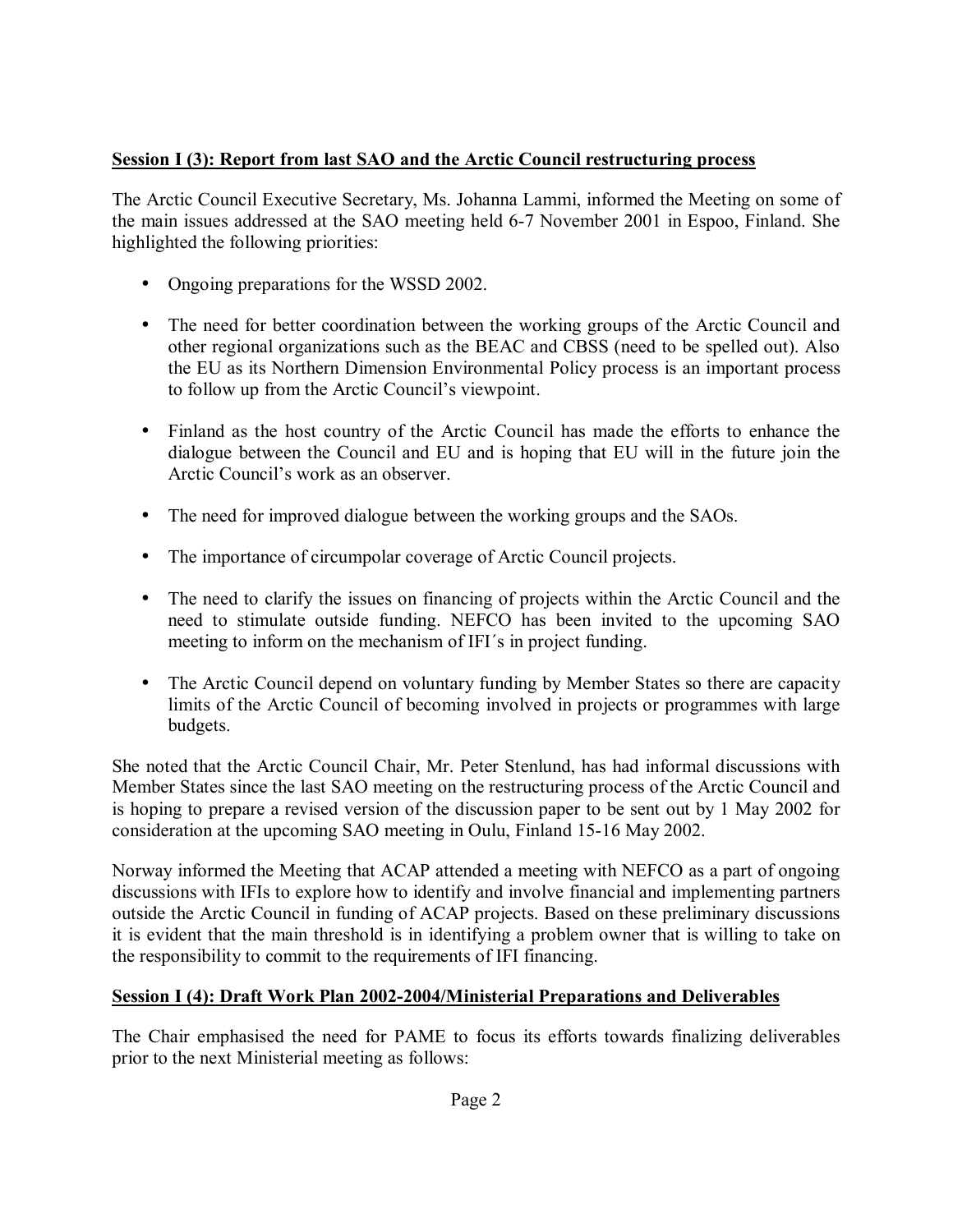- 1. The Work Plan for 2002-2004.
- 2. The review of:
	- a) Legal Analysis and the recommendations from the 1996 report.
	- b) The 1997 Offshore Oil and Gas Guidelines and agreeing on a process to finish the guidelines intersessionally.
- 3.  $1<sup>st</sup>$  draft or progress report on the Arctic Waters Oil Transfer Guidelines.
- 4. General recommendations on marine issues for Ministerial considerations.

The chair noted that it was important for PAME to make its work more visible and project oriented. During the discussions the following points were made:

- $\triangleright$  PAME could benefit from establishing expert/sub-groups to better focus its work on technical issues with policy decisions and directions given by the PAME representatives.
- $\triangleright$  PAME should establish more project oriented focus complementary to work of the other working groups of the Arctic Council to further implement action plans and other tasks within PAME's mandate

*The Meeting agreed that in ordered to be more results orientated PAME should continue to establish expert groups as appropriate for carrying out inter-sessional work on specific activities of the PAME Work Plan.* 

## **Session II: Review of Legal Instruments**

#### **Session II (1): Presentation on summary documents**

The Meeting reviewed the summary documents on the update of the 1996 PAME Recommendations provided by lead countries as follows:

- $\triangleright$  Canada Land-based Activities
- $\triangleright$  Unites States Dumping Activities
- $\triangleright$  Norway Shipping Activities
- > Denmark/Greenland Offshore Oil and Gas Activities

The Meeting based its work on the paper submitted by Canada (Review and Update of the 1996 report) and agreed on the recommendations as contained in Appendix V.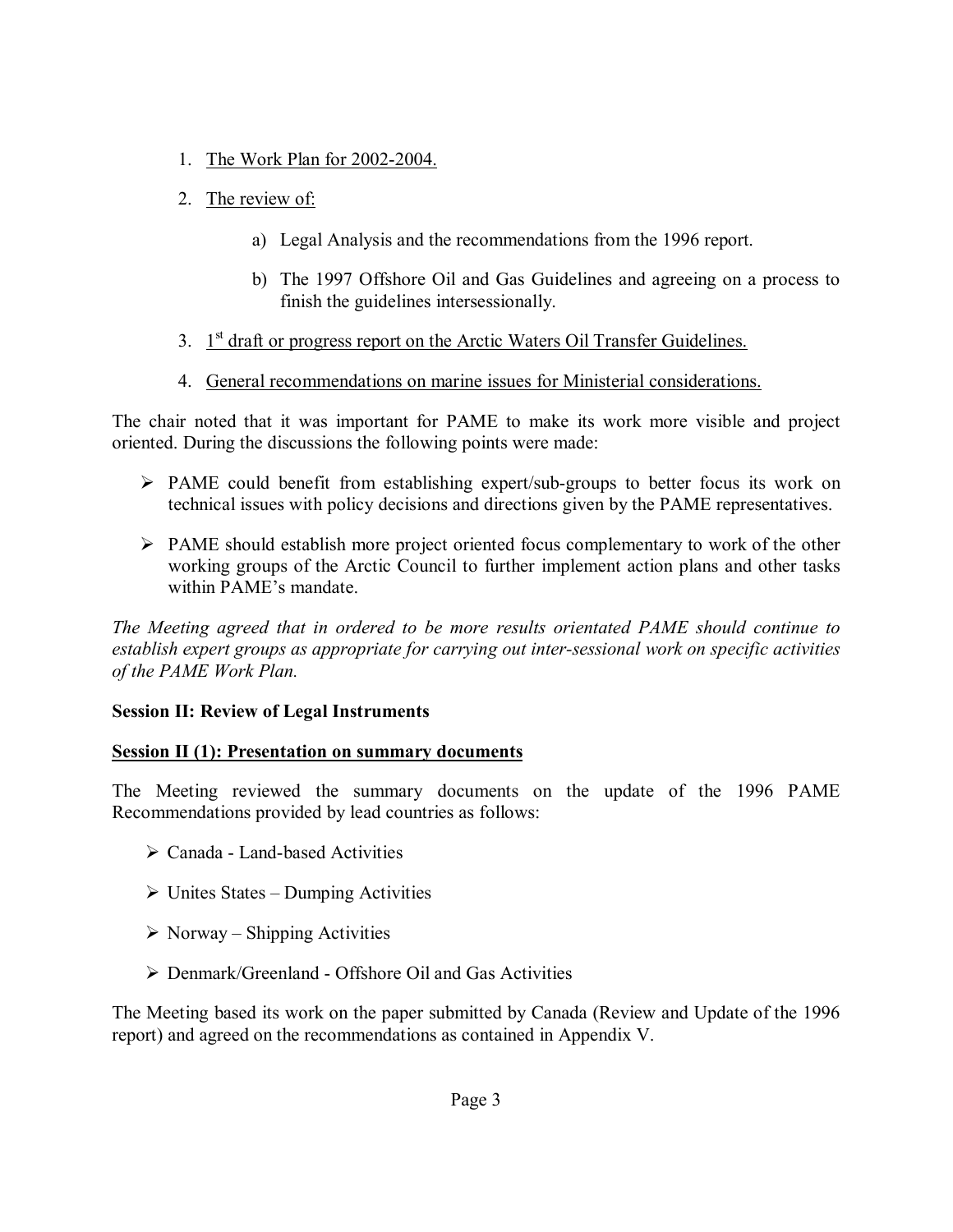The Vice-President of RAIPON, Mr. Pavel Sulyandziga, raised an issue within the context of ocean dumping, which though not within the area defined as the Arctic, may have consequences to the Arctic. The main points he raised included dumping of waste drilling mud and other extraction materials into the ocean on the Sakhalin Shelf, the effects it may have on the environment, its wildlife and humans, and concerns that this may effect Alaskan waters.

RAIPON asked that PAME consider conducting a review of this issue and include it in its revised work plan for 2002-2004.

*The Meeting noted RAIPON's interventions and agreed that the chair should write to AMAP to find out if AMAP is aware of, or has considered this issue in their monitoring and assessment work.*

*The Meeting agreed to provide the following documentation to the next ministerial meeting of the Arctic Council:* 

- ! *Highlights of progress made since the 1996 report*
- ! *Status of the 1996 report recommendations*
- ! *A factual update of the matrix of legal analysis*

## **Session III: Regional Programme of Action**

Sweden proposed that based on its mandate, PAME should focus its work on reduction of discharges/emissions from land-based point/non-point sources as being the main sources of pollution of the Arctic marine environment and thus the next stage of the RPA should focus on cost-effective measures of each identified source. In this context Sweden proposed that firstly all Arctic countries give a priority to the identification of hot-spots and adopt specific recommendations on Best Available Technology/Best Environmental Practice (BAT/BEP). Secondly, to provide discharge/emission data from identified hot-spots to allow for regular follow-ups on progress. Sweden noted that this information together with trend information provided by AMAP would allow for an assessment indicating if measures taken or planned would be sufficient for achieving a sustainable Arctic marine environment. Sweden was informed that the Arctic Council only co-operates under "non-binding agreements".

## **Session III (1): Progress Report on the Russian NPA-Arctic**

Prof. Vitaly Lystsov of RRC "Kurchatov Institute" spoke on behalf of the Ministry of Economic Development and Trade of the Russian Federation (Letter provided in Appendix VI and the complete presentation in Appendix VII). The main points made on the progress on the Russian NPA-Arctic and its associated GEF project "Russian Federation Support to the National Programme for the Protection of the Arctic Marine Environment" were as follows: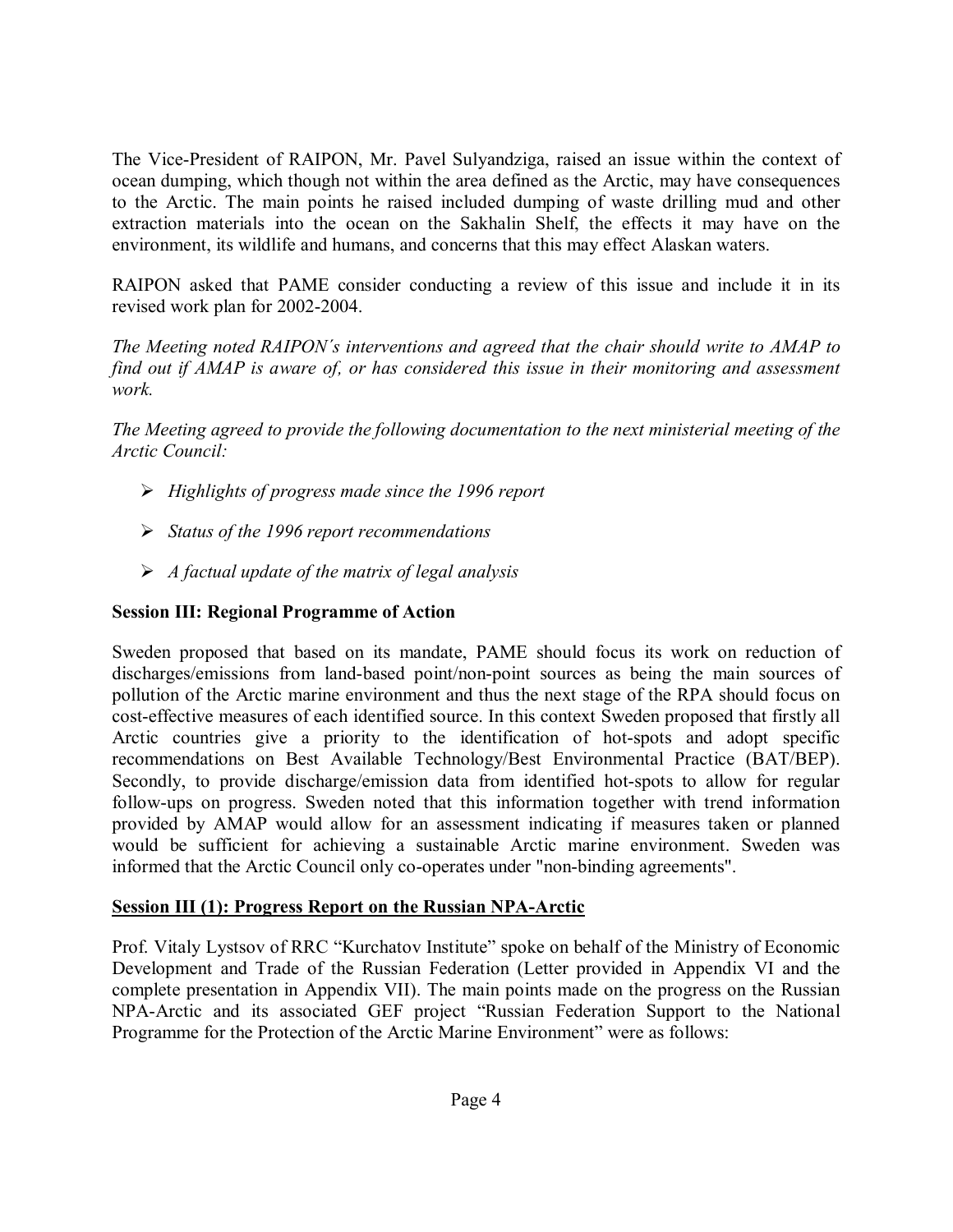- $\triangleright$  The Russian NPA-Arctic was approved on 8 September 2001 and became a component part of the "World Ocean" Federal Target Oriented Programme (FTOP), with the Ministry of Economic Development and Trade of the Russian Federation (Miniekonomrazaitiya of Russia) as the State executing body.
- $\triangleright$  The Russian NPA-Arctic has been endorsed by the Ministry of Natural Resources of the Russian Federation (MPR of Russia) and Roshydromet.
- ! Certain components of the Russian NPA-Arctic are addressed in the Full GEF Project ìRussian Federation Support to the National Plan of Action for the Protection of the Arctic Marine Environment".
- $\triangleright$  It is expected that the main negotiations on national and international co-financing will have been completed in July of this year or by the time the GEF Project Document is submitted to UNEP/GEF for approval. That being so, it will be possible to begin implementing the Project in September or October of this year.

*All PAME Representatives expressed its gratitude and support to the Russian Federation for its encouraging efforts towards a successful implementation of the Russian NPA-Arctic.* 

## **Session III (2): Report on progress and work on the GEF project**

Mr. Ljubomir Jeftic from the Advisory Committee on Protection of the Seas (ACOPS) provided information on progress on the GEF Project "Russian Federation – Support to the NPA-Arctic" (Appendix VIII). The main points made were as follows:

- $\triangleright$  The Ministerial Declaration of the Arctic Council (Iqualuit, 1998) supported the Russian NPA-Arctic and supported the efforts of ACOPS to "seek funds to remedial regional priority pollution sources and activities identified in the RPA and Russian NPA".
- $\triangleright$  The GEF Project "Russian Federation Support to the NPA-Arctic" was adopted by the GEF Council on 7 Dec. 2001.
- $\triangleright$  The implementing agency of the GEF Project is UNEP and co-executing agencies of the Project are the Ministry of Economic Development and Trade of the Russian Federation (Minekonomrazvitiya) and the Advisory Committee on Protection of the Sea (ACOPS).
- $\triangleright$  Basis for the development of the GEF Project was the Russian NPA-Arctic and the results of the GEF PDF B Project. Russian NPA-Arctic is now an integral part of the Russian system, being a plan within the "World Ocean" Federal Target-oriented Programme (FTOP), and its sub-programme "Use and Development of the Arctic".
- $\triangleright$  The main objective of the GEF Project is to ensure a coherent basis for the identification of priorities associated with the adverse effects of land-based activities to the marine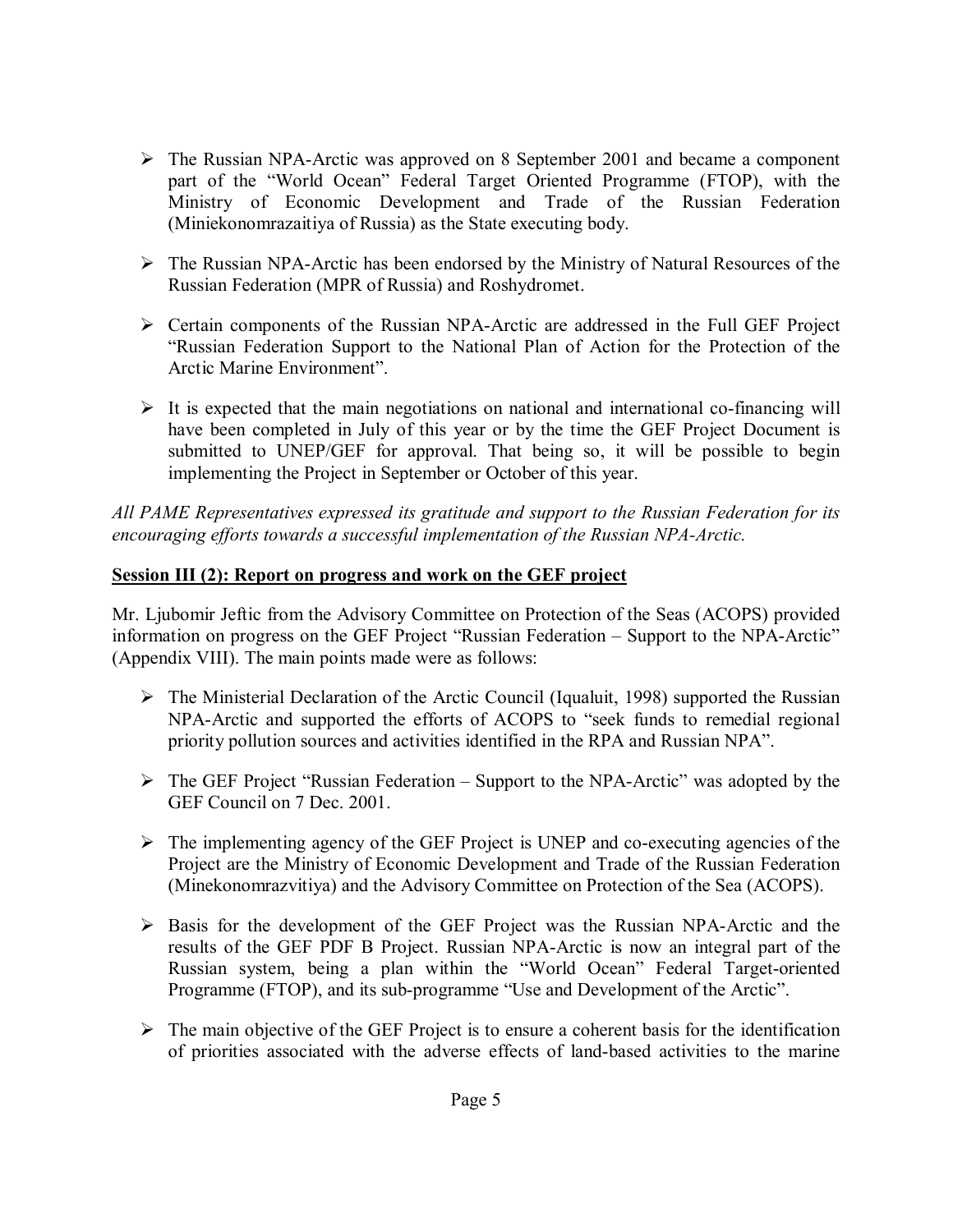environment.

<u>.</u>

 $\triangleright$  In accordance with the standard GEF procedure, the GEF Project will have its Steering Committee, which will supervise the work done, in addition to the regular supervision of the financial aspects of the Project by UNEP as the implementing agency.

As reflected in Session III(1) all Arctic States support the Russian NPA-Arctic.

Norway, supported by Finland, raised concern regarding the need for clarification of the role of the Russian Federation, ACOPS, and PAME in the Russian NPA–Arctic and the GEF Project " <u>Russian Federation</u> – Support to the NPA Arctic<sup> $n<sup>1</sup>$ </sup>

RAIPON stated its support to the GEF Project and has been invited by the Russian government to take an active part in its implementation.

Canada, Denmark, Finland, Iceland, Sweden and USA are supportive [of all or parts]<sup>2</sup> of the implementation of the GEF Project on the Russian NPA-Arctic and appreciate the efforts of the co-executing agencies to prepare and implement the GEF Project.

During the discussions the following points were made:

- $\triangleright$  It is the responsibility of each Arctic country to create and execute a National Action Plan for the Arctic, either as a separate plan or through other national mechanism.
- $\triangleright$  Russia has adopted such an action plan and PAME is supporting the Russian NPA-Arctic, consistent with the Ministerial Declarations of Iqualuit 1998 and Barrow 2000.
- $\triangleright$  One concrete example of the implementation of parts of the Russian NPA-Arctic is the GEF project "Russian Federation – Support to the NPA Arctic" which was approved by the GEF Council on 7 Dec. 2001. Other examples may be bilateral cooperation with the Russian Federation.
- $\triangleright$  The implementing Agency for this project is UNEP and its co-executing Agencies are the Ministry of the Economic Development and Trade of the Russian Federation and the Advisory Committee on the Protection of the Sea (ACOPS).
- $\triangleright$  The role of ACOPS in the Russian NPA-Arctic has been known for a long time and has been discussed at Arctic Council and PAME meetings for several years.

<sup>&</sup>lt;sup>1</sup> The GEF Project  $\cdot$ Russian Federation-Support to the NPA-Arctic<sup> $\cdot$ </sup> will be referred to herein as the GEF Project.

 $2^2$  Sweden recognizes that the GEF project has a very broad base, and while appreciating the efforts in implementing the project, Sweden does not necessary support all elements of it.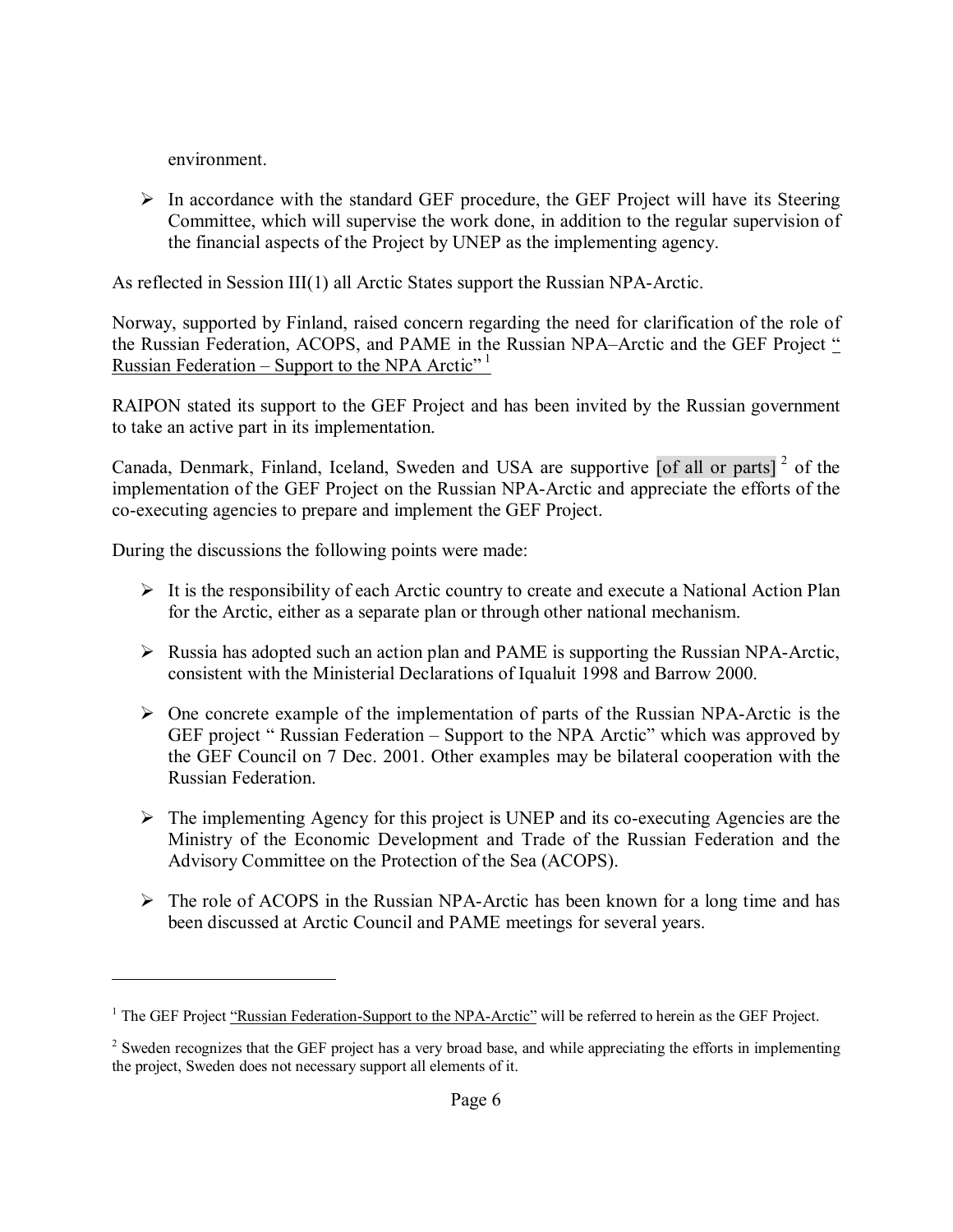- $\triangleright$  [The role of PAME in the Russian NPA-Arctic was initially catalytic, but after the approval of the GEF Project, PAME's role has moved into  $[reviewing]$ <sup>3</sup> [following] the progress for the purpose of making recommendations to the SAOs and maintaining information exchange, and if appropriate, provide comments to the co-executing agencies. $]^{4}$
- $\triangleright$  Canada, Denmark, Finland, Iceland, Sweden and USA are supportive [of all or parts]<sup>5</sup> of the implementation of the GEF Project and appreciate the efforts of the co-executing agencies to prepare and implement the GEF Project.
- $\triangleright$  GEF requires international and national co-financing to all projects they approve. Russia has committed itself to such co-financing. Canada, GPA and IOC-UNESCO have already made financial commitments; Iceland is in the process of doing so; and the US hopes to be able to.

#### **Session III (3): Private Sector Roundtable meetings**

Prof. Vitaly Lystsov of RRC "Kurchatov Institute" representing the Ministry of Economic Development and Trade of the Russian Federation informed the meeting of the ongoing preparations on the round table participation within Russia (Appendix IX) and presented a format paper that is planned to be used to identify project ideas among a broad range of potential stakeholders within Russia. He noted that one of the key elements in the success of the planned round table meetings is to secure an early participation from private business representatives. A dialogue is underway with a range of business representatives and new contacts are being established. The response of possible partners will be analysed and the results will be used for the organisation of round tables.

 $\overline{a}$ 

 $3$  Norway is of the opinion that the word "reviewing" indicates that PAME would have a secretariat function to the GEF Project and would have a control function as a reviewer of the Project's progress and this would give PAME a role it should not have. "Review" implies in depth assessing the track of a project, and we therefore prefer to use the word "follow". Using "review" will, in our opinion also strengthen the parts of the paragraph concerning making recommendations and providing comments (" ...making recommendations to the SAOs .." and "...and if appropriate, provide comments to the co-executive agencies."). This will even more give PAME a responsibility with regard to the implementation of the project, a responsibility PAME in our opinion should not have.

**Note from the Chair:** There was a general view at the meeting that PAME should not have active control function of the GEF project after its approval. Other countries than Norway were of the opinion that the use of the word "review" didn't imply active control function of PAME in the GEF project and PAMEs role should be consistent with RPA and PAMEs mandate from Iqualuit and Barrow.

<sup>&</sup>lt;sup>4</sup> The whole paragraph is bracketed at request of Norway, to leave the possibilities open to SAOs to reflect upon a new text at their meeting in Oulu.

<sup>&</sup>lt;sup>5</sup> See Note 2.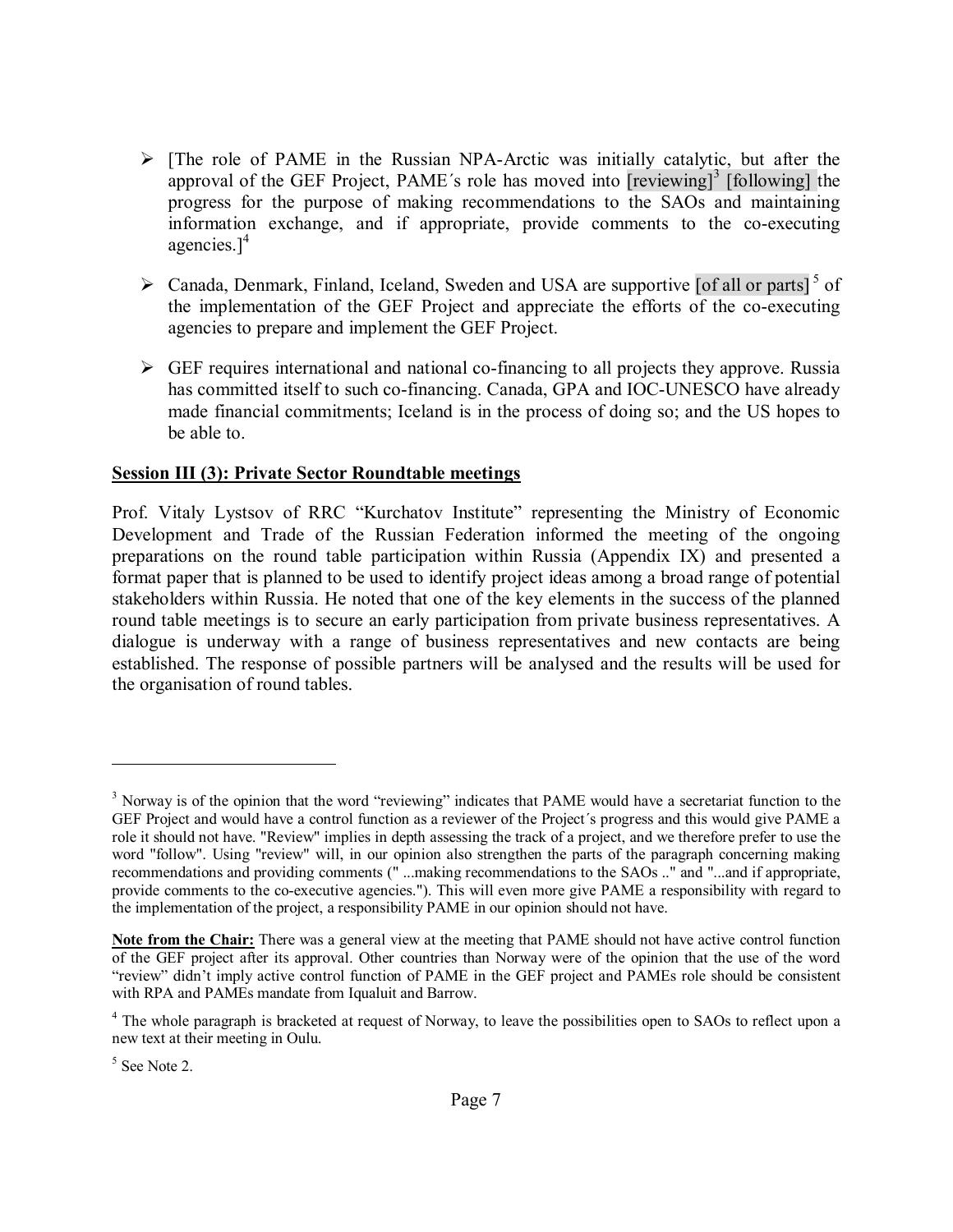Some countries raised questions as to the timing, general purpose and participation in the round table meetings.

It was noted that the planning of the round table meetings is important in the preparatory process of the Partnership Conference. Russia anticipates that the round table process could start in the beginning of year 2003, or when project proposals of the GEF project have been prepared in more detail. Based on this a tentative schedule of the Partnership Conference is in 2004.

RAIPON noted the importance of the current steps being taken by to engage the private sector in Russia early on in this process.

United States emphasized that the round-table meetings should be based on concrete sectors/project topics; support should be galvanized for participation in the Partnership Conference and garner advance collaboration on project ideas; and advantage should be taken of the regional contacts and/or specific sector strengths of the two regions in which the round table meetings are intended to be held (North America and Nordic countries).

## **Session III (5): Update on ACAP Projects**

The Chair of ACAP, Mr. Per Dovle, informed the Meeting on progress and status of the ACAP projects. The SAO's have adopted the following six ACAP projects:

*1. Development of fact sheets* on Arctic Contaminants for use by Arctic Council countries has been completed. The project has developed three fact-sheets on POP's, Heavy Metals and Radioactivity. The fact-sheets can be found on Internet at: www.amap.no

*2. The Multilateral Co-operative Project for Phase-out of PCB use, and Management of PCB-contaminated Wastes in the Russian Federation* is well into it second phase which is a technical assessment/feasibility study of waste and substitution technologies. In the third phase it will be suggested one or more pilot projects for investments.

*3. Environmental Sound Management of Stocks of Obsolete Pesticides in the Russian Federation* started in October last year and aims at an inventory of stocks of obsolete pesticides in the 8 Arctic Oblasts in Russia.

*4. Reduction/Elimination of Emissions of Dioxins and Furans in the Russian Federation with focus on the Arctic and northern regions impacting the Arctic.* This project is co-ordinated by Sweden. The project has just started and the project plan is in the process of being adopted. The project aims at compiling existing information and to identify and quantify sources of PCDD/F in Russia in order to make a Russian inventory. The ultimate goal is to facilitate Russia's implementation of the LRTAP and Stockholm POPs Conventions.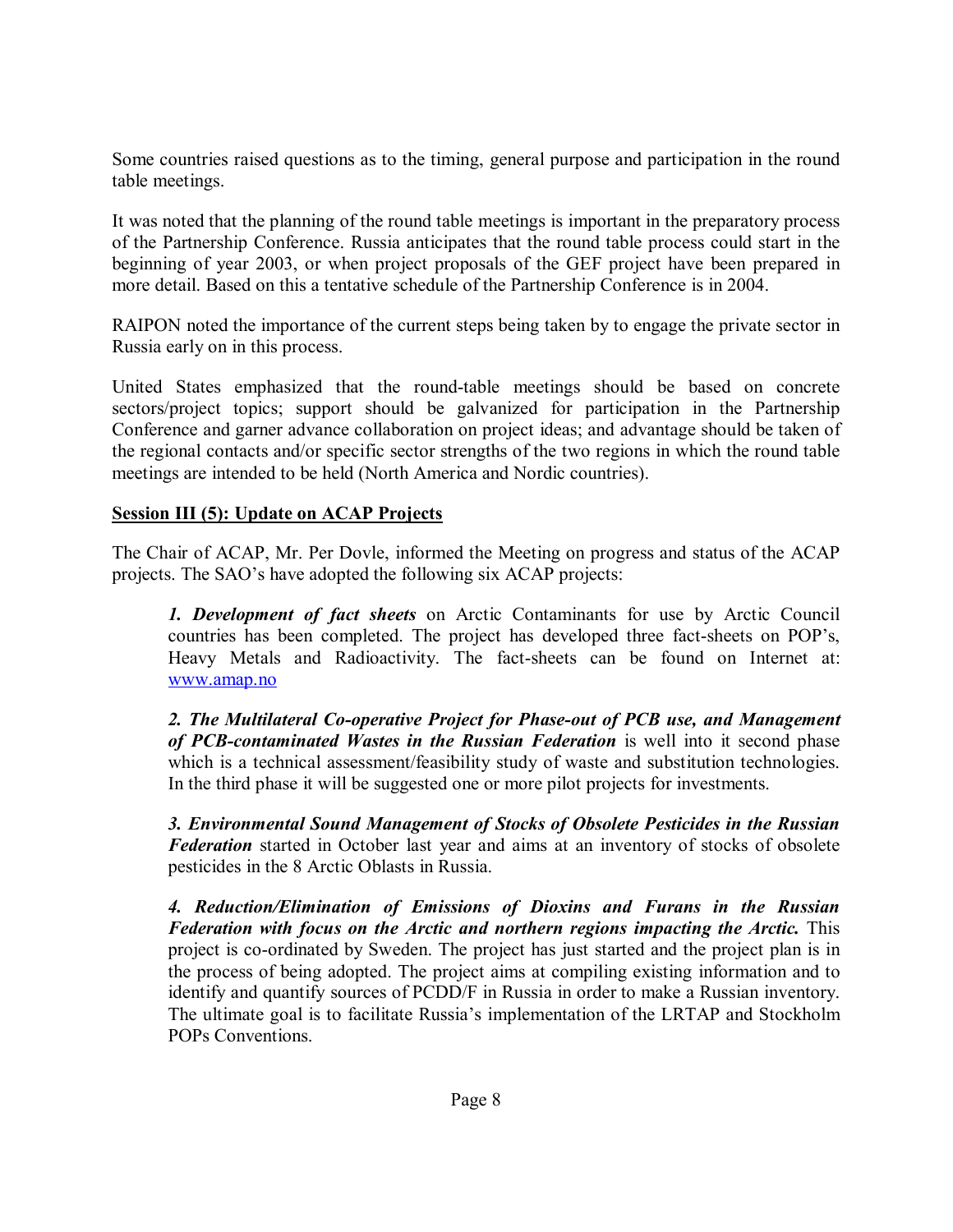*5. Reduction of Atmospheric Mercury Releases from Arctic States.* The project has not yet started but will be co-ordinated by the Danish EPA. The objective is to identify important source categories for mercury emission within the Arctic region and to initiate cost effective reduction measures at one or a few specific sources that could serve as pilot projects.

*6. Outspread and implementation of Cleaner Production Methodology in the Arctic*  **Zone of the Russian Federation**. This project is co-ordinated by the Russian – Norwegian Cleaner Production Centre in Moscow. The project started with education of managers and engineers at the Norilsk Mining Plant in Norilsk in January this year to be followed by implementation plans in order both to reduce emissions and industry costs.

The ACAP Chair informed the Meeting of a discussion paper being prepared for the next ACAP meeting on ways to attract international financial institutions in financing the implementation of Arctic Council projects.

## **Session III (6): Update from the GPA Intergovernmental Review Meeting**

Iceland informed the Meeting on some of the accomplishments of the first Intergovernmental meeting of the GPA held in Montreal, Canada 26-30 November 2001. Representatives from 98 governments, international financial institutions, international and regional organizations, the private sector and NGO's attended this meeting. The outputs included mainly the Montreal Declaration and an ambitious Work Programme for the GPA Coordination Office over the next 5 years (2002-2006) aiming at ensuring wider implementation of the GPA by inter alia involving the private sector and the civil society to a much higher degree than previously by identifying alternative approaches to current obstacles identified such as the lack of adequate resources. Regional Seas programmes and action plans play an important role in the implementation of the GPA.

The GPA is one of the successful outcomes of the Rio Conference in 1992 and it is anticipated that WSSD 2002 will take full account of the outcome of the Review Meeting and the Montreal Declaration when considering ways and means to reach the objective of Chapter 17 of Agenda 21.

Iceland noted that the Arctic region is relatively well covered in this field as countries have either official NPAs in place or address the concerns of GPA through national regulations or regional agreements (e.g. OSPAR/HELCOM). In addition, the Arctic Council adopted the Regional Programme of Action for the Protection of the Arctic Marine Environment from Land-based Activities (RPA) that further demonstrates the commitments of the Arctic countries towards the protection of the marine environment. The Russian NPA-Arctic was highlighted as a good example on the steps taken towards implementation of the GPA framework.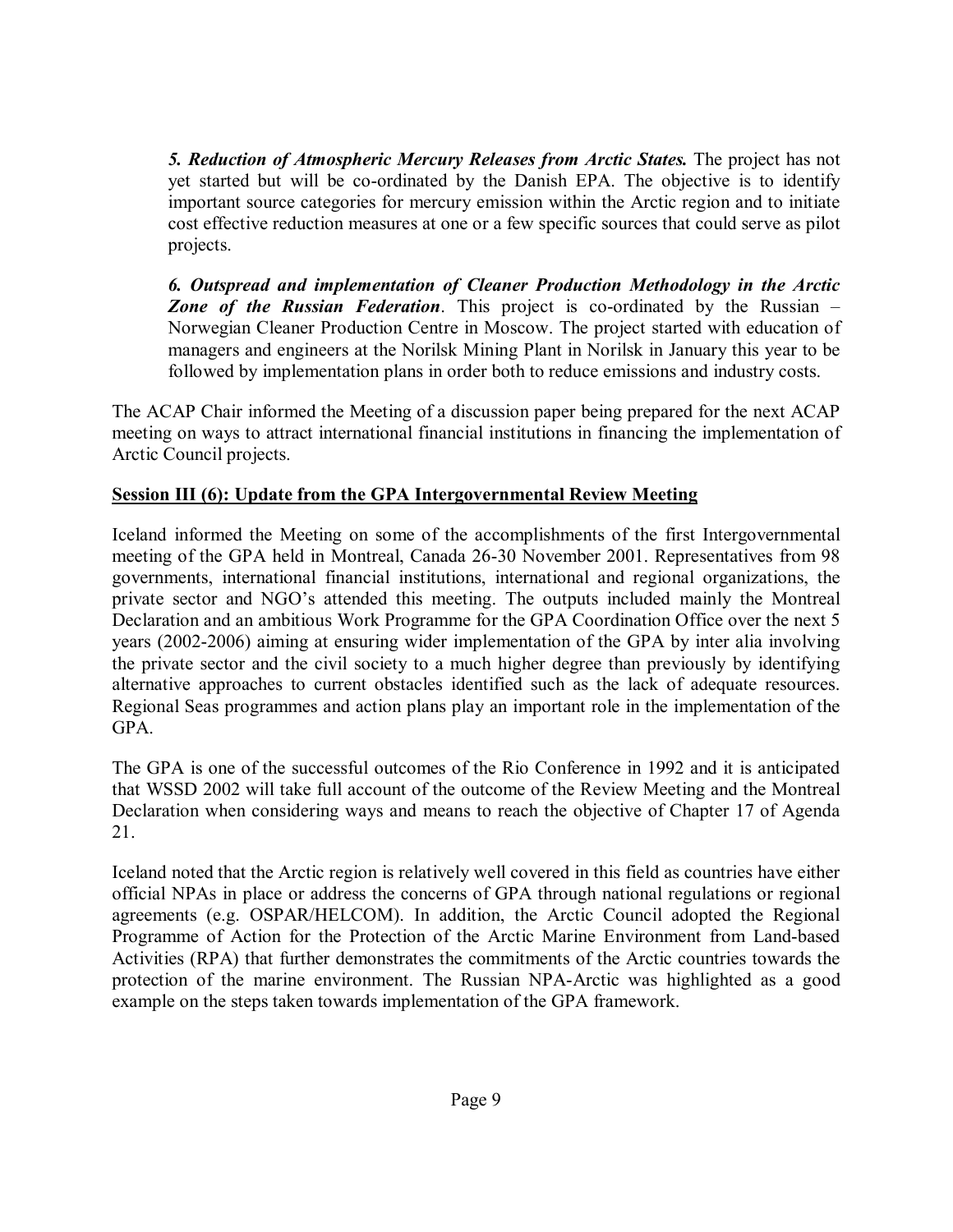*The Meeting noted that countries have contributed to the implementation of the GPA at both national and regional level that demonstrates the commitments of the Arctic countries towards the protection of the marine environment.*

## **Session III (7): Status and update on NPA Progress**

Iceland presented its National Programme of Action for the Protection of the Marine Environment from Land-based Activities (Icelandic NPA), which was adopted last year and presented at the GPA Intergovernmental meeting. The Iceland's NPA gives POPs the highest priority followed by heavy metals, radioactive substances, sewage and handling and monitoring of harmful substances. The implementation plan identifies immediate and long-term projects for corrective action, where evaluation of scope and responsibility is identified. The complete document can be found at: http://www.hollver.is/npa.

Norway noted that the Norwegian Government presented to its Parliament a White Paper on the marine environment on 15 March 2002. The White Paper contains amongst others a policy issue to draw up an integrated management plan for the Barents Sea taking into account environmental concerns and the needs of fisheries, the petroleum industry and maritime transport. Further information can be found at: http://odin.dep.no/md/engelsk/aktuelt/pressem/022051- 070034/index-dok000-b-n-a.html

Canada provided a brief update on progress with its National Programme of Action (NPA), which was released in June 2000. At the GPA Intergovernmental Review Meeting in November 2001, Canada tabled its first National Report on the development and implementation of the NPA. This National Report outlines the current framework for managing the marine environment in Canada and also includes lessons learned in the NPA development process. Canada's NPA efforts are now focusing on implementation through the integration of NPA goals/objectives into ongoing programs and activities.

## **Session IV: Shipping Activities**

# **Session V (1): Update on the Snap Shot Analysis**

Norway presented information on the Snap Shot Analysis and noted that since the 1996 PAME report, shipping activities have been one of the sources of pollution of the Arctic and the Snap Shot Analysis provide the basis for this work. Reference was made to the report of the PAME meeting in Washington in January 2001, where the meeting agreed that the issue of reception facilities in the Arctic is a priority for consideration by PAME and further agreed that Norway would develop its proposal in greater detail for consideration by PAME. Norway noted that further work would be considered at a later time.

Norway informed the meeting of incentives, which stimulate the use of waste reception facilities in the Arctic and noted that it is still Norway's view that the discharge of waste from ships is one of the major threats to the marine environment in the Arctic area. In this context Norway wishes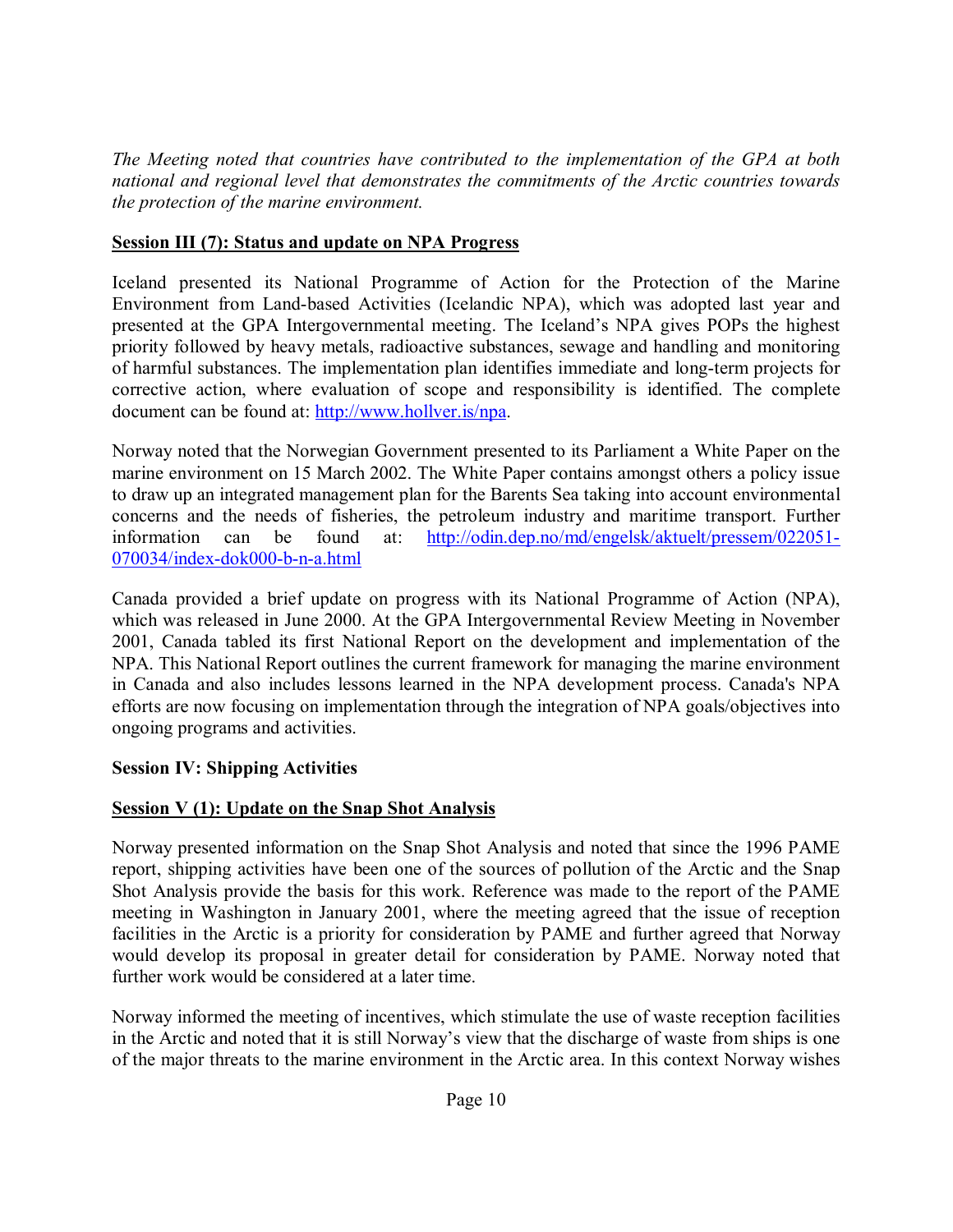to bring to the attention of the PAME working group the Directive 2000/59/EC of the European Parliament and of the Council from November 2000 on Port Reception Facilities for Ship Generated Waste and Cargo Residues, which will be implemented by the European Economic Area (EEA) countries (of which Denmark, Finland, Sweden, Island and Norway are members) by the end of this year.

This directive gives mandatory requirements for the ships to deliver both ships generated waste and cargo residues to port reception facilities. To fulfil their obligations, member states shall ensure both the availability and adequacy of reception facilities. At the same time, the delivery of waste should not create any undue delay for the ship.

Such a system must ensure that it gives an incentive to the ships operators to use the reception facilities as an alternative to illegally discharging the waste into the sea. It is therefore important to establish mandatory requirements for the ships to deliver their waste in the ports. However it is equally important that the fee systems must be designed in such a way that it does not become a disincentive to deliver the waste to a facility. This means that the costs of disposal shall be included in the port dues/charges, and the ship, whether the facilities are used or not, has to pay a fee together with the port dues.

Norway strongly supports this way forward and further believes that the philosophy behind this directive has merits beyond the borders of the EU/EEA.

Norway brought to the attention of the Meeting the Manual on Oil Pollution at Sea –Part 2 (Bonn Agreement 2000), which describes the administrative and judicial practices of North Sea Sates with regard to infringements of marine discharge regulations.

Norway announced that it was at final stages in ratifying Annex IV to the MARPOL Convention. Annex IV enters into force 12 months after Norway's ratification thus becoming an international law.

Iceland noted that although POPs are a major threat to the Arctic marine environment, most of it originates outside the Arctic region and is transported up north. One exception of this is dioxin, where recent information has indicated that ships are an important source of dioxin as a result of higher dioxin releases from the combustion of hydrocarbons in ships than on land.

Iceland informed the Meeting of a Norwegian report on dioxin releases in Norway (Finstad et al. 2002). Based on the findings of this report, it is estimated that about 15 % of Norway's dioxin releases are caused by ships. Values vary according to fuel type, ship size and individual estimates, but overall, a factor of 4 ng TEQ/kg fuel is attained.

Iceland called on the PAME working group to consider the possibility of developing a project proposal that would e.g. estimate dioxin release from ships in Arctic seas. This work could be done in conjunction with the snap shot analysis.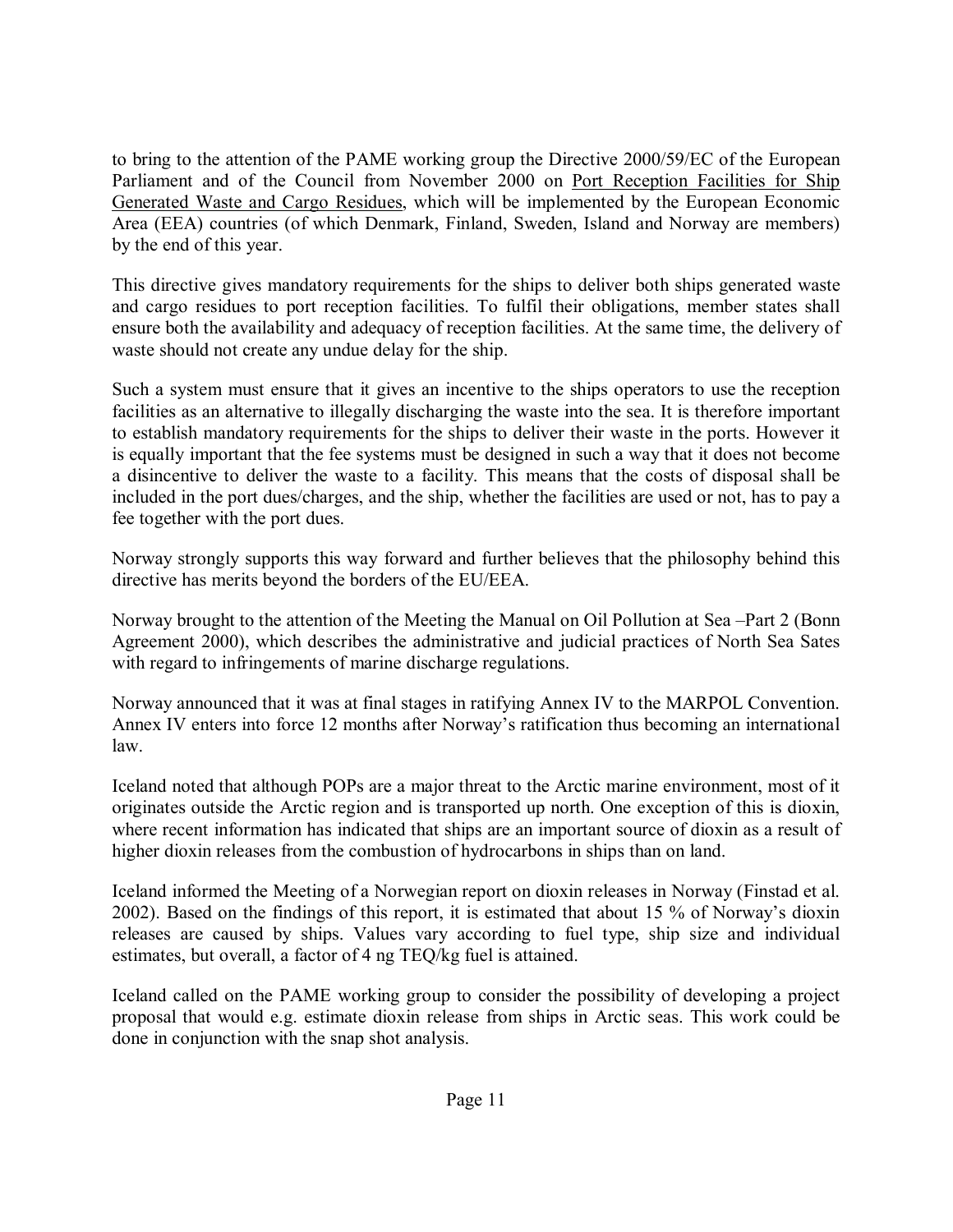*The Meeting noted the information provided by Norway and Iceland and agreed that the PAME in the 2002-2004 Work Plan should continue to review and make recommendations concerning the adequacy of existing measures to address issues such as the impact of climate change on shipping, discharges of wastes from ships (including cruise ships), dioxin releases from ships and the release of exotic species and pathogens in ballast water.* 

## **Session IV (2): Arctic Waters Oil Transfer Guidelines**

Canada as the lead country on developing Arctic Waters Oil Transfer Guidelines gave an update on the status of the Guidelines. In February 2002, a call letter was distributed asking each PAME country representative to identify one individual to participate in a correspondence group. Countries that had not yet named a representative for this purpose agreed to do so soon (refer to Appendix X with a list of representatives per country).

Canada has developed a web site for the correspondence group to post documents and comments. Canada stated their hope that the correspondence group will have a draft set of Guidelines prepared by fall 2002.

*Participants provided point of contact to Canada as presented in Annex X.*

## **Session V: Relations with Other Organizations and Working Groups**

## **Session V (1): Progress Reports from Working Groups of the Arctic Council**

# AMAP

Helgi Jensson, the chair of AMAP, reported on some PAME relevant highlights:

- $\triangleright$  Next AMAP Working Group meeting to be held April 30 to May 3 in Torshavn Faroe Islands.
- $\triangleright$  Adoption of the updated assessment report (SOAER 2002) to be delivered to the ministerial meeting 2002. The report has updates on Changing Pathways; Persistent Organic Pollutants; Heavy Metals; Human Health; Radioactivity; and includes Executive Summary with recommendations.
- ! Delay of the assessment of Petroleum Hydrocarbons from 2004 to 2006.
- ! Information on progress on Arctic Climate Impact Assessment (ACIA) (refer to information from CAFF)

# CAFF

Snorri Baldursson, CAFF Executive Secretary, reported on some PAME relevant highlights from the recent CAFF Board meeting in Akureyri, April 9-10, 2002: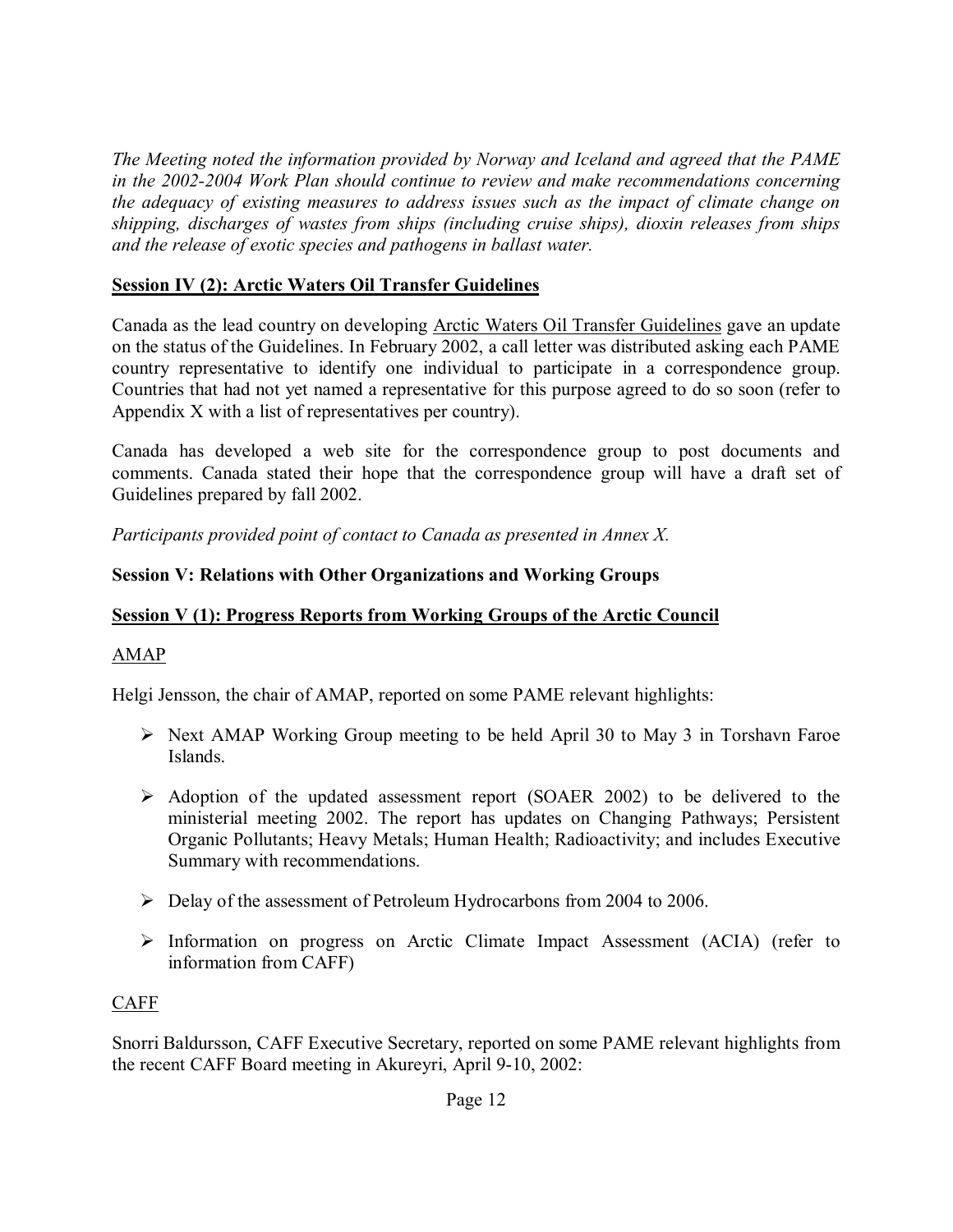- $\triangleright$  A revised draft of the CAFF recommendations for conservation in the Arctic, based on the CAFF Overview Report, will be tabled at the upcoming SAO meeting in May. The current draft holds 12 recommendations under five themes. The recommendations are not only meant for CAFF, but all Arctic Council working groups and others interested in Arctic conservation.
- $\triangleright$  The "Compendium of Ecologically Important Marine Areas" project under CPAN, will compile a compendium of maps, overlays, and supporting text identifying ecologically important marine areas in the circumpolar Arctic to support the development of protected areas and other measures to conserve and protect the marine environment. A sub-group of CPAN will conduct a scoping exercise, including a review of related work. Based on this, a more detailed proposal will be prepared for developing the actual compendium.
- $\triangleright$  First drafts of all chapters of the Arctic Climate Impact Assessment (ACIA) should be ready in time for next ASC in Oslo, June 2-4. Revised drafts will be sent out for review this fall. With respect to the ACIA Policy Document, a drafting team is to be selected in fall 2002 and work will likely begin early 2003.

CAFF welcomes involvement of PAME in CAFFís work e.g. through PAME appointing an expert to sit on the CAFF CPAN Expert Group and by PAME appointing a person on ACIA Policy Document drafting team, or through any other means PAME sees fit.

*The Meeting agreed that PAMEís issues need to be adequately covered in the ACIA scientific assessment of which the ACIA Policy Document will be built on to ensure the application of integrated management tools that can be effective in identifying additional needs, if any, and will consider how best to participate in this work and the work of the CPAN Expert Group.*

## **Session VI: Offshore Oil and Gas**

## **Session VI (1): Amendments and finalization of the 1997 Offshore Oil and Gas Guidelines**

The Meeting reviewed the draft revised Oil and Gas Guidelines and made the following points.

- $\triangleright$  The guidelines were at the final stage, but there were still outstanding issues of technical and political nature that need to be resolved.
- $\triangleright$  Effort should be made to elaborate on socio-economic considerations.
- $\triangleright$  Clarity of responsibility could be improved.
- $\triangleright$  Detailed descriptions of technical nature could be annexed.

After general statements from participants a drafting group was formed under the chairmanship of Dr. Helgi Jensson, chairman of AMAP. The group consisted of participants from U.S.,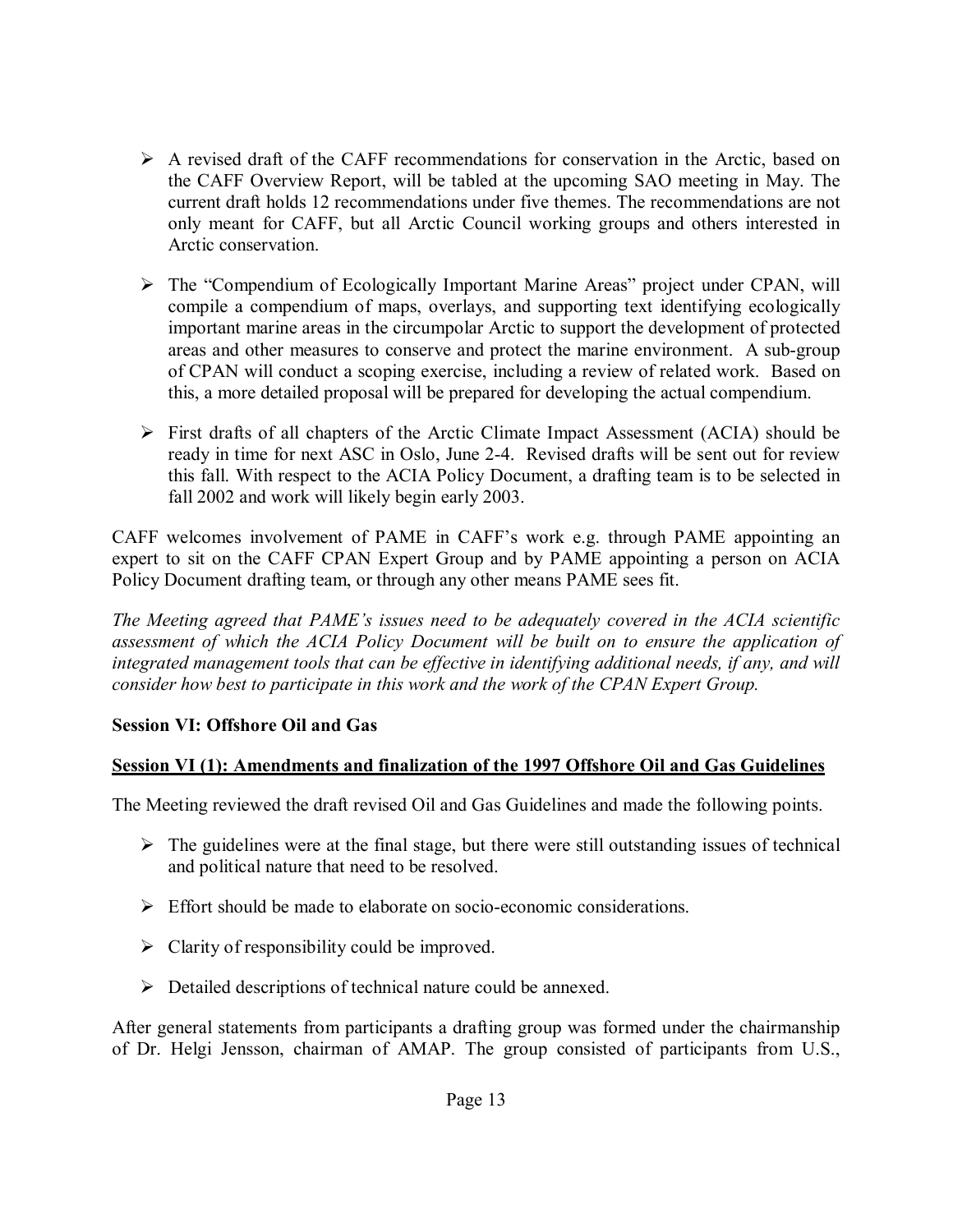Canada, Norway, Faeroe Islands, Greenland, Iceland, RAIPON, IPS, WWF and OGP, and was mandated to sort out remarks of technical nature and reach consensus while it would be the task of the plenary to agree on the policy questions.

The drafting group reported back to the plenary and noted the following:

- $\triangleright$  The group finalized Chapters 1 3 and parts of Chapter 4, and most of the text was agreed upon.
- $\triangleright$  Further iterations would be needed to finalize the update of the Guidelines prior to the ministerial.
- $\triangleright$  Issues of socio-economic nature should be expanded in another forum like perhaps an update of the AEPS EIA Guidelines, or a new task headed by the SDWG.
- $\triangleright$  The group noted that the Oil and Gas Guidelines still refer to issues on shipping to the draft guidelines on shipping, which have not been drafted and encouraged this task to be completed.

The chair emphasized the following:

- $\triangleright$  The time available to prepare the report is very short and the task should be handed over to a correspondence group.
- $\triangleright$  The correspondence group should finalize its work no later then by the end of August 2002.
- $\triangleright$  The text that was already agreed to should not be opened for discussion, but only the part of the Guidelines that had not been discussed.
- $\triangleright$  The chair of the corresponding group should inform the chairman of PAME Mr. Tom Laughlin of any delay or difficulties of the work as he might in such case need to consider remedial actions.

United States will consider the possibility of funding the publishing and translation of the Guidelines into Russian.

*The Meeting expressed its gratitude to the contributions by the NGOs towards a successful update of the Guidelines.*

*The Meeting agreed that the finalization of the update of the Oil and Gas Guidelines be done through a correspondence group to be chaired by USA. It was recognized that to finalize the update for publishing and submission for the next Ministerial meeting of the Arctic Council the 1st iteration be finalized by 15 May 2002, and based on progress, further iterations will be*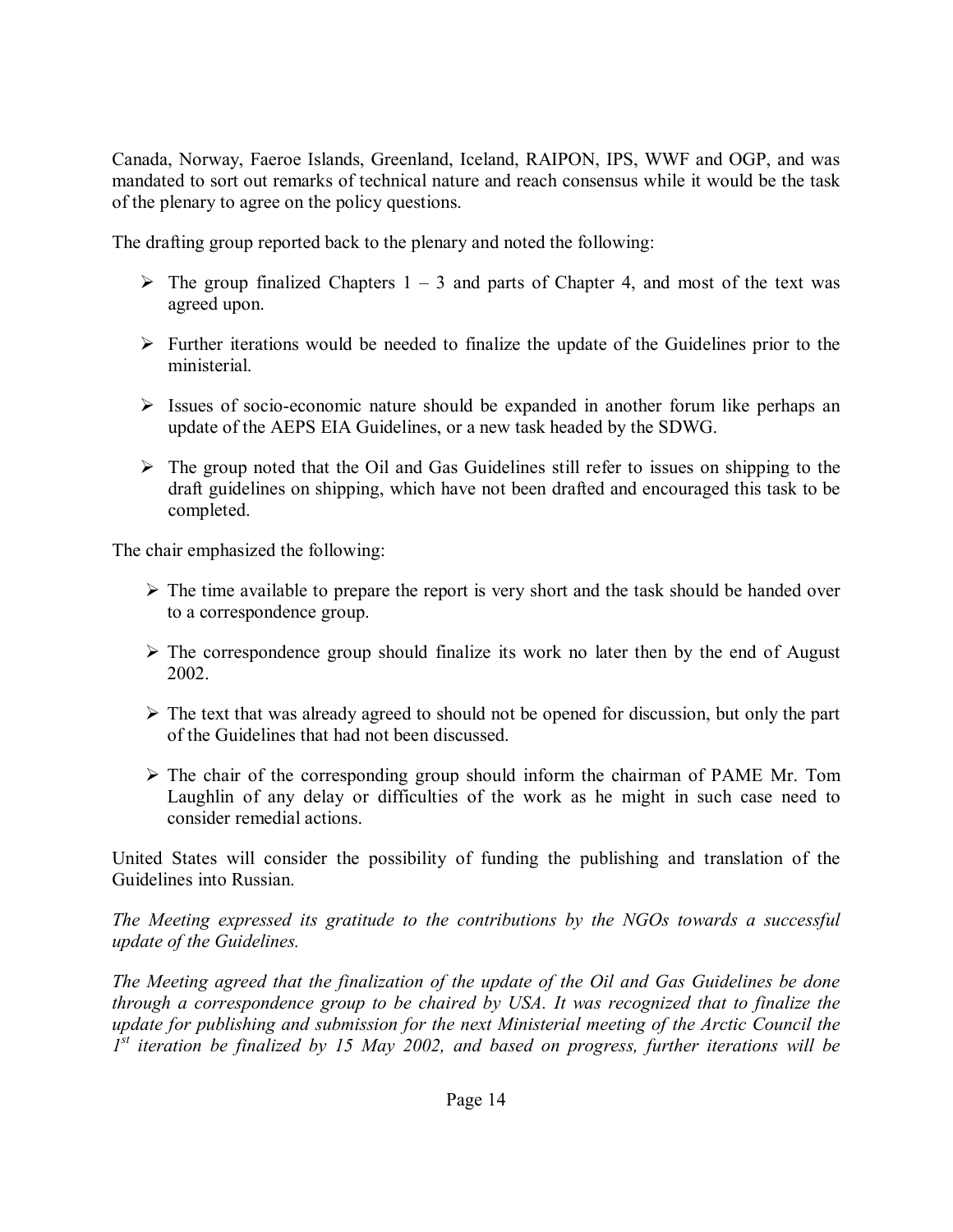*decided upon. The list of contact points in the correspondence group is contained in Appendix XI.* 

# **Session VII (2): Update on RUNARC**

Mr. Dennis Thurston of Mineral Management Service (MMS) gave a short update on the progress on Russian-United States-Norwegian Project "Safety and Environmental Regime for Russian Offshore Oil and Gas Operations (RUNARC)" and its parallels with the PAME Offshore Oil and Gas Guidelines.

Since the October PAME meeting in Moscow, the lead agency for RUNARC, the Ministry of Natural Resources of the Russian Federation, has undergone substantial reorganization and the World Bank loan Environmental Management Programme that funded the project has expired resulting in cessation of active work on RUNARC. The RUNARC process is parallel in intent and purpose to the PAME Arctic Offshore Oil and Gas Guidelines. The government of the Russian Federation and other interested parties are encouraged to continue the work of RUNARC and to implement the recommendations of the project for legal and regulatory reform in the offshore oil and gas sector.

The PAME working group recognizes that the establishment of a stable and effective offshore oil and gas legal and regulatory regime that promotes environmentally sound development constitutes a substantial contribution towards the protection of the Arctic marine environment. To this end PAME supports the work already accomplished and encourages continuation of the work by the RUNARC project to achieve this goal.

# **Session VII (3): Potential Environmental Impact of Oil Spills in Greenland**

Denmark/Greenland/Faroe Islands gave an update on a report on: "Potential environmental impacts of oil spills in Greenland, an assessment of information status and research needs, November 2001".

There is a political will to develop an oil production in Greenland. In 2000 an offshore exploration well was drilled in West Greenland and this spring there is a licensing round in offshore areas in West Greenland. To facilitate an environmentally sound development the Danish EPA initiated a survey, conducted by relevant researchers, to assess the information status and the needs to further environmental research in relation to potential environmental impacts of oil spills in Greenland. The focus is on accidental spills and the knowledge needed for minimizing environmental risk by planning and mitigation. The technology used for oil spills containment and cleanup in the acute spill situation is not assessed in this report.

The report provides the major conclusions regarding critical information gaps and research needs for dealing with environmental impacts of oil spills in Greenland for the marine, freshwater and terrestrial habitats.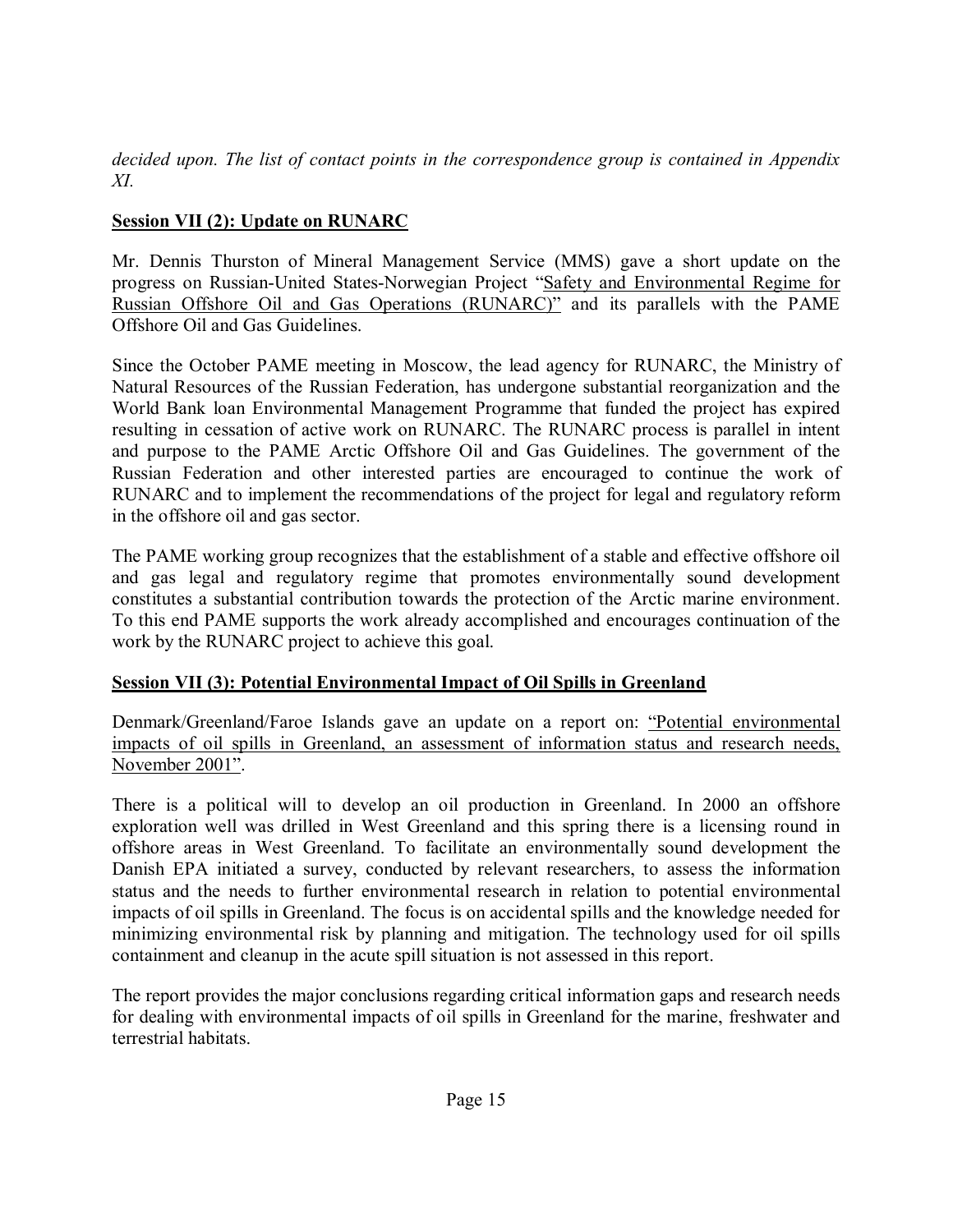The relevant knowledge for dealing with environmental impacts of oil spills in Greenland consists of general knowledge on its fate in different habitats, and area specific information from Greenland on the dynamics of ecosystems and populations likely to be impacted from an oil spill. Although there are still a number of general information gaps for oil spills in the Arctic, research especially in Alaska, Canada and Norway have provided important information of relevance to Greenland's conditions.

#### **Session VIII: Future Work Programme**

*The Meeting agreed that the next PAME meeting should take place shortly after the Ministerial meeting of the Arctic Council. Exact time and place to be determined.* 

## **Session VIII (1): PAME Work Plan**

The finalization of the draft PAME Work Plan 2002-2004 will be by correspondence to be finalized by 15 June 2002.

*The Meeting agreed that the finalized PAME Work Plan for 2002-2004 (presented as a separate document) to be submitted for approval at the next ministerial meeting of the Arctic Council to be held 9-11 October 2002 in Indri, Finland.* 

## **Session VIII (2): Reporting to the Next SAO Meeting**

The Chair will report on the outcome of the PAME meeting at the next SAO meeting that will be held Lulu, Finland, 15-16 May 2002.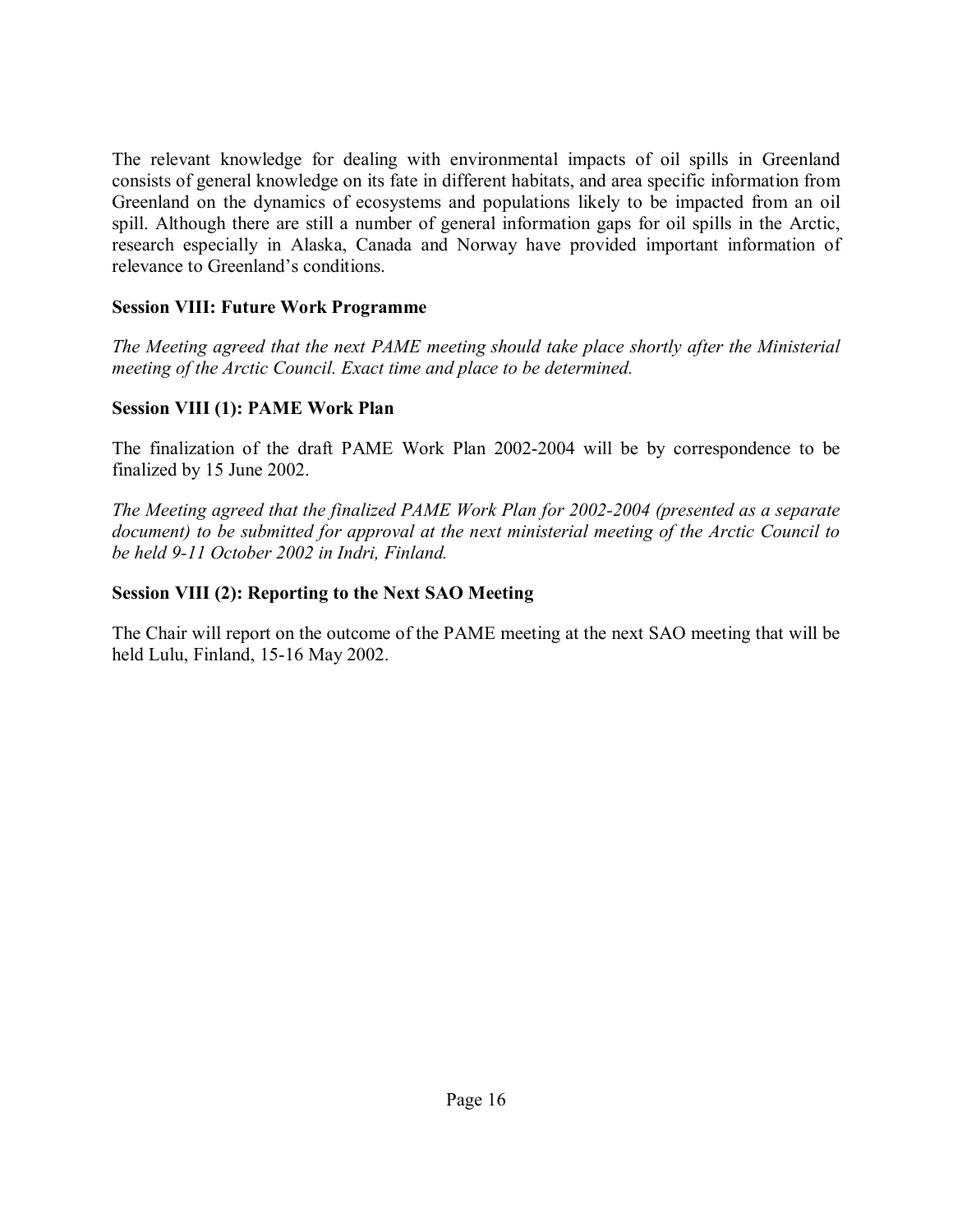#### **APPENDIX I LIST OF PARTICIPANTS PAME Working Group Meeting**  April 16-18, 2002 – Reykjavik, Iceland

| <b>PAME Secretariat</b>                        |                                        |  |  |
|------------------------------------------------|----------------------------------------|--|--|
| Soffia Gudmundsdottir                          | <b>David Egilsson</b>                  |  |  |
| <b>Executive Secretary</b>                     | Vice-chair                             |  |  |
| <b>PAME</b> International Secretariat          | Director of the Environmental and Food |  |  |
| Hafnarstraeti 97                               | Agency                                 |  |  |
| 600 Akureyri, Iceland                          | Ármúli 1a P.O. BOX 8080                |  |  |
|                                                | 128 Reykjavik                          |  |  |
| Tel: $+3544611355$                             | Iceland                                |  |  |
| Fax: $+3544623390$                             |                                        |  |  |
| Email: pame@ni.is                              | Tel: +354 585 1000                     |  |  |
|                                                | Fax: +354 585 1010                     |  |  |
|                                                | Email: davide@hollver.is               |  |  |
| <b>Olga Palsdottir</b>                         |                                        |  |  |
| <b>Administrative Assistant</b>                |                                        |  |  |
| Hafnarstraeti 97                               |                                        |  |  |
| 600 Akureyri Iceland                           |                                        |  |  |
|                                                |                                        |  |  |
| Tel: $+3544621355$                             |                                        |  |  |
| Fax: $+3544623390$                             |                                        |  |  |
| Email: $olga(a)$ ni.is                         |                                        |  |  |
|                                                | <b>CANADA</b>                          |  |  |
| <b>Chris Cuddy</b> (Head of Delegation)        | <b>John Murray</b>                     |  |  |
| Chief                                          | Senior Marine Safety Inspector         |  |  |
| Land and Management Division                   | <b>Transport Canada</b>                |  |  |
| Indian and Northern Affairs Canada             |                                        |  |  |
| Land and Water Management Division             |                                        |  |  |
| 10 Wellington St., Room 638                    | Tel: $+1$ 613 998 0604                 |  |  |
| Hull, Quebec, K1A 0H4                          | Fax:                                   |  |  |
|                                                | Email: murrajo@tc.gc.ca                |  |  |
| Tel: $+1819994-7483$                           |                                        |  |  |
| Fax: $+1819997-9623$                           |                                        |  |  |
| Email: CuddyC@inac.gc.ca                       |                                        |  |  |
|                                                |                                        |  |  |
| <b>John Rodney</b>                             | <b>Kelly Ballinger</b>                 |  |  |
| Officer Oceans                                 | Oceans Policy Advisor                  |  |  |
| <b>Environmental and Economic Law Division</b> | Fisheries and Oceans Canada            |  |  |
| Foreign Affairs and International Trade        |                                        |  |  |
| Tel: +1 613 992 6479                           | Tel: $+1$ 613 990 5095                 |  |  |
| Fax: $+$                                       | $Fax: +$                               |  |  |
| Email: john.Rodney@dfait-maeci.gc.ca           | Email: BallingerK@dfo-mpo.gc.ca        |  |  |

Appendix I - 1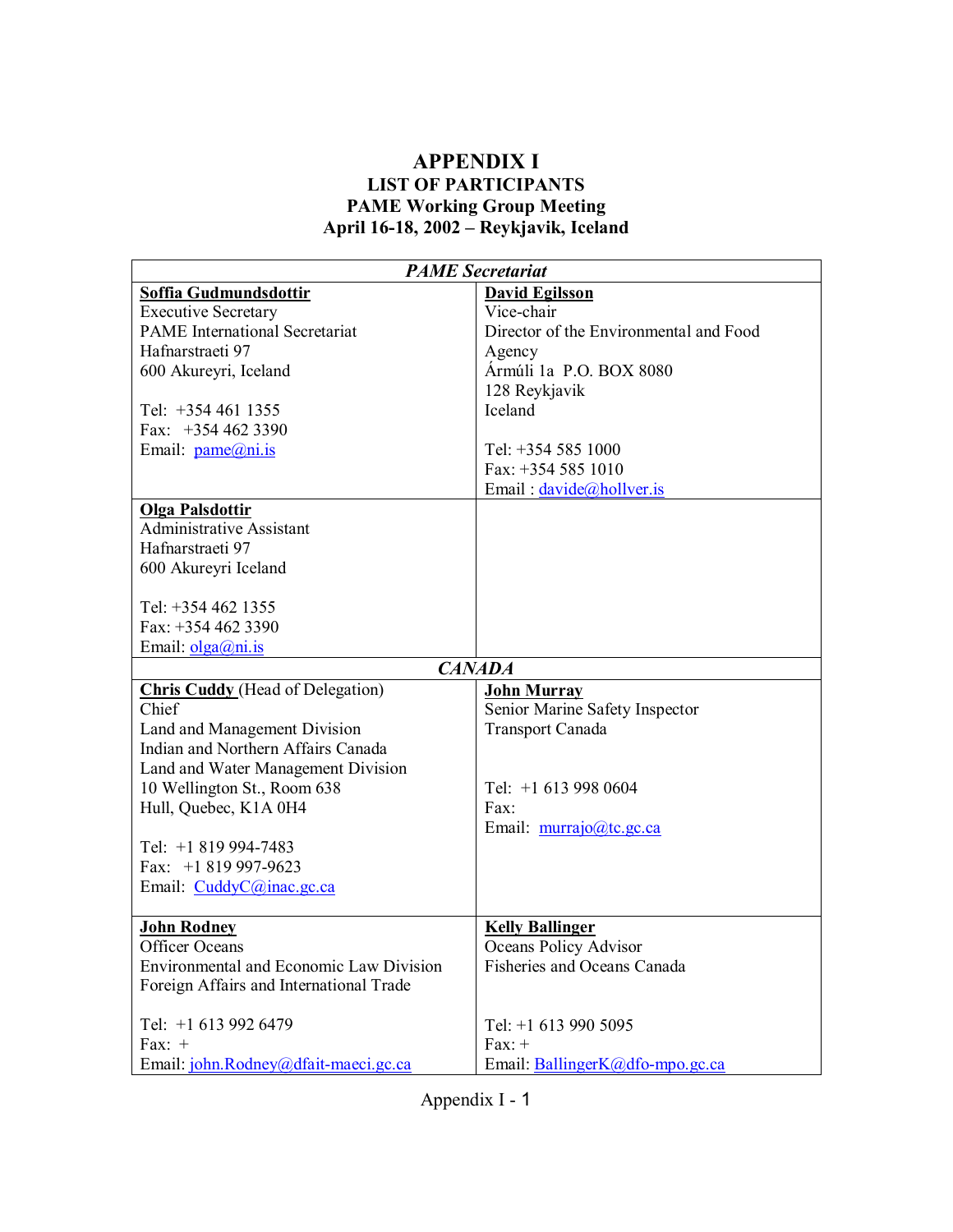| <b>Maureen Copley</b>                        | <b>Marie Gauthier</b>                        |
|----------------------------------------------|----------------------------------------------|
| Senior Marine Policy Advisor                 | Director                                     |
| Marine and Environment Branch                | Marine Environment Branch                    |
| <b>Environment Canada</b>                    | <b>Environment Canada</b>                    |
| 351 St. Joseph Blvd., 12 <sup>th</sup> Floor | 351 St. Joseph Blvd., 12 <sup>th</sup> Floor |
| Hull, Quebec, K1A, OH3                       | Hull, Quebec, K1A, OH3                       |
|                                              |                                              |
| Tel: +1 819 953 6949                         | Tel: +1 819 953 6949                         |
| Fax: $+18199630913$                          | Fax: $+18199630913$                          |
| Email: maureen.copley@ec.gc.ca               | Email: marie.gauthier@ec.gc.ca               |
|                                              |                                              |
|                                              | DENMARK/GREENLAND/FAROE ISLANDS              |
| <b>Birte Rindom</b>                          | <b>Jacob Pauli Joensen</b>                   |
| Head of Section                              | Food and Environment Agency                  |
| Division for Northern Co-operation and       | Debersartrod, FO-100                         |
| <b>Environmental Export</b>                  | Tórshavn                                     |
| Ministry of Environment and Energy           | Faroe Islands                                |
| Danish Environmental Protection Agency       |                                              |
| Strandgade 29                                | Tel: $+298$ 35 6400                          |
| DK-1401 Copenhagen K                         | Fax: $+298$ 35 6401                          |
|                                              | Email: jakuppj@hfs.fo                        |
| Tel: $+4532660100$                           |                                              |
| Fax: $+4532660411$                           |                                              |
| Email: br@mst.dk                             |                                              |
|                                              |                                              |
| <b>Andreas Vedel</b>                         | <b>Lida Skifte Lennert</b>                   |
| <b>Head of Section</b>                       | <b>BMB</b>                                   |
| Department of Environment and Nature         | P.O. Box 930                                 |
| Greenland Home Rule Authority                | 3900 Nuuk, Greenland                         |
| P.O. Box 1614, DK-3900 Nuuk                  |                                              |
| Greenland                                    | Tel: +299 346807                             |
|                                              | Fax: $+299$ 324302                           |
| Tel: $+299$ 34 67 07                         | E-mail: $lsl@ghgl$                           |
| Fax: +299 32 52 86                           |                                              |
| Email: $ave(a)gh gh$                         |                                              |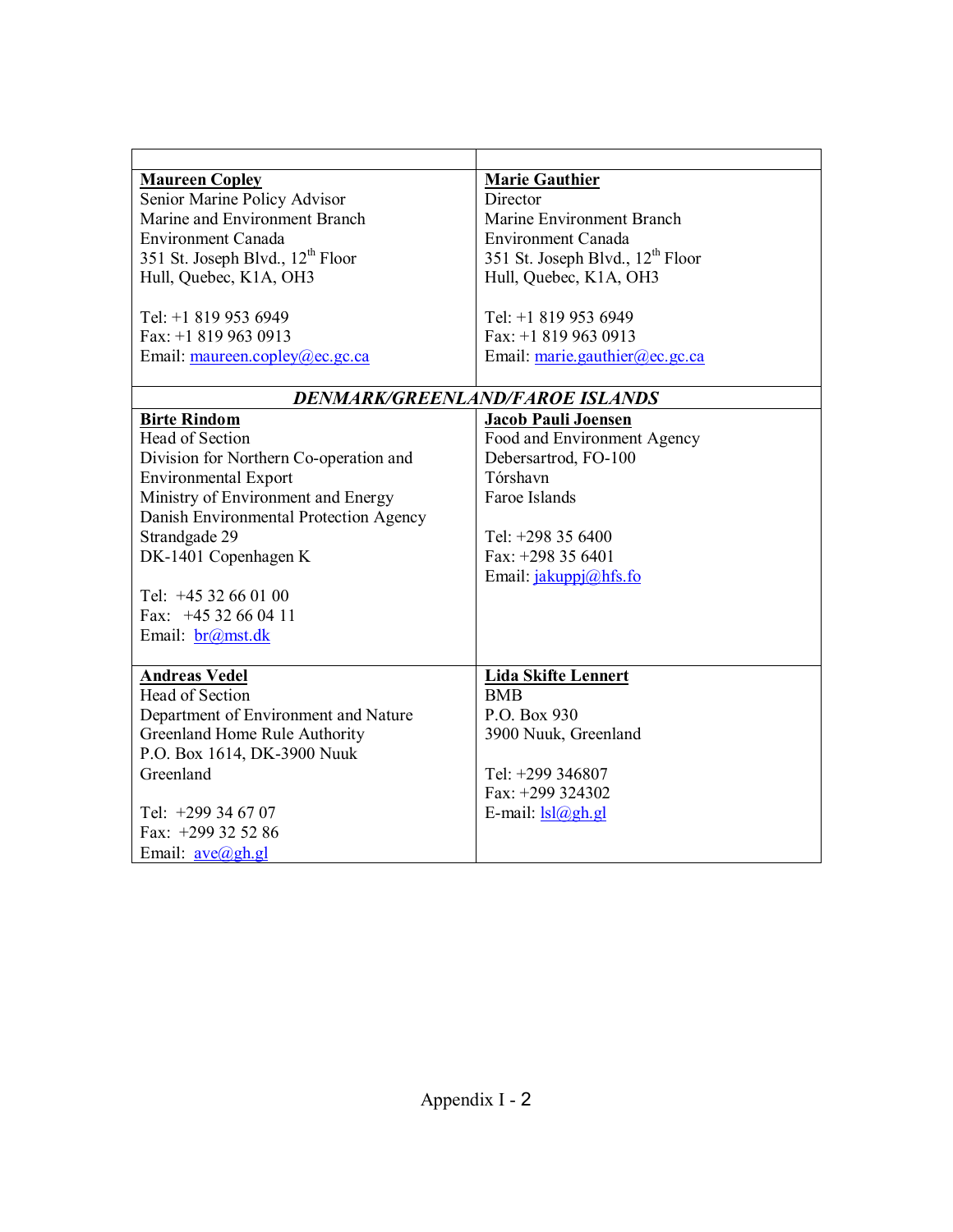| <b>FINLAND</b>                               |                                           |  |  |
|----------------------------------------------|-------------------------------------------|--|--|
| <b>Maija Pietarinen</b> (Head of Delegation) |                                           |  |  |
| Special Advisor                              |                                           |  |  |
| <b>Environmental Protection Department</b>   |                                           |  |  |
| Ministry of the Environment                  |                                           |  |  |
| Kasarmikatu 25                               |                                           |  |  |
| P.O. Box 380                                 |                                           |  |  |
| FIN-00131 Helsinki Finland                   |                                           |  |  |
|                                              |                                           |  |  |
| Tel: +358 9 1991 9736                        |                                           |  |  |
| Fax +358 9 1991 9717                         |                                           |  |  |
| Email: Maija.Pietarinen@vyh.fi               |                                           |  |  |
|                                              | <b>ICELAND</b>                            |  |  |
| Kristján Geirsson (Head of Delegation)       | <b>Bryndís Kjartansdottir</b>             |  |  |
| Environmental and Food Agency of Iceland     | Ministry for Foreign Affairs              |  |  |
| Ármúli 1a P.O.BOX 8080                       | Raudarstigur 25                           |  |  |
| 128 Reykajvik                                | IS-150 Reykjavik                          |  |  |
| Iceland                                      | Iceland                                   |  |  |
|                                              |                                           |  |  |
| Tel: $+3545851000$                           | Tel: $+3545609900$                        |  |  |
| Fax: $+3545851010$                           | Fax: $+3545622373$                        |  |  |
| Email: $kristjang@hollver.is$                | Email: bryndis.kjartansdottir@utn.stjr.is |  |  |
|                                              |                                           |  |  |
|                                              | <b>NORWAY</b>                             |  |  |
| <b>Per Dovle</b> (Head of Delegation)        | <b>Gunnar Futsæter</b>                    |  |  |
| Norwegian Pollution Control Authority        | Norwegian Pollution Control Authority     |  |  |
| Department of Environmental Strategy         | P.O. Box 8100 Dep                         |  |  |
| P.O. Box 8100 Dep, N-0032 Oslo               | N-0032 Oslo                               |  |  |
| Norway                                       | Norway                                    |  |  |
|                                              |                                           |  |  |
| Tel: +47 22 57 34 37                         | Tel: +47 22 57 34 49                      |  |  |
| Fax: $+4722676706$                           | Fax: $+4722676706$                        |  |  |
| Email: perdovle@sft.no                       | Email: gunnar.futsater@sft.telemax.no     |  |  |
|                                              |                                           |  |  |
| Dag Erik Danielsen                           |                                           |  |  |
| Norwegian Maritime Directorate               |                                           |  |  |
| P.O. Box 8123 Dep,                           |                                           |  |  |
| N0032 Oslo                                   |                                           |  |  |
| Norway                                       |                                           |  |  |
|                                              |                                           |  |  |
| Tel: +47 22 45 44 08                         |                                           |  |  |
| Fax: +47 22 56 87 80                         |                                           |  |  |
| Email: dag.danielsen@sjofartsdir.dep.no      |                                           |  |  |
|                                              |                                           |  |  |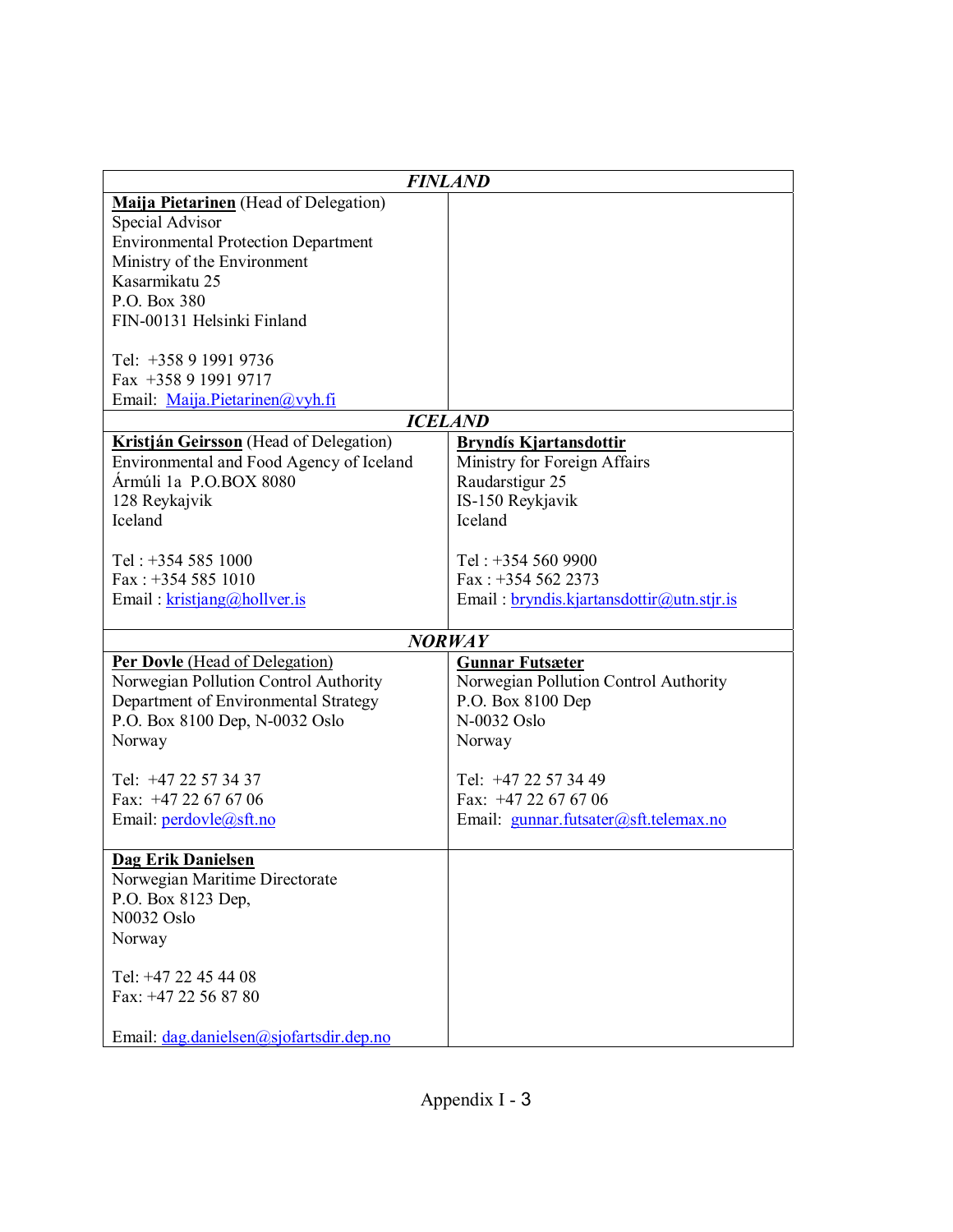| <b>RUSSIA</b>                               | <b>SWEDEN</b>                              |
|---------------------------------------------|--------------------------------------------|
| <b>Vitaly Lystsov</b> (Head of Delegation)  | <b>Stig Norstrom</b> (Head of Delegation)  |
| Chairman of Arctic Working Group            | Principal Administrative Officer           |
| In Russian Federation                       | <b>Environmental Assessment Department</b> |
| Member of Advisory Board on Pollution       | Swedish Environmental Protection Agency    |
| Control and Prevention                      | Blekholmsterrassen 36                      |
| Advisory Committee on Protection of the Sea | SE-106 48 Stockholm, Sweden                |
| (ACOPS)                                     |                                            |
| RRC "Kurchatov Institute"                   | Tel: $+4686981053$                         |
| Kurchatov Sq.1                              | Fax: $+4686981585$                         |
| 123182 Moscow, Russia                       | Email: stig.norstrom@environ.se            |
|                                             |                                            |
| Tel: +7 095 196 6328                        |                                            |
| Email: vitalil@pike.net.ru                  |                                            |
|                                             | <b>UNITED STATES</b>                       |
| Hale VanKoughnett (Head of Delegation)      | <b>Elizabeth Mclanahan</b>                 |
| U.S. Department of State, Bureau of Oceans  | Office of International Affairs/NOAA       |
| and International                           | U.S. Department of Commerce                |
| <b>Environmental and Scientific Affairs</b> | Herbert C. Hoover Building Room 5230       |
| Room 5805, 2201 C. Street N.W.              | 14th & Constitution Avenue N.W.            |
| 20520 Washington DC                         | 20230 Washington DC                        |
| <b>USA</b>                                  | <b>USA</b>                                 |
|                                             |                                            |
| Tel: +1 202 647 4972                        | Tel: $+1$ 202 482 6196                     |
| Fax: $+ +1$ 202 647 4353                    | Fax: $+ +1$ 202 482 4307                   |
| Email: vankoughnetthc@state.gov             | Email: elizabeth.mclanahan@noaa.gov        |
|                                             |                                            |
| <b>Glen Gray</b>                            | <b>Dennis Thurston</b>                     |
| Divison of Governmental Coordination        | U.S, Department of Interior                |
| Office of the Governor                      | Minerals Management Service                |
| 99811-0030 Juneau, Alaska                   | 949 E. 36 <sup>th</sup> Ave. Room 308      |
| <b>USA</b>                                  | Anchorage Alaska 99508                     |
|                                             | <b>USA</b>                                 |
| Tel: +1 907 465 8792                        |                                            |
| Fax: $+1$ 907 465 3075                      | Tel: $+19072716545$                        |
| Email: Glenn Gray@gov.state.ak.us           | Fax: $+19072716545$                        |
|                                             | Email: dennis.thurston@mms.gov             |
|                                             |                                            |
| <b>Arctic Council Secretariat</b>           | <b>ACOPS</b>                               |
| Johanna Lammi                               | <b>Ljubomir Jeftic</b>                     |
| Arctic Council Secretariat - Finnish        | <b>ACOPS</b>                               |
| Ministry for Foreign Affairs Unit for       | Director of Programmes                     |
| Northern Dimension                          | 11 Dartmouth Street                        |
| P.O. Box 176                                | London SW1H 9BN                            |
| FIN-00161 Helsinki                          |                                            |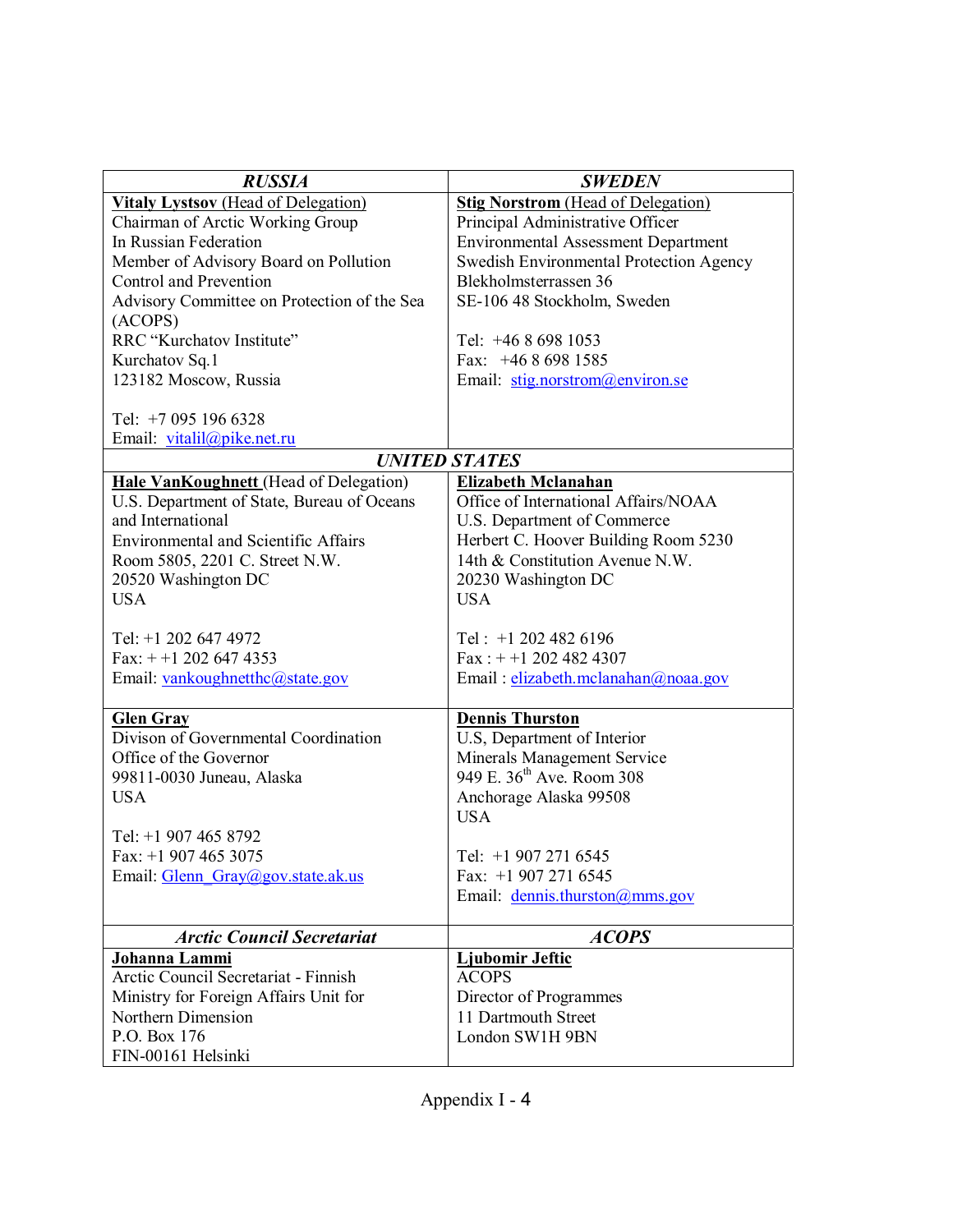| Finland                                           |                                            |
|---------------------------------------------------|--------------------------------------------|
|                                                   | Tel: +44 207 799 3033                      |
| Tel: +358 9 1341 6187                             | Fax: +44 207 799 2933                      |
| Fax: +358 9 1341 6120                             | Email: acopsorg@netcomuk.co.uk             |
| Email: johanna.lammi@formin.fi                    |                                            |
| <b>AMAP</b>                                       | CAFF                                       |
| <b>Helgi Jensson</b>                              | <b>Snorri Baldursson</b>                   |
| Environmental and Food Agency of Iceland          | <b>Executive Secretary</b>                 |
| Ármúli 1a P.O.BOX 8080                            | Hafnarstraeti 97                           |
| 128 Reykajvik                                     | 600 Akureyri                               |
| <b>Iceland</b>                                    | Iceland                                    |
|                                                   |                                            |
| Tel: +354 585 1000                                | Tel: $+3544623350$                         |
| Fax: $+3545851010$                                | Fax. +354 462 3390                         |
| Email: $helgij@hollver.is$                        | Email: snorri@caff.is                      |
|                                                   |                                            |
| <b>IPS</b>                                        | <b>RAIPON</b>                              |
| <b>John Crump</b>                                 | <b>Pavel Suliandziga</b>                   |
| <b>Executive Secretary</b>                        | Vice President RAIPON                      |
| Indigenous Peoples Secretariat                    | Prospect Vernadskogo 37                    |
| P.O. Box 2151                                     | Jorpus 2, Kom. 527                         |
| Pilestraede 52                                    | 117425 Moscow                              |
| DK-1016, Copenhagen K, Denmark                    | Russia                                     |
| Tel: $+4533693498$                                | Tel: +7 095 930 7197                       |
| Fax: $+4533693499$                                | Fax: $+70959304468$                        |
|                                                   |                                            |
| E-mail: $\text{ipc}(a)$ ghsdk.dk                  |                                            |
|                                                   | Email: $udege@glasnet.ru$                  |
| <b>OGP</b>                                        |                                            |
|                                                   | <b>WWF</b>                                 |
| <b>John Campbell</b><br><b>Technical Director</b> | <b>Samantha Smith</b><br>WWF International |
|                                                   |                                            |
| 25/28 Old Burlington Street<br>London W1S 3AN     | P.O. Box 6784 Olavs plass                  |
| <b>UK</b>                                         | N-0130 Oslo                                |
|                                                   | Norway                                     |
|                                                   |                                            |
| Tel: +44 20 7292 0603<br>Fax: +44 20 7434 3721    | Tel: $+4722036517$<br>Fax: +47 22 20 06 66 |
| Email: John.Campbell@ogp.org.uk                   | Email: $ssmith@wwf.no$                     |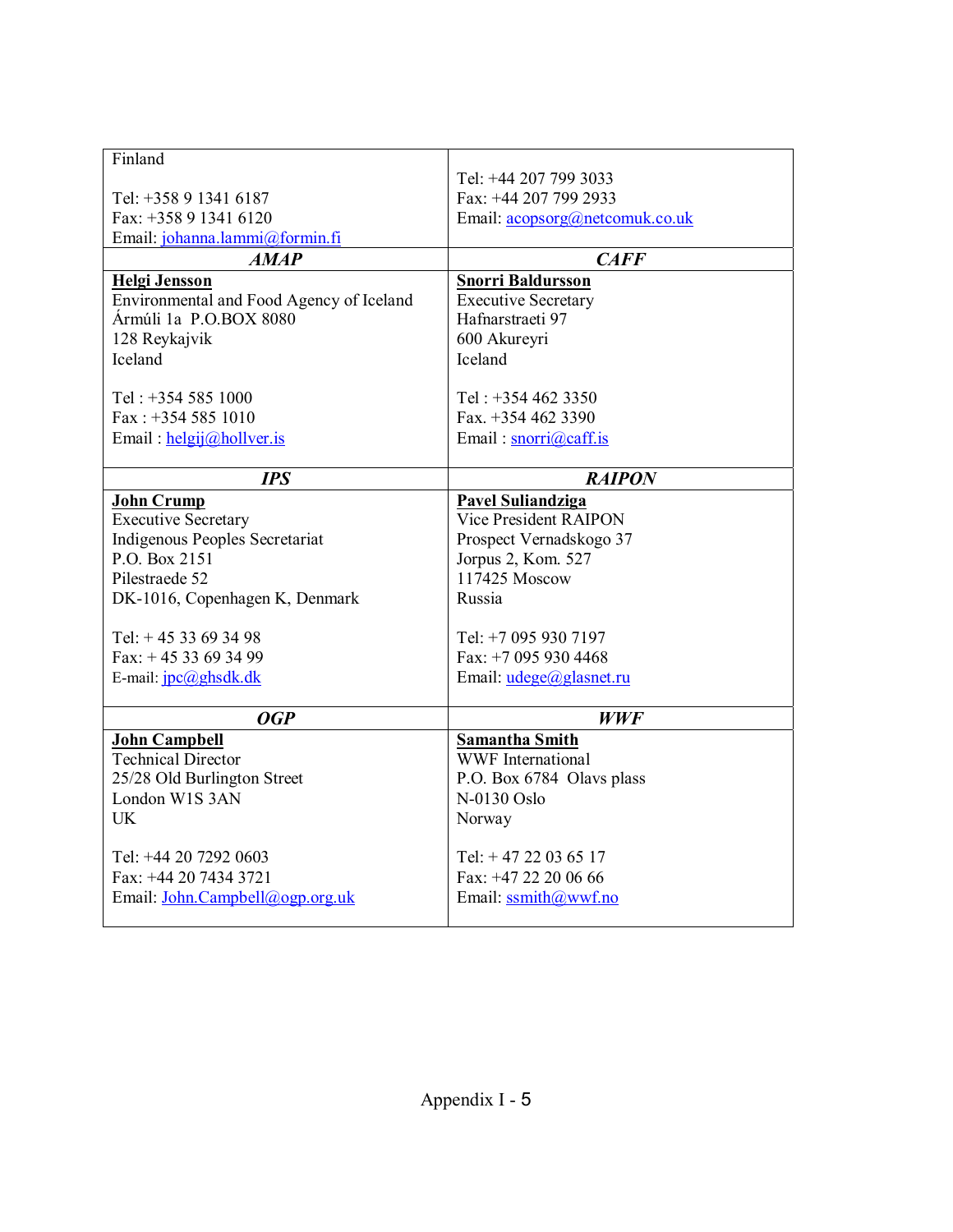#### **APPENDIX II LIST OF DOCUMENTS PAME Working Group Meeting**  April 16-18, 2002 – Reykjavik, Iceland

| <b>Agenda Items</b><br><b>Documents</b>                  |                                                                                                                                                                                                                                                                                                                                                                                                                                                                                                                                                                                                                                       |  |
|----------------------------------------------------------|---------------------------------------------------------------------------------------------------------------------------------------------------------------------------------------------------------------------------------------------------------------------------------------------------------------------------------------------------------------------------------------------------------------------------------------------------------------------------------------------------------------------------------------------------------------------------------------------------------------------------------------|--|
| Agenda Item I: Welcome                                   | Sec I(1) Draft agenda<br>Sec $I(1)$ Chairman's annotation<br>Sec $I(1)$ list of participants<br>Sec I(2) PAME expenditures and contributions 2001-2002<br>Sec I(2)/INF summary of meetings attended<br>Sec I(3) - Report from last SAO<br>Sec I(4) Draft workplan $2002-2004$ + attachments on<br>sustainable transportation<br>Sec I (4) Invitation to the next SAO                                                                                                                                                                                                                                                                  |  |
| Agenda Item II: Review of Legal<br><b>Instruments</b>    | Sec. II(1) Update of the 1996 Recommendations<br>Sec II(1)/CAN 1996 Recommendations by Canada<br>Sec II(2) Set of questions to finalize the PAME review<br>Sec $II(2)(i)$ Matrix of Conventions                                                                                                                                                                                                                                                                                                                                                                                                                                       |  |
| <b>Agenda Item III: RPA</b>                              | Sec III(5) ACAP update<br>Sec III(6) GPA Intergovernmental (IGR) Meeting<br>Sec III(6)/INF Outcome of the GPA IGR meeting<br>Sec III(8) Refer to document $I(4)$ – work plan 2002-2004                                                                                                                                                                                                                                                                                                                                                                                                                                                |  |
| <b>Agenda Item IV: Shipping Activities</b>               | Sec IV(3) Refer to document $I(4)$ – work plan 2002-2004                                                                                                                                                                                                                                                                                                                                                                                                                                                                                                                                                                              |  |
| Agenda Item V: Other Organizations<br>and Working Groups | Sec. V(2) CPAN Compendium of Ecologically Important<br>Marine Areas<br>Sec. V(3) AC Capacity Building Strategy and Pilot Project                                                                                                                                                                                                                                                                                                                                                                                                                                                                                                      |  |
| Agenda Item VI: Offshore Oil and Gas                     | Sec VI $(1)(a)$ $2nd$ Draft of oil and Gas Guidelines (working<br>document) with comments incorporated from Denmark,<br>Norway/WWF, OGP and MMS/US<br>Sec $VI(1)(b)$ proposed additions and deletions by Denmark<br>(10 comments)<br>Sec. $VI(1)(b)(i)$ Additional comments and clarifications by<br>Denmark<br>Sec.<br>VI(1)(c)<br>Comments<br>suggestions<br>and<br>by<br>Norway/WWF<br>Sec. $VI(1)(d)$ comments and suggestions by OGP<br>Sec. $VI(1)(e)$ comments and suggestions by MMS/US<br>Sec. $VI(1)(f)$ comments and suggestions by Canada<br>Sec. VI(2)/INF Potential environmental Impacts of oil<br>spills in Greenland |  |
| Agenda Item VII: Other PAME related<br>activities        | Sec. VII(1)/INF WSSD $2002$ – next steps                                                                                                                                                                                                                                                                                                                                                                                                                                                                                                                                                                                              |  |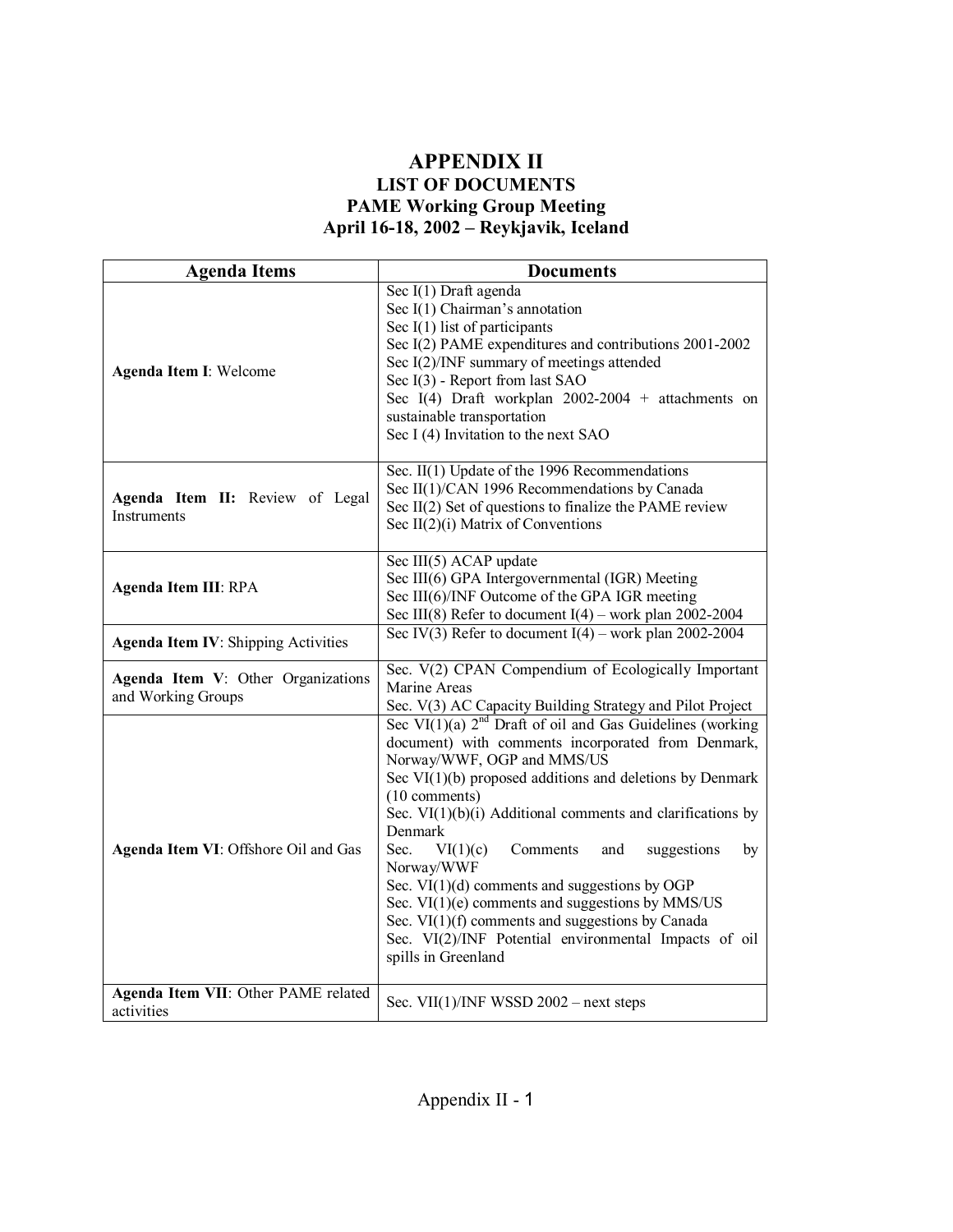#### **APPENDIX III AGENDA PAME Working Group Meeting**  April 16-18, 2002 – Reykjavik, Iceland

#### **TUESDAY, April 16**

#### 09:00-09:30 Coffee and get-together

#### **09:30-10:30, Session I: Welcome and Introduction (Chair)**

- 1. Adoption of agenda.
- 2. Report from Secretariat (expenditures, voluntary contributions, short summary from meetings attended).
- 3. Report from SAO meeting, report on the restructuring process of the Arctic Council and Arctic message to WSSD 2002 (AC Secretariat?).
- 4. Draft Work Plan 2002-2004/Ministerial Preparations, Deliverables and Organization of work.

#### **10:30-12:30, Session II: Review of Legal Instruments**

1. Presentations of summary documents by relevant lead countries.

2. Finalize the update of the recommendations from the 1996 report.

3. Decide on a reporting format to be presented to the next Ministerial.

#### 12:30-13:30 Lunch Break

#### **13:30-15:00, Session III: Regional Programme of Action**

- 1. Progress and status report on the GEF/Russian NPA-Arctic from the Ministry of Economic Development and Trade.
- 2. Report on progress and work to be accomplished until the submission of the full GEF project proposal (ACOPS).
- 3. Planning of the Private Sector Round-table meeting.

#### 15:00-15:30 Coffee Break

#### **15:30-17:00, Session III: Cont.**

- 4. Involvement of PAME members and funding in the Russian NPA-Arctic.
- 5. Update on ACAP projects links with the Russian NPA Arctic and further involvement and integration with PAME.

Appendix III - 1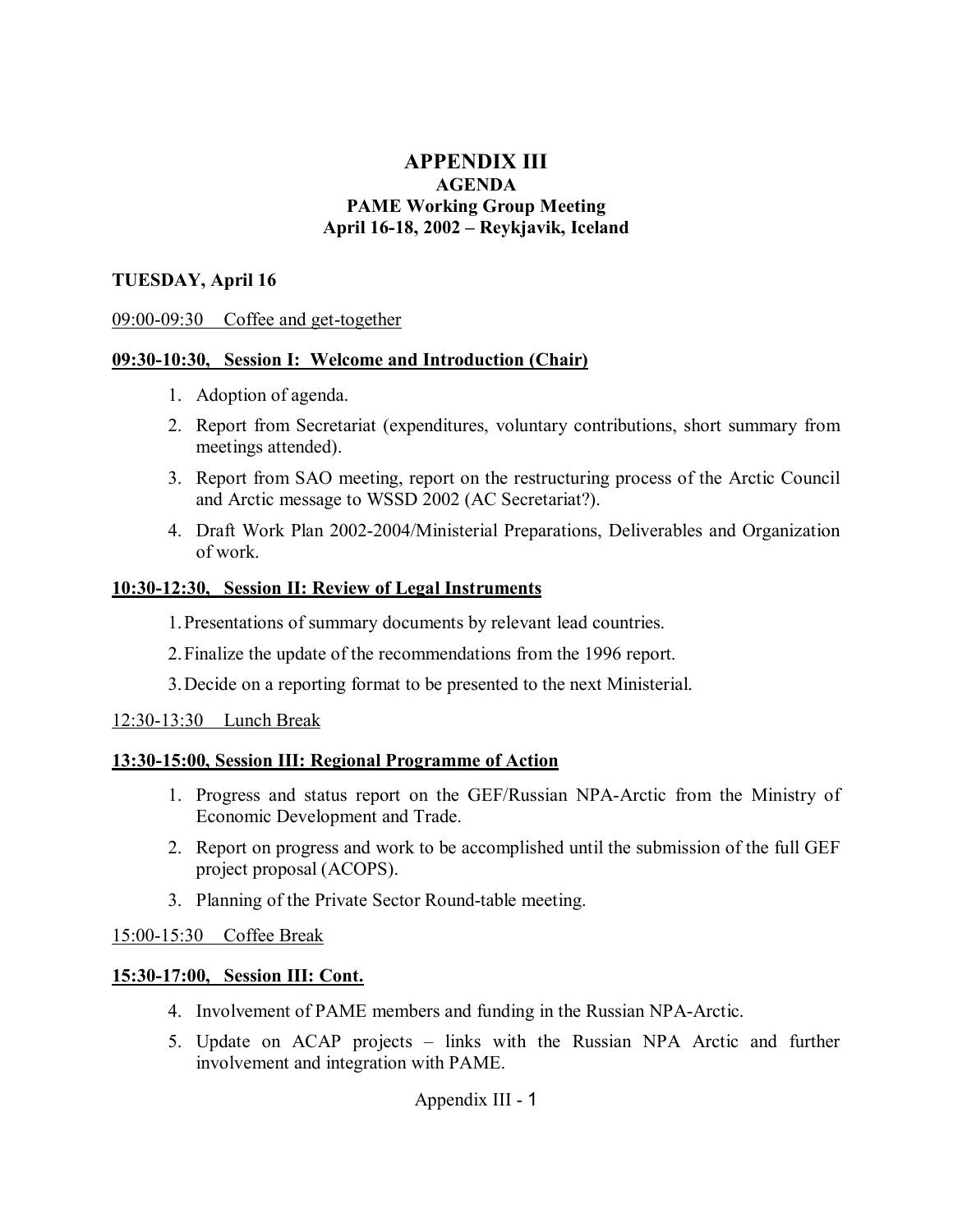- 6. Update from the GPA Intergovernmental Meeting held in Montreal November 2001.
- 7. Status and update on NPA process from countries (Iceland-others?)
- 8. Inclusions and suggestions of expansions of RPA issues in the 2002-2004 work plan.

## **Reception by the Environmental Ministry**

#### **WEDNESDAY, APRIL 17**

#### **09:00-11:00, Session IV: Shipping Activities**

- 1. Proposal on follow-up activities of the Snap Shot Analysis Norway.
- 2. Arctic Waters Oil Transfer Guidelines Canada.
- 3. Inclusions into the 2002-2004 Work Plan (e.g Arctic Maritime Transportation, other?).

#### **11:00-12:00, Session V: Relations with other Organizations and Working Groups**

- 1. Short summary from each working group on upcoming/continuous work (CAFF/EPPR/AMAP/SDWG).
- 2. Involvement in CAFF/CPAN Working Group.
- 3. Involvement in  $ACIA next steps?$
- 4. Capacity Building document.

## 12:00-13:00 Lunch Break

## **13:30-17:00, Session VI: Offshore Oil and Gas**

1. Review amendments and additions to the 1997 Guidelines by individual countries.

## **THURSDAY, APRIL 18**

## **09:00-12:00, Session VI: Offshore Oil and Gas - Continues**

- 1. Finalize amendments and additions to the 1997 Guidelines for submission to the Ministerial.
- 2. Update on RUNARC (by MMS representative) and other projects.

## 12:00-13:00 Lunch Break

## **13:00-14:00, Session VII: Other PAME Related Activities**

- 1. The Arctic Council message to the WSSD 2002.
- 2. The next PAME Working Group meeting.

# Appendix III - 2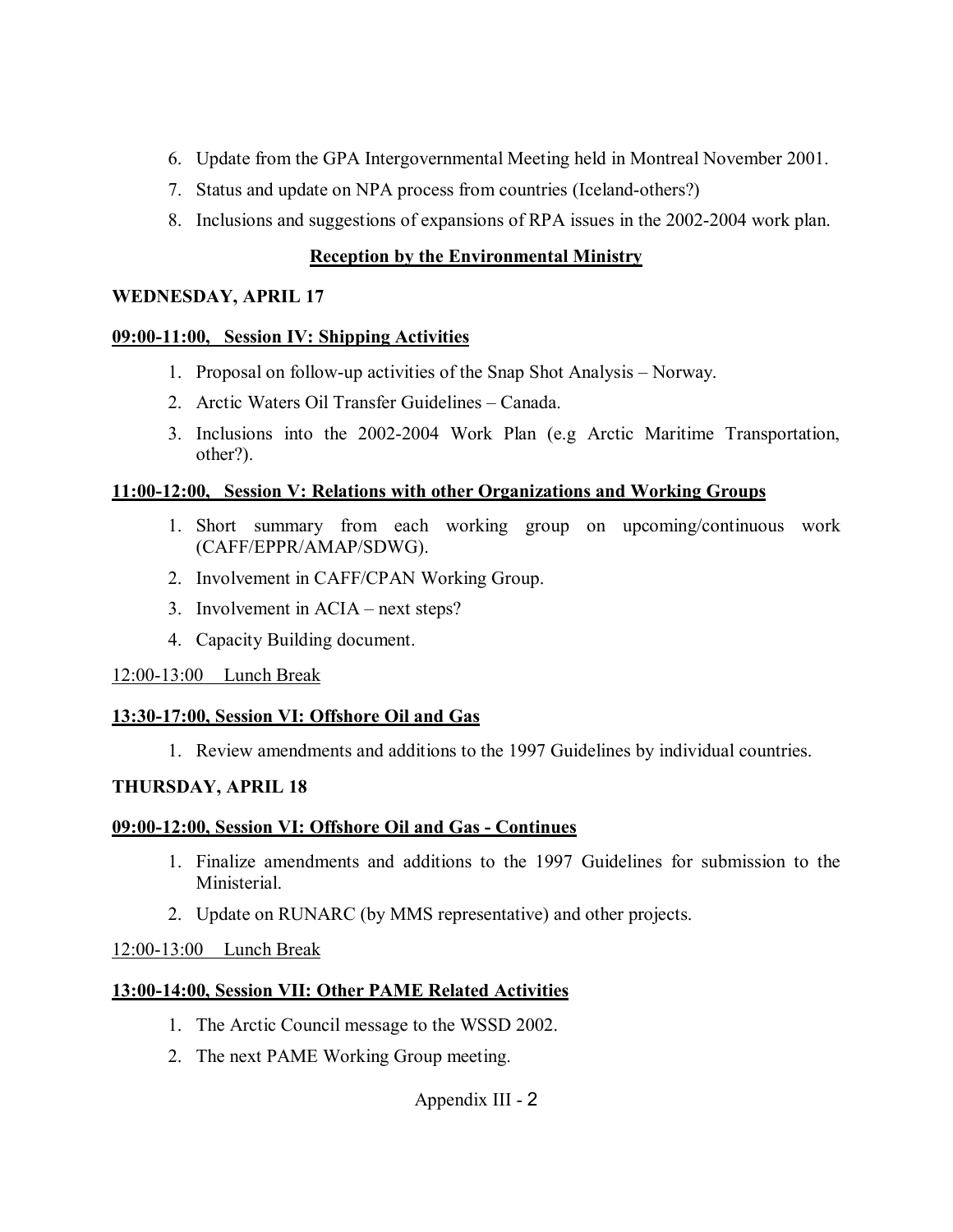3. Any other activities.

# **14:00-16:00, Session VIII: Review Draft Meeting Report and Future Work Programme**

- 1. Refine 2002-2004 Work Plan.
- 2. Reporting to the next SAO Meeting.
- 3. Reporting to the 3rd Ministerial Meeting.

# **PAME Meeting Concludes**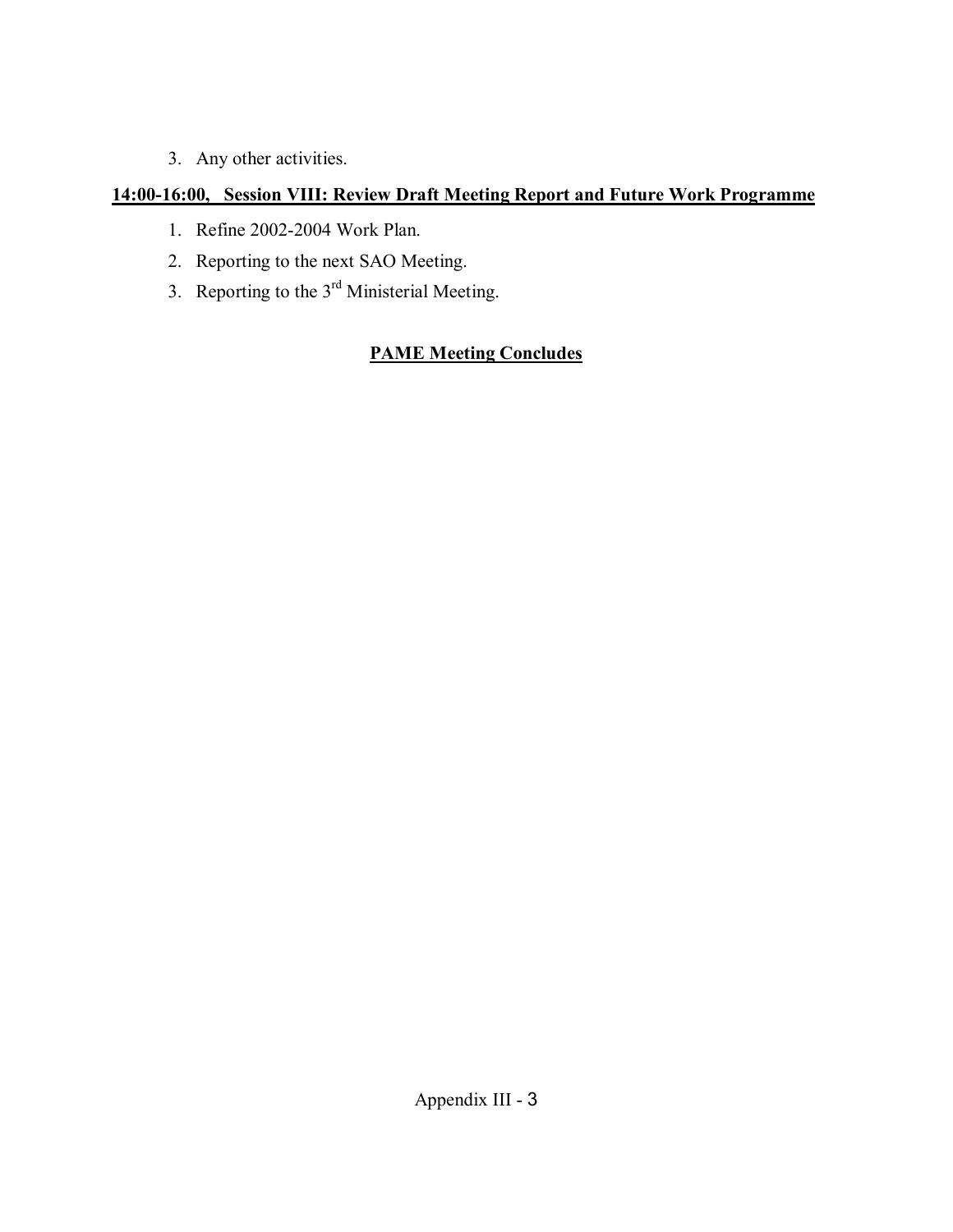## **APPENDIX IV**

#### **Voluntary contributions and expenditures**

Provided below are operational expenditures and voluntary contributions in support of the PAME Secretariat as follows:

- Operational Expenditures for the Period of Jan 01  $^{\circ}$ 01 Dec 31  $^{\circ}$ 01
- Country contributions and expenditures from 1999-2002
- Projected Operational expenditures for the year 2002

# **PAME INTERNATIONAL SECRETARIAT**

# **Budget Statement for January 01, 2001 - December 31, 2001**

#### **OVERVIEW:**

| <b>ITYPE OF EXPENDITURE</b> | lusd    |
|-----------------------------|---------|
| Staff                       | 77.247  |
| Operating costs - office    | 39.674  |
| Operating costs - travel    | 42.972  |
| <b>TOTAL</b>                | 159.893 |

#### **BREAKDOWN:**

| <b>TYPE OF EXPENDITURE:</b> |                                                                  | <b>IUSD</b> |
|-----------------------------|------------------------------------------------------------------|-------------|
| <b>STAFF</b>                | Salary, benefits, taxes, insurance, pension                      |             |
|                             | (1 person full time and 1 person 60%)                            |             |
|                             | <b>SUBTOTAL</b>                                                  | 77.247      |
| <b>OFFICE</b>               | Service (telephone, fax, e-mail)                                 | 9.011       |
|                             | Office supplies                                                  | 7.138       |
|                             | Housing (rent, heat, electricity)                                | 10.710      |
|                             | Shipping & freight                                               | 2.748       |
|                             | Bank cost                                                        | 349         |
|                             | Printing                                                         | 6.640       |
|                             | PAME meeting in Moscow - Oct 2001                                | 1.923       |
|                             | Hospitality                                                      | 1.154       |
|                             | <b>SUBTOTAL</b>                                                  | 39.673      |
| <b>TRAVEL</b>               | Domestic - airline tickets, taxis, transportation                | 4.270       |
|                             | International - airline tickets, hotel, per diem, transportation | 38.702      |
|                             |                                                                  |             |
|                             | <b>SUBTOTAL</b>                                                  | 42.972      |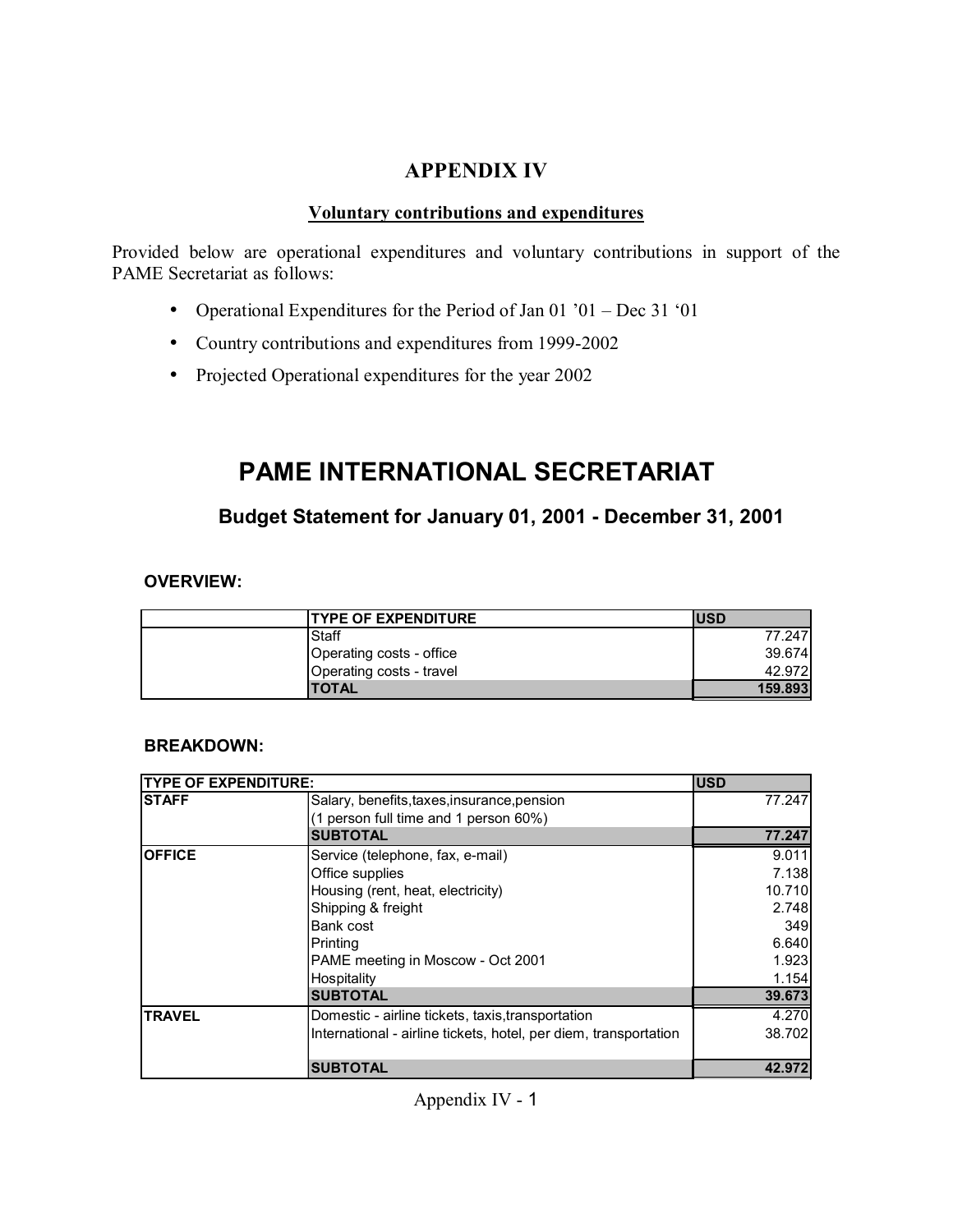# **PAME INTERNATIONAL SECRETARIAT**

*Country Contributions and Operational Expenditures* 

| <b>COUNTRY CONTRIBUTIONS AND EXPENDITURES FROM 1999 - 2001 (in USD)</b> |                          |            |              |                          |                      |
|-------------------------------------------------------------------------|--------------------------|------------|--------------|--------------------------|----------------------|
| Country                                                                 | 1999                     | 2000       | 2001         | 2002                     | <b>Total/Country</b> |
| Canada                                                                  |                          | \$20.000   | $$12.800$ *) | $$12.500$ *)             | \$32.800             |
| Denmark                                                                 |                          | \$11.000   | \$11.000     |                          | \$22.000             |
| Finland                                                                 |                          | \$9.700    | \$7.600      | \$6,000                  | \$17.300             |
| Iceland                                                                 | $$133.400$ <sup>1)</sup> | \$66,700   | \$60,000     | \$65.000                 | \$260.100            |
| Norway                                                                  |                          | in-kind    | in-kind      |                          |                      |
| Russia                                                                  |                          | in-kind    | in-kind      |                          |                      |
| Sweden                                                                  |                          | \$17,600   | \$17,600     |                          | \$35.200             |
| <b>United States</b>                                                    |                          | \$30.000   | \$30,000     |                          | \$60.000             |
| <b>Total Contributions:</b>                                             | \$133.400                | \$155.000  | \$139.000    | \$83.500                 | \$427.400            |
| <b>Total Expenditures:</b>                                              | $$55.000$ <sup>2)</sup>  | \$165,000  | \$160,000    | $$156.000$ <sup>3)</sup> | \$380.000            |
| <b>Closing Balance:</b>                                                 | \$78,400                 | $-$10.000$ | $-$21.000$   | $-$72.500$               | \$47.400             |

|               | <b>PROJECTED OPERATIONAL EXPENDITURES FOR 2002</b>                                                |            |
|---------------|---------------------------------------------------------------------------------------------------|------------|
|               | <b>Operation of the Secretariat:</b>                                                              |            |
| Staff:        |                                                                                                   | <b>USD</b> |
|               | Salaries, benefits, taxes, insurance, pension                                                     | \$85,000   |
|               | (1 person full time, 1 person 40%)                                                                |            |
| Subtotal:     |                                                                                                   | \$85.000   |
| Office:       |                                                                                                   |            |
|               | Service (Telephone, Fax, Computer, Photocopying)                                                  | \$6,000    |
|               | <b>Office Supplies</b>                                                                            | \$6,000    |
|               | Housing (Rent, Heat, Electricity, Cleaning)                                                       | \$12,000   |
|               | Shipping/Postage/Bank Services                                                                    | \$2.000    |
| Subtotal:     |                                                                                                   | \$26,000   |
| Travel:       |                                                                                                   |            |
| International |                                                                                                   | \$18.000   |
| Domestic      |                                                                                                   | \$7,000    |
|               | Traveling costs (hotel, prediem, transportation)                                                  | \$20.000   |
| Subtotal:     |                                                                                                   | \$45,000   |
|               | <b>Total Projected Expenditures for 2002</b>                                                      | \$156,000  |
|               |                                                                                                   |            |
| Notes:        |                                                                                                   |            |
| 1)            | Icelandic contribution towards the start-up and operation of the PAME Secretariat in 1999         |            |
| 2)            | Of the total expenditure of 55.000 USD then 30.000 USD went into the start-up cost.               |            |
| 3)            | \$156.000 is projected expenditure for the year 2002                                              |            |
| $^*)$         | Canada has contibuted annually since 1999 20,000 CAD but variations in the amont presented in USD |            |
|               | is due to significant changes in the ISK towards USD (for 2001 20,000 CAD=1,194,637 ISK           |            |
|               | at 93,5 ISK/USD but for 2002 20,000 CAD=1,251,925 ISK at 100,5 ISK/USD)                           |            |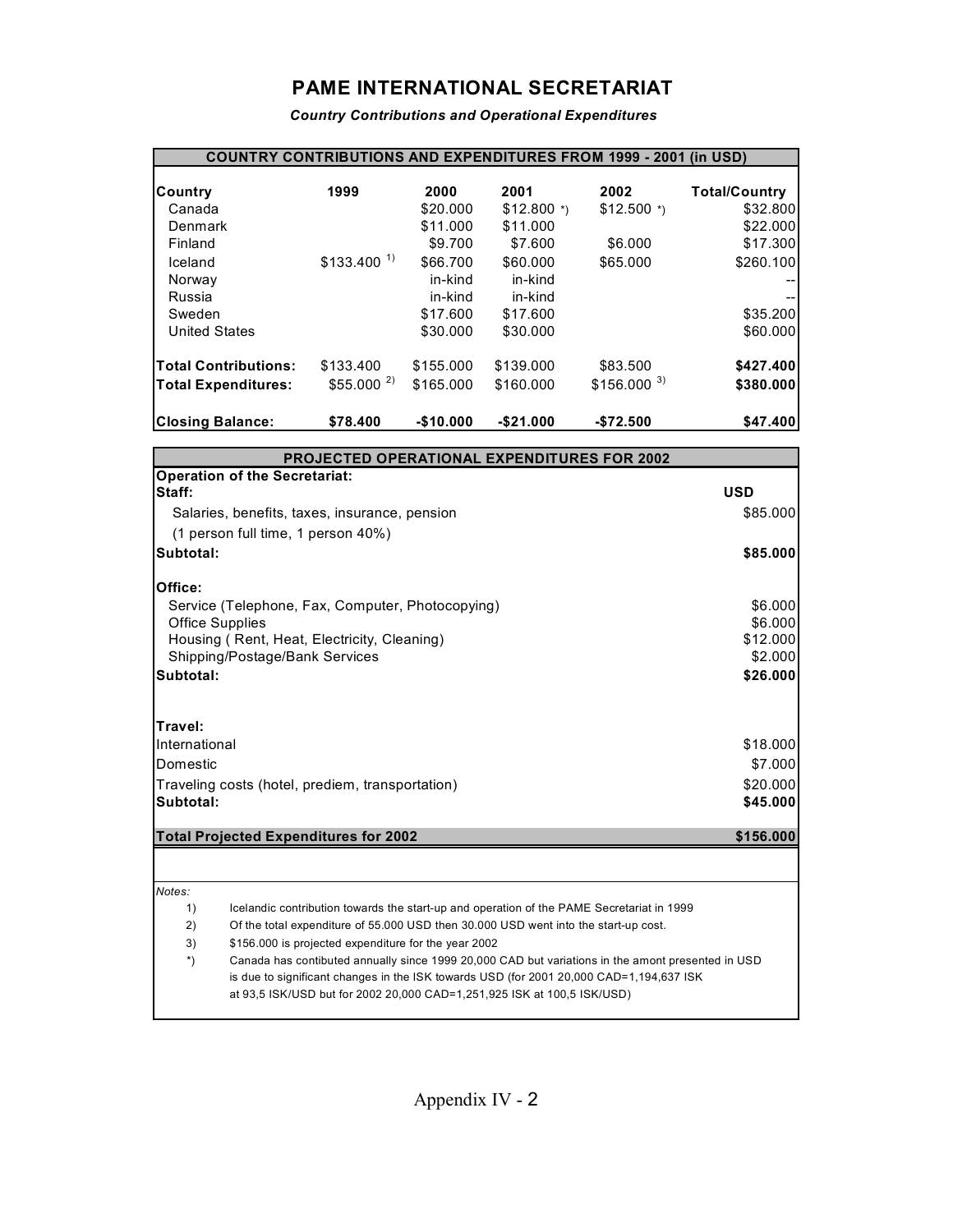| <b>PROJECTED OPERATIONAL EXPENDITURES FOR 2002</b> |            |  |
|----------------------------------------------------|------------|--|
| <b>Operation of the Secretariat:</b>               |            |  |
| Staff:                                             | <b>USD</b> |  |
| Salaries, benefits, taxes, insurance, pension      | \$85.000   |  |
| (1 person full time, 1 person 40%)                 |            |  |
| Subtotal:                                          | \$85.000   |  |
| Office:                                            |            |  |
| Service (Telephone, Fax, Computer, Photocopying)   | \$6.000    |  |
| <b>Office Supplies</b>                             | \$6.000    |  |
| Housing (Rent, Heat, Electricity, Cleaning)        | \$12.000   |  |
| Shipping/Postage/Bank Services                     | \$2.000    |  |
| Subtotal:                                          | \$26.000   |  |
| Travel:                                            |            |  |
| International                                      | \$18.000   |  |
| Domestic                                           | \$7.000    |  |
| Traveling costs (hotel, prediem, transportation)   | \$20,000   |  |
| Subtotal:                                          | \$45,000   |  |
| <b>Total Projected Expenditures for 2002</b>       | \$156,000  |  |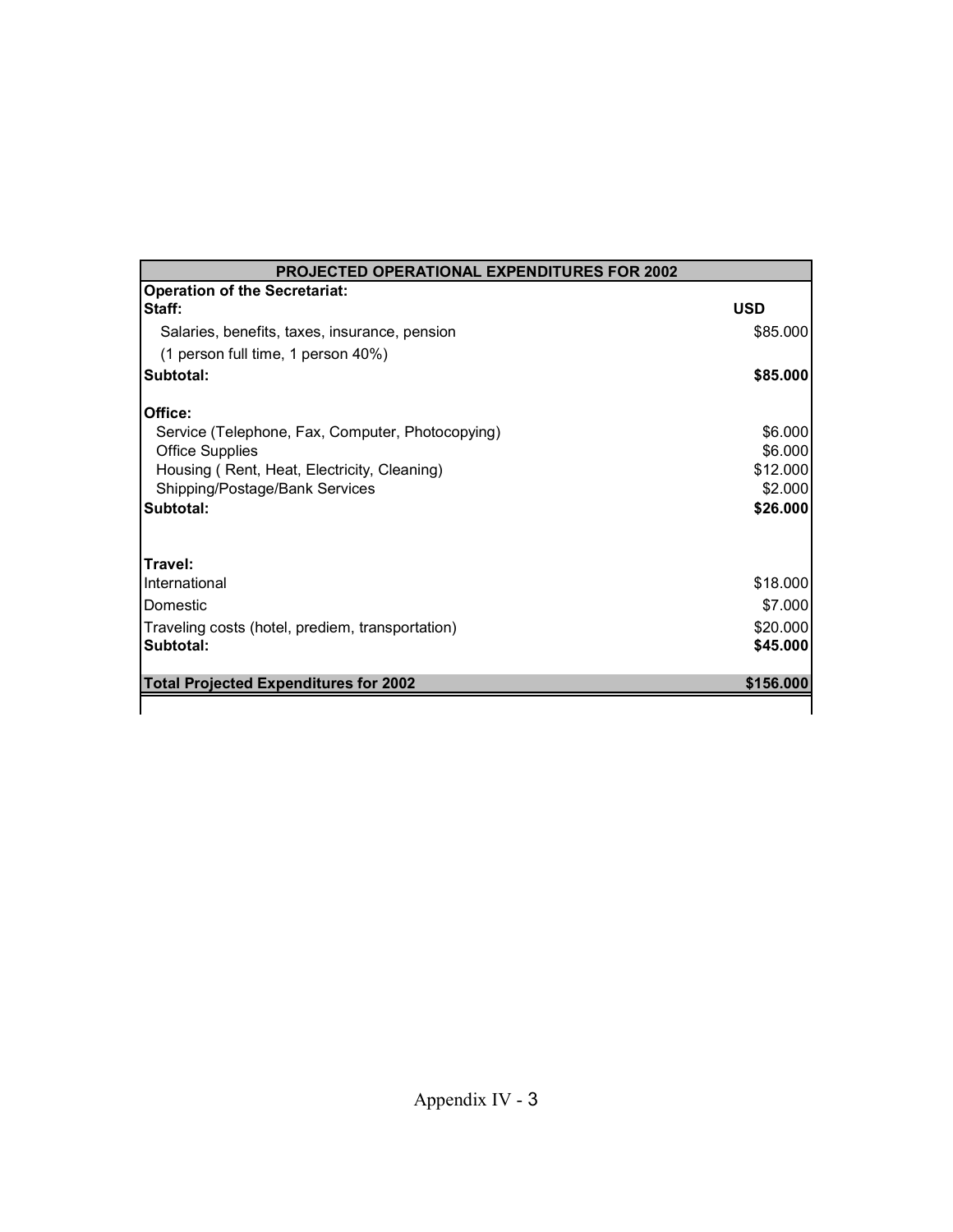# **APPENDIX V**

## **PAME Report on the Status of 1996 Recommendations**

#### **Introduction**

The following provides a summary of the status of the main recommendations in the 1996 PAME Report to the Inuvik Ministerial Meeting.

## **Land-based Activities**

Since 1996, significant progress has been made to address atmospheric emissions and discharges to the marine environment.

Under the *UNECE Convention on Long-Range Transboundary Air Pollution (LRTAP)*, protocols on POPs and heavy metals have been developed. Almost all Arctic countries have signed onto the protocols and several have ratified both protocols.

At the global level, UNEP's Stockholm Convention was adopted in May 2001. Almost all Arctic countries have signed and some have ratified the Convention.

Regional cooperation in the Arctic on land-based activities has been strengthened through the adoption of the *Regional Programme of Action for the Protection of the Arctic Marine Environment from Land-based Activities (RPA).* This supports the Arctic Council interest in cooperation, capacity building and information sharing in an area of common interest, namely the Arctic marine environment.

Good progress has also been made in the development of National Programmes of Action (NPA's) and the application of existing mechanisms to address land-based sources of marine pollution. Of particular importance is the development and approval of the Russian NPA-Arctic, which addresses a significant source of many concerns identified by PAME in 1996. The Russian Federation with ACOPS as a co-executing agency, have achieved the approval of the GEF project as an important step in the implementation of the Russian NPA-Arctic, supporting the Arctic Council Ministerial Declarations in Iqaluit and Barrow.

# **Dumping Activities**

With the cooperation and support of foreign governments, Russia has achieved significant progress on the development of land-based treatment facilities for low-level radioactive waste, thus avoiding further dumping at sea since 1993.

To address concerns with past dumping of radioactive material in Arctic waters, Arctic countries have continued national and international research and assessment, resulting in a better understanding of the significance of the issue. The AMAP II report sets out the state of knowledge on this issue.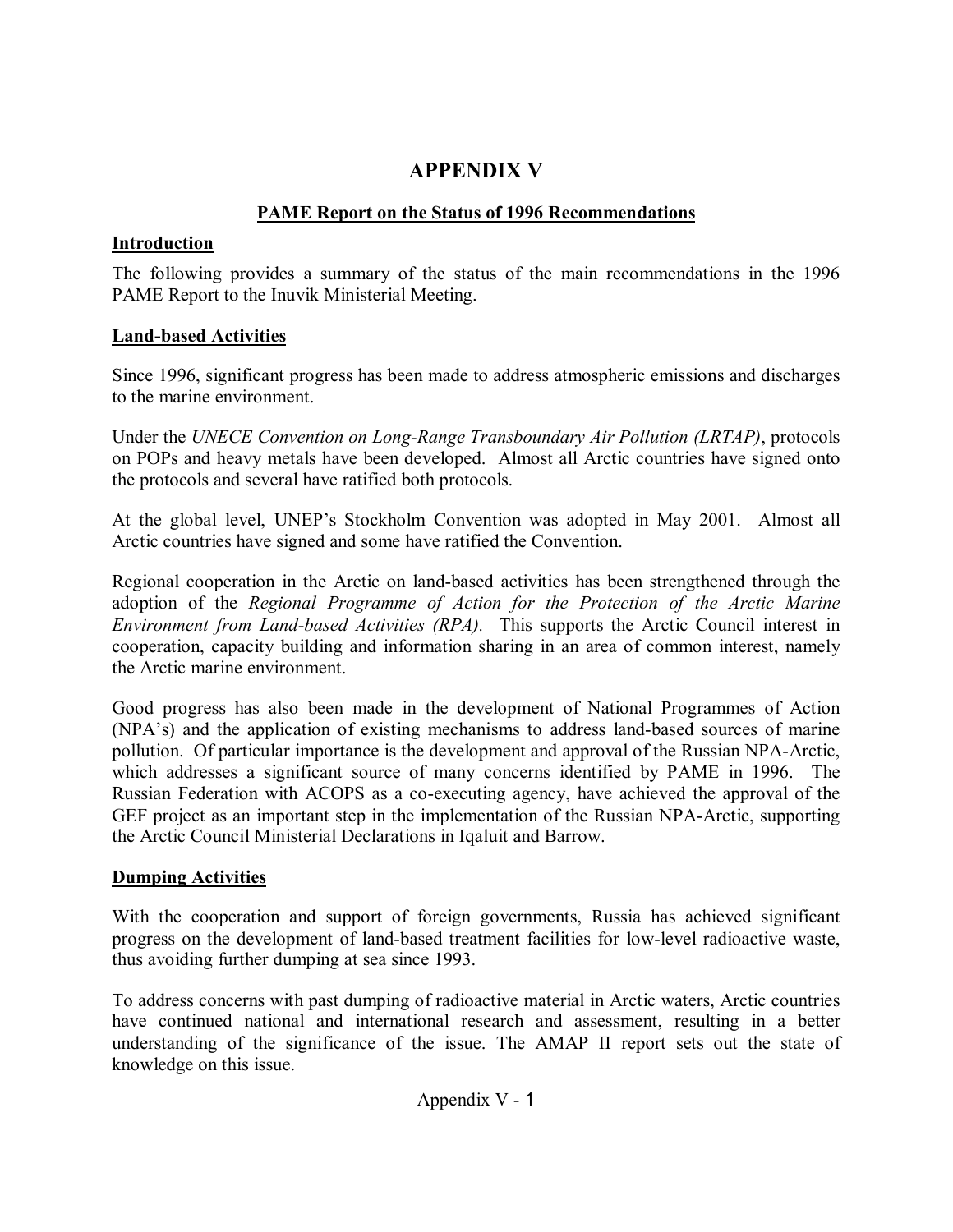## **Shipping Activities**

Recognizing that a coordinated system for collection and sharing of information on shipping activities was too costly relative to the short term benefits, PAME developed through Norwegian leadership, a Snap Shot Analysis on Maritime Activities in the Arctic. This was presented to Arctic Ministers in October 2000 (Barrow). This analysis provides a good basis (with other sources of information) for discussion on the need for any further measures.

Other areas of ongoing progress include:

- ! PAME is preparing Environmental Operating Guidelines for Oil Transfer to and from ships through Canadian leadership.
- ! IMO is completing the Guidelines for Ships Operating in Arctic Ice-Covered Waters.
- $\triangleright$  IMO has completed an international Anti-Fouling Convention to control the harmful effects of anti-fouling systems to the marine environment and it is open for signature.
- $\triangleright$  IMO is developing a new international convention for the control and management of ships' ballast water and sediments to prevent the transfer of harmful aquatic organisms.

## **Offshore Oil & Gas Activities**

Arctic countries have endorsed *Guidelines for Offshore Oil and Gas* development through the leadership of the U.S. The guidelines have been reviewed and improved and are being tabled for endorsement at the 2002 Arctic Council meeting.

- $\triangleright$  Several Arctic Countries actively promote the use of the guidelines or include them in guidance of their regulatory practices.
- $\triangleright$  Russia used the guidelines and the experience of Norway and the United States in the RUNARC project to formulate many concrete recommendations and a process to develop a Health, Safety and Environment regulatory system consistent with the implementation of the PAME Guidelines.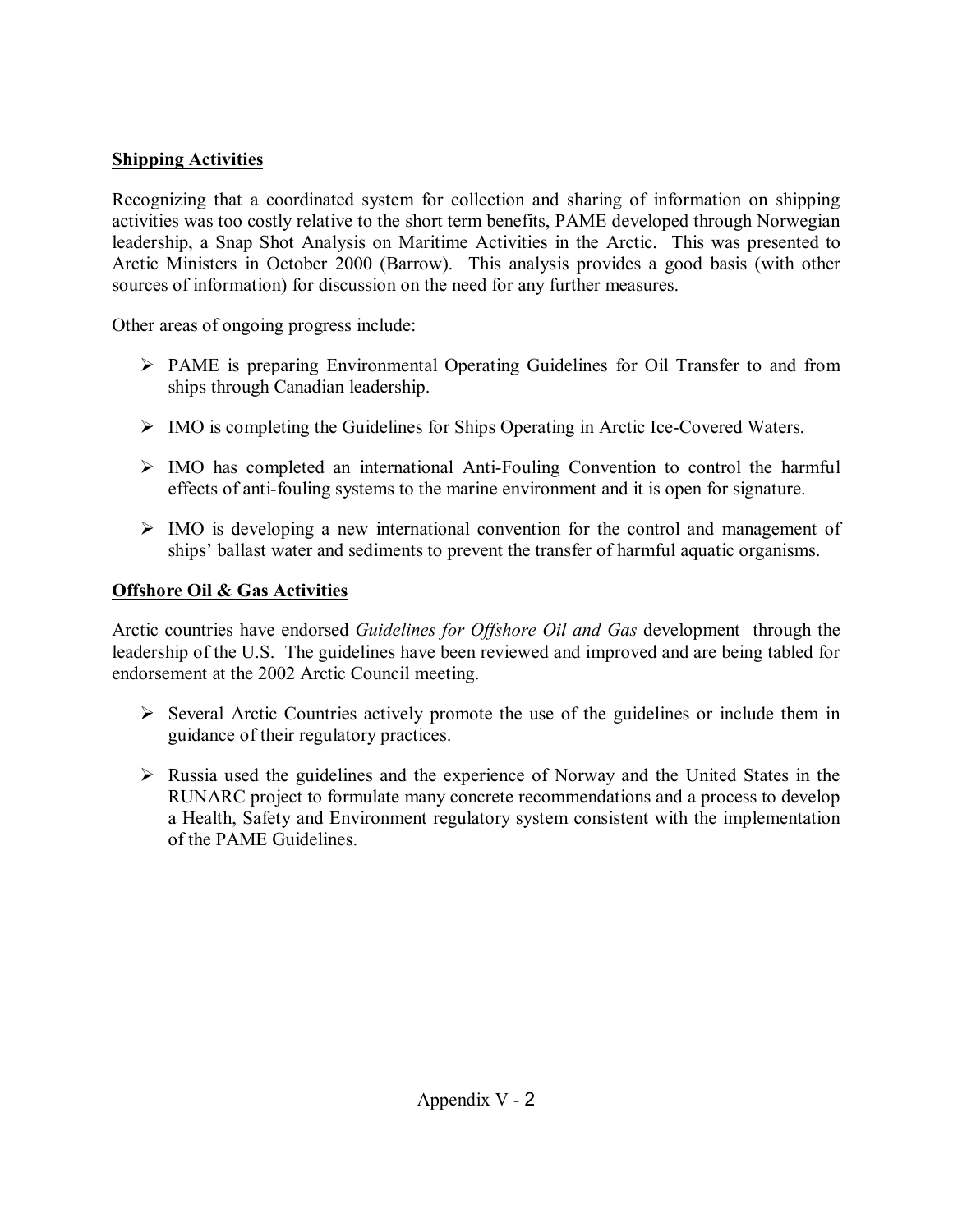# **CHAPTER 3 - LAND-BASED ACTIVITES**

# **Table as provided in the 1996 PAME Report**

| <b>1996 Recommendations</b>                                                                                                                                                                                                                                                                                                                                                                                                                                                                         | <b>Current Status</b>                                                                                                                                                                                                 |
|-----------------------------------------------------------------------------------------------------------------------------------------------------------------------------------------------------------------------------------------------------------------------------------------------------------------------------------------------------------------------------------------------------------------------------------------------------------------------------------------------------|-----------------------------------------------------------------------------------------------------------------------------------------------------------------------------------------------------------------------|
| 1. All Arctic countries should be encouraged to<br>ratify the United Nations Convention of the Law<br>of the Sea (UNCLOS) and the Convention on<br>Biological Diversity (CBD).                                                                                                                                                                                                                                                                                                                      | Finland, Iceland, Norway, Russia and Sweden have ratified<br>both UNCLOS and CBD. Canada and Denmark have ratified<br>CBD. Canada, Denmark, and US have signed UNCLOS.                                                |
| 2. The Russian Federation should be encouraged to<br>consider the possibility of becoming a<br>Contracting party to the Convention for the<br>Protection of the Marine Environment of the<br>Northeast Atlantic, 1992 (OSPAR Convention).                                                                                                                                                                                                                                                           | Arctic countries continue to encourage the Russian Federation<br>to accede to OSPAR.                                                                                                                                  |
| 3. Arctic countries should continue to promote the<br>early development of protocols relating to<br>atmospheric emissions and discharges of POPs<br>and heavy metals (HMs) under the UNECE<br>Convention on Long-Range Transboundary Air<br>Pollution (LRTAP).                                                                                                                                                                                                                                      | Protocols on POPs and HMs have been developed under<br>LRTAP. Canada, Denmark, Norway and Sweden have ratified<br>both protocols. Finland has ratified HMs and signed POPs,<br>Iceland and US have signed both.       |
| 4. Arctic countries should continue to support the<br>POP assessment process and the development of<br>global convention for POPs pursuant to the<br>decision taken at the Washington UNEP<br>Conference in November 1995.                                                                                                                                                                                                                                                                          | The global Stockholm Convention on POPs was adopted on 21<br>Canada and Denmark have ratified the<br>May 2001.<br>Convention; Finland, Iceland, Norway, Sweden, and US have<br>all signed the Convention.             |
| 5. Arctic countries should prepare National Action<br>Programmes pursuing to the Global Programme<br>of Action with emphasis on the priority issues of<br>concern for the Arctic marine environment and<br>related human health and report progress<br>the<br><b>AEPS</b><br>Ministerial<br>periodically to<br>Conference. These action programmes should<br>be aimed at addressing concerns relating to<br>POPs, heavy metals, radionuclides, oils and<br>protection of critical wildlife habitat. | Canada, Iceland and Russia have developed National<br>Programmes of Action for the Protection of the Marine<br>Environment from Land-based Activities, while the other<br>countries have applied existing mechanisms. |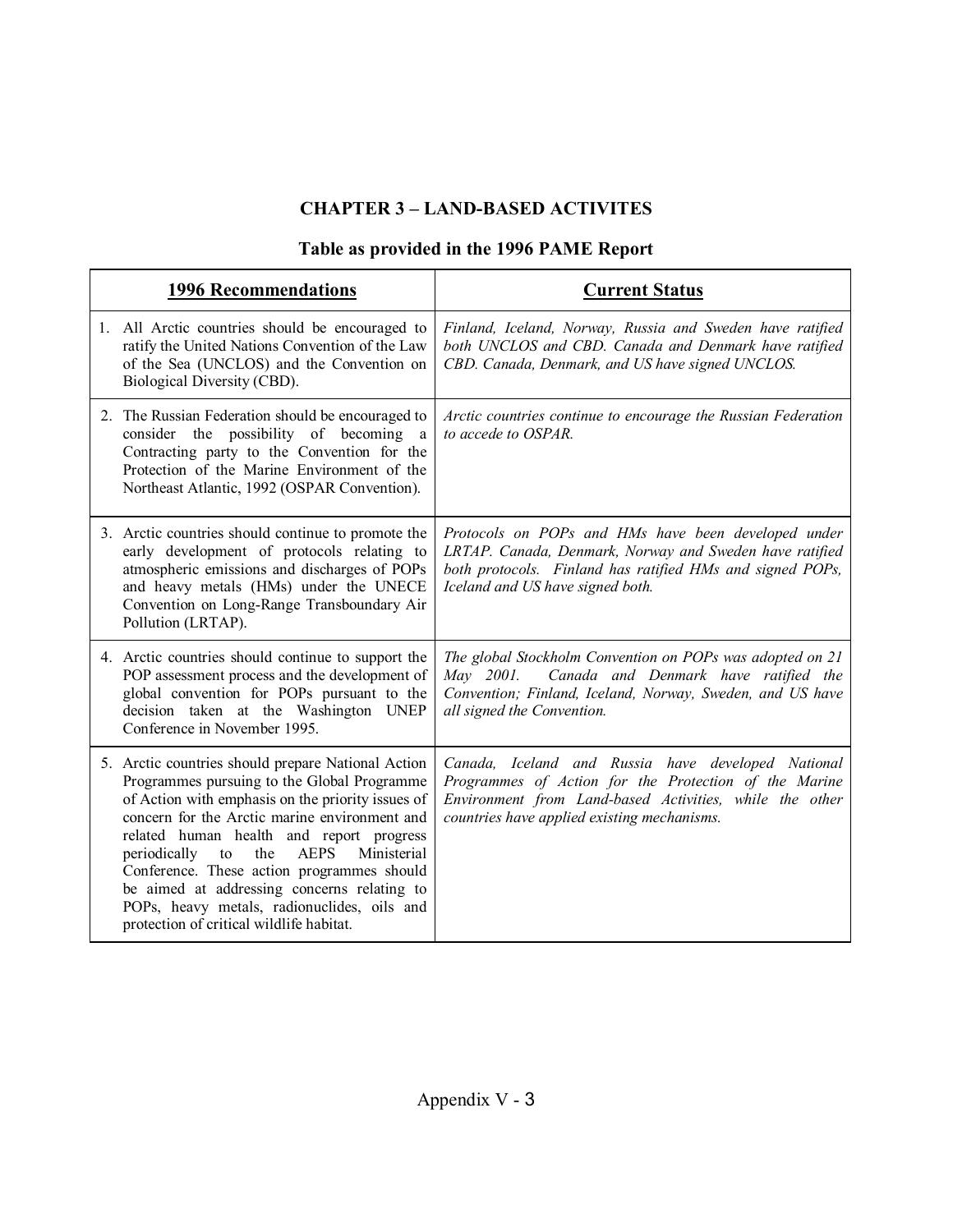| 6. Regional co-operation in the Arctic should be<br>strengthened through further development of the<br>marine protection component of the AEPS,<br>consistent with the Law of the Sea and the<br>Global Programme of Action. In particular a<br>joint process should be established to develop a<br>regional programme of action to address land-<br>based activities for consideration at the next<br>Ministerial Conference. This regional Arctic<br>Action Programme could include reporting, co-<br>ordinated marine monitoring programmes,<br>policy guidelines for technical assistance, use of<br>traditional indigenous<br>knowledge,<br>and<br>information network, identification of joint<br>of concern and harmonisation<br>-of<br>areas<br>environmental requirements as well<br>as<br>information gathering on land-based inputs of<br>pollutants to the Arctic marine environment,<br>particularly those from rivers discharging into<br>Arctic waters. | To strengthen Arctic co-operation, the Regional Programme of<br>Action for the Protection of the Arctic Marine Environment<br>from Land-based Activities was developed, accepted (Arctic<br>Council, September 1998), and is being implemented. |
|------------------------------------------------------------------------------------------------------------------------------------------------------------------------------------------------------------------------------------------------------------------------------------------------------------------------------------------------------------------------------------------------------------------------------------------------------------------------------------------------------------------------------------------------------------------------------------------------------------------------------------------------------------------------------------------------------------------------------------------------------------------------------------------------------------------------------------------------------------------------------------------------------------------------------------------------------------------------|-------------------------------------------------------------------------------------------------------------------------------------------------------------------------------------------------------------------------------------------------|
|------------------------------------------------------------------------------------------------------------------------------------------------------------------------------------------------------------------------------------------------------------------------------------------------------------------------------------------------------------------------------------------------------------------------------------------------------------------------------------------------------------------------------------------------------------------------------------------------------------------------------------------------------------------------------------------------------------------------------------------------------------------------------------------------------------------------------------------------------------------------------------------------------------------------------------------------------------------------|-------------------------------------------------------------------------------------------------------------------------------------------------------------------------------------------------------------------------------------------------|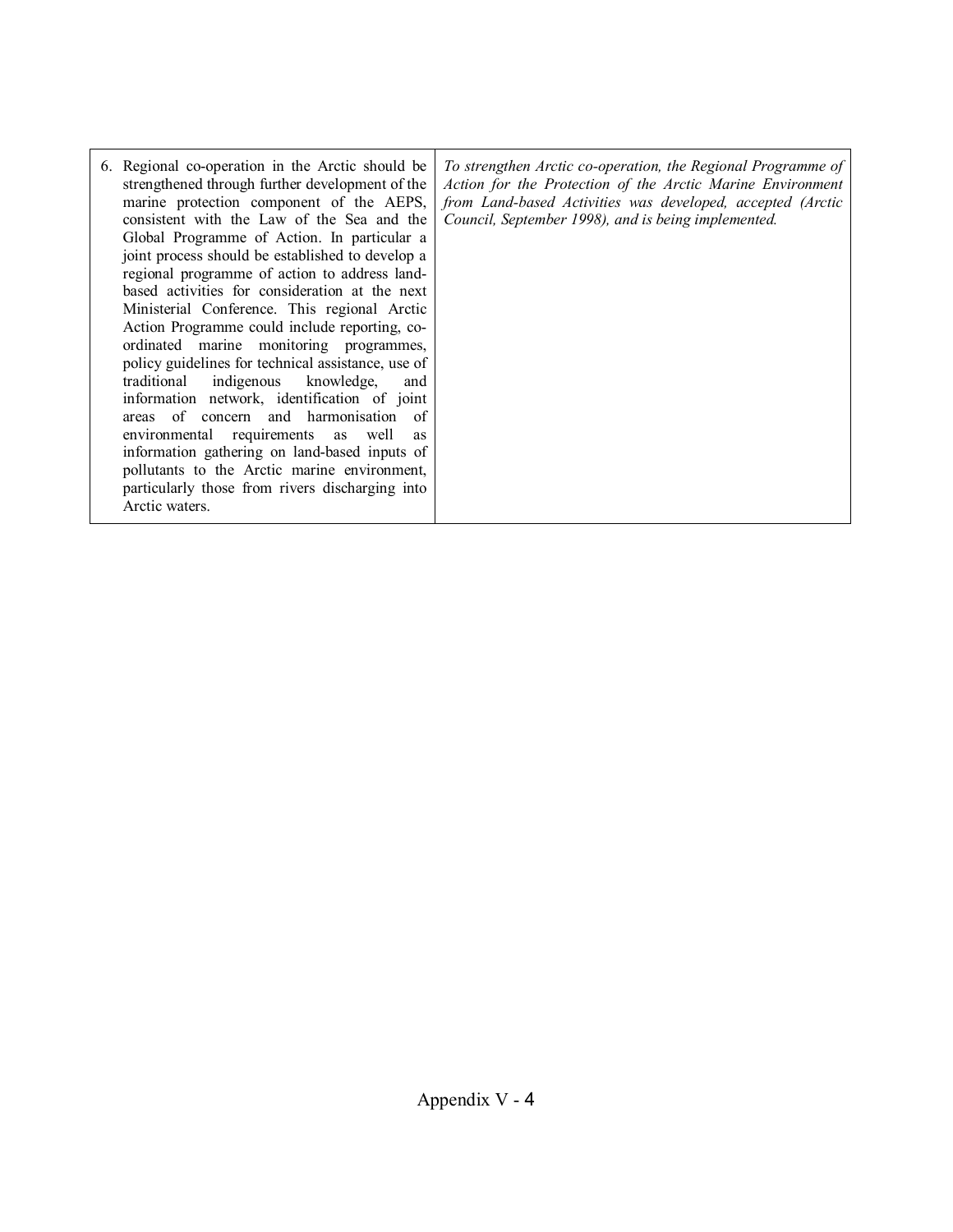# **CHAPTER 4 - DUMPING ACTIVITIES**

# **Table as provided in the 1996 PAME Report**

| <b>1996 Recommendations</b>                                                                                                                                                                                                                                                           | <b>Current Status</b>                                                                                                                                                                                                                                                                                          |
|---------------------------------------------------------------------------------------------------------------------------------------------------------------------------------------------------------------------------------------------------------------------------------------|----------------------------------------------------------------------------------------------------------------------------------------------------------------------------------------------------------------------------------------------------------------------------------------------------------------|
| 1. The Arctic countries should continue to support<br>the work within the LC72 process which<br>promotes the adoption of more stringent<br>international requirements governing dumping<br>of wastes at seas.                                                                         | The five Nordic countries are party to OSPAR which has more<br>stringent requirements than the London Convention. Canada,<br>Denmark, and Norway have ratified the 1996 London Protocol,<br>while the US has signed it.                                                                                        |
| 2. The Arctic countries should be encouraged to<br>enforce, fund, and, where necessary, strengthen<br>domestic legislation regulating dumping at sea<br>in all marine waters.                                                                                                         | The five Nordic countries are parties to OSPAR which<br>regulates dumping in all waters. Canada, Russia??, and US<br>have domestic legislation regulating dumping.                                                                                                                                             |
| 3. To address concern with past dumping of<br>radioactive material in Arctic waters, the Arctic<br>countries should encourage continued national<br>and international research and assessment of this<br>problem and provide for broad exchange of the<br>results of the assessments. | Several international studies, including those by the<br>International Atomic Energy Agency (IAEA), European Union,<br>International Sciences and Technology Center in Moscow, and<br>Arctic Monitoring and Assessment Program (AMAP), have<br>assessed past dumping of radioactive material in Arctic waters. |
| 4. The Russian Federation should be encouraged to<br>accede to the amendment prohibiting the<br>dumping of low-level radioactive waste at sea<br>adopted in 1993 by the LC72.                                                                                                         | With establishment of low-level radioactive waste treatment<br>facilities, Russia is considering the possibility of acceding to<br>the 1993 amendment.                                                                                                                                                         |
| 5. The Arctic States should reaffirm their intention<br>to co-operate with the Russian Federation to<br>help ensure adequate land-based treatment<br>facilities for low-level radioactive wastes.                                                                                     | To ensure adequate treatment of low-level radioactive wastes,<br>several Arctic countries have partnered with Russia to develop<br>treatment facilities.                                                                                                                                                       |
| 6. The Russian Federation should be encouraged to<br>consider the possibility of becoming a<br>Contracting Party to the Convention for the<br>Protection of the Marine Environment of the<br>North East Atlantic (1992 OSPAR Convention).                                             | Arctic countries will continue to encourage Russian Federation<br>accession to the1992 OSPAR Convention.<br>Current work<br>includes a project to harmonize Russian regulations with<br>OSPAR.                                                                                                                 |
| 7. The Arctic countries should work at either<br>applying the provisions of LC72 or other<br>effective permitting and regulatory measures to<br>control dumping, as defined under LC72, in<br>marine internal waters.                                                                 | All Arctic countries have measures in place to control dumping<br>at sea, including in internal waters.                                                                                                                                                                                                        |
| 8. The Arctic countries should also use their best<br>efforts to provide, on a voluntary basis,<br>summary reports on the types and nature of the<br>material dumped in marine internal waters.                                                                                       | Canada, Denmark, Finland, Iceland, Norway, Sweden, and US<br>provide reports to LC and/or OSPAR and/or HELCOM on<br>material dumped in marine internal waters.                                                                                                                                                 |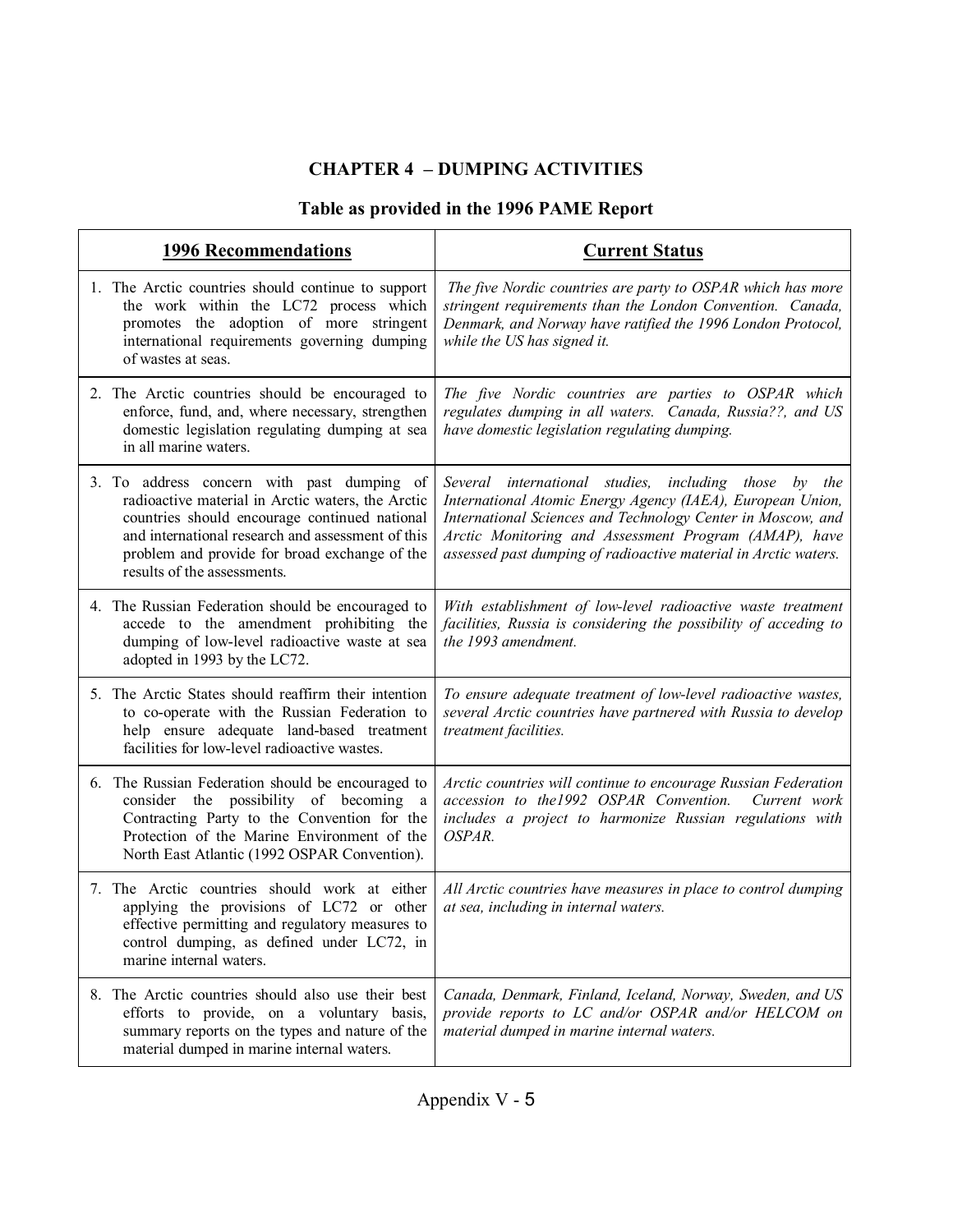# **CHAPTER 5 - SHIPPING ACTIVITES**

# **Table as provided in the 1996 PAME Report**

| <b>1996 Recommendations</b> |                                                                                                                                                                                                                                                                                                                                                                                                                                                                                    | <b>Current Status</b>                                                                                                                                                                                                                                                                                                                                                                                                                                                                                     |
|-----------------------------|------------------------------------------------------------------------------------------------------------------------------------------------------------------------------------------------------------------------------------------------------------------------------------------------------------------------------------------------------------------------------------------------------------------------------------------------------------------------------------|-----------------------------------------------------------------------------------------------------------------------------------------------------------------------------------------------------------------------------------------------------------------------------------------------------------------------------------------------------------------------------------------------------------------------------------------------------------------------------------------------------------|
|                             | 1. Develop a co-ordinated system for collection and<br>sharing of data on shipping activities and the<br>environmental effects thereof; and                                                                                                                                                                                                                                                                                                                                        | PAME developed a proposal for a system for collecting and<br>sharing data on shipping activities in Arctic, but decided not to<br>proceed at this time based on cost-benefit analysis.                                                                                                                                                                                                                                                                                                                    |
|                             | 2. Undertake an assessment of the potential of<br>current activities and future increases in shipping<br>activities due to the expansion of the Northern Sea<br>Route, oil and gas mining activities and other<br>significant activities. The assessment should<br>include collection of information on current<br>activities and possible future activities, its<br>analysis in the context of the Precautionary<br>Approach, and preparation of recommendations to<br>Ministers; | PAME addressed these issues by producing a "Snap Shot<br>Analysis on Maritime Activities in the Arctic," which was<br>welcomed by Arctic Ministers in Barrow (October 2000).                                                                                                                                                                                                                                                                                                                              |
|                             | 3. Promote the ongoing work with regard to the<br>development of an IMO Code of Polar<br>Navigation, with standards for ship construction<br>crew<br>qualifications<br>and<br>facilitate<br>and<br>implementation of the Code.                                                                                                                                                                                                                                                     | IMO is completing "Guidelines for Ships Operating in Arctic<br>Ice-Covered Waters."                                                                                                                                                                                                                                                                                                                                                                                                                       |
|                             | 4. Initiate a review of the adequacy of national and<br>international measures to address prevention of<br>any chronic problems with oil transfers in the<br>Arctic;                                                                                                                                                                                                                                                                                                               | PAME is preparing Environmental Operating Guidelines for<br>Oil Transfer to and from ships.                                                                                                                                                                                                                                                                                                                                                                                                               |
|                             | 5. Investigate additional regulatory measures for the<br>prevention of pollution from the use of TBT in<br>antifouling paints in the Arctic<br>marine<br>environment.                                                                                                                                                                                                                                                                                                              | The IMO International Convention on the control of harmful<br>anti-fouling systems on ships was adopted on 5 October 2001<br>and marks a successful outcome of the task set by Chapter 17 of<br>Agenda 21 that called on States to take measures to reduce<br>pollution caused by organotins compounds used in anti-fouling<br>systems. It has been agreed on an effective implementation date<br>of 1 January 2003 for a ban on the application of organotins<br>compounds used in anti-fouling systems. |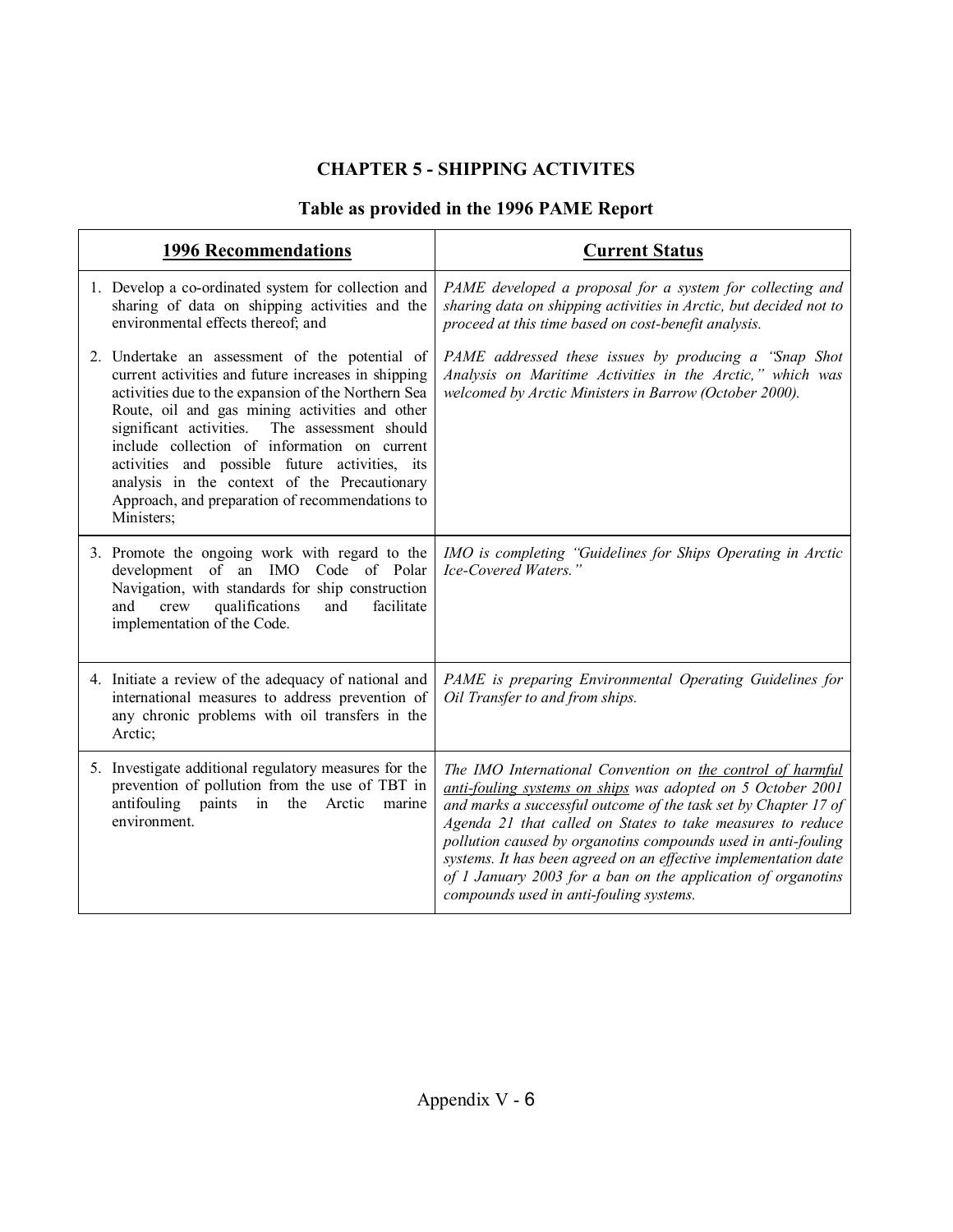# **CHAPTER 6 - OFFSHORE OIL AND GAS ACTIVITITES**

| Table as provided in the 1996 PAME Report |
|-------------------------------------------|
|-------------------------------------------|

| <b>1996 Recommendations</b>                                                                                                                                                                                                                 | <b>Current Status</b>                                                                                                                                                                                                                                                                                                                 |
|---------------------------------------------------------------------------------------------------------------------------------------------------------------------------------------------------------------------------------------------|---------------------------------------------------------------------------------------------------------------------------------------------------------------------------------------------------------------------------------------------------------------------------------------------------------------------------------------|
| 1. All Arctic countries should be encouraged to<br>ratify the United Nations Convention on the Law<br>of the Sea (UNCLOS).                                                                                                                  | Finland, Iceland, Norway, Russia and Sweden have ratified<br>UNCLOS. Canada, Denmark, and US have signed it.                                                                                                                                                                                                                          |
| 2. The Russian Federation should be encouraged to<br>consider the possibility of becoming, a<br>Contracting Party to the Convention for the<br>Protection of the Marine Environment of the<br>North East Atlantic, 1992 (OSPAR Convention). | Arctic countries will continue to encourage Russian<br>Federation accession to the 1992 OSPAR Convention.<br>Current work includes a project to harmonize Russian<br>regulations with OSPAR.                                                                                                                                          |
| 3. The Arctic States should develop Guidelines for<br>Offshore Petroleum Activities in the Arctic. The<br>draft in Annex 3 sets out categories for such<br>Guidelines.                                                                      | PAME developed Arctic Offshore Oil and Gas Guidelines<br>which were endorsed by the Arctic countries (Arctic Council,<br>1997).<br>The Guidelines are being updated and improved and will be<br>tabled at the Ministerial meeting in 2002. Several countries<br>have used the guidelines in their regulatory practice or<br>guidance. |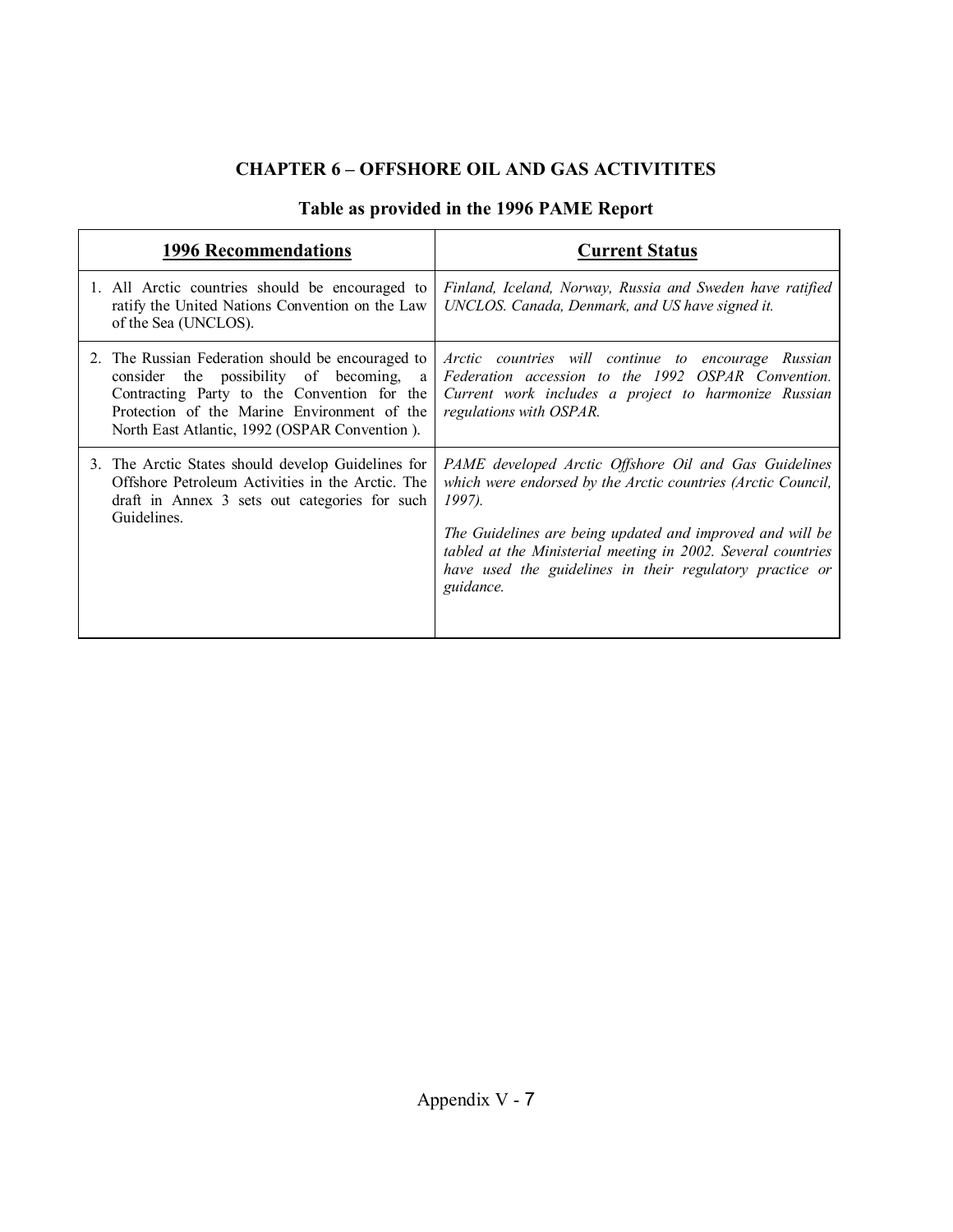#### **APPENDIX VI**

#### **Letter form the Ministry of Economic Development and Trade of the Russian Federation**



манистерство экономического РАЗВИТИЯ И ТОРГОВЛИ РОССИЙСКОЙ ФЕДЕРАЦИИ имитековомических числи постания

> 125993, ГСП-3, Москва, А-47, ул. 1-я Творская-Ямская, д. 1,3

Телефон: 200-01-53 Фикс: 251-69-65

25.05 Rect, n 22-388

Mrs. Soffia Gudmundsdottir **PAME Executive Secretary** Akureyri, Iceland

Fax: 10-354-462-3390

Dear Mrs. Gudmundsdottir,

Thank you for your email letter of 14 March 2002 concerning the participation in the PAME meeting 16-18 April 2002 in Reykjavik, Iceland.

As you know, Ministry of Economic Development and Trade of the Russian Federation and ACOPS are the Executing Agencies for the full GEF project "Russian Support to the National Programme for the Protection of the Arctic Federation Marine Environment". Prof. Vitaly Lystsov of RRC "Kurchatov Institute" is entrusted by both Executive Agencies to take part in deliberations on the Russian NPA-Arctic, preparation of the full GEF Project Document (but not the project proposal ! ) and planning of round-table meetings under the PAME meeting agenda.

Sincerely,

**Boris Morgunov** Deputy Head Department for the North Affairs Ministry of Economic Development and Trade of the Russian Federation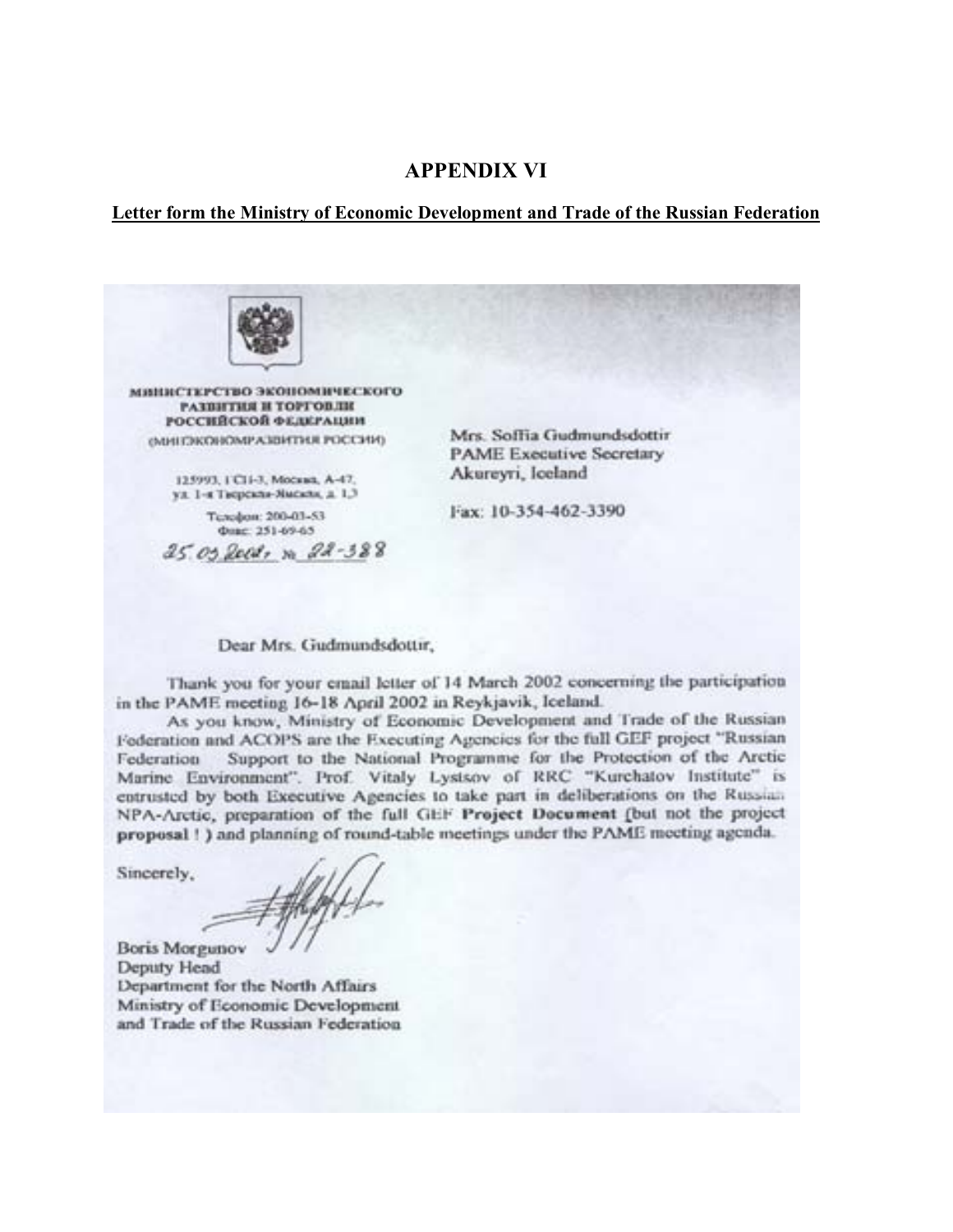# **APPENDIX VII**

## **Progress Report on the Russian NPA-Arctic**

Prof. Vitaly Lystsove of RRC "Kurchatov Institute" provided a progress made on the Russian NPA-Arctic and its Associated GEF project "Russian Federation Support to the National Programme for the Protection of the Arctic Marine Environment" on behalf of the Russian Federation. The main points were as follows:

As reported at the previous meeting of PAME in Moscow, 9 11 October 2001, the Russian NPA-Arctic was approved on 8 September 2001 and became a component part of the "World Ocean" Federal Target Oriented Programme (FTOP), with the Ministry of Economic Development and Trade of the Russian Federation (Miniekonomrazaitiya of Russia) as the State executing body. The NPA-Arctic has been endorsed by the Ministry of Natural Resources of the Russian Federation (MPR of Russia) and Roshydromet, which will participate in its implementation. There will also be participation by the Russian Academy of Sciences, the administrations of a number of arctic regions and Russian private companies.

Following the October meeting of PAME, Minekonomrazvitiya of Russia informed the Senior Arctic Officials Meeting of the Arctic Council (6 November 2001) that work had been completed on obtaining endorsement and approval of the NPA-Arctic and reported on efforts made to obtain international support from the Global Environment Facility and other potential partners. Subsequently, the Russian NPA-Arctic was presented at the Intergovernmental GPA Review in Montreal, Canada, 26-30 November 2001, where it was received in a spirit of cooperation and support.

In the same month, at the request of the Senior Arctic Officials, the Ministry of Foreign Affairs of the Russian Federation send brief information on the NPA-Arctic to the Arctic Council Secretariat in the form of an official Russian document for distribution to the Arctic countries. The full NPA Arctic text was also transmitted by the Russian Foreign Ministry to the Arctic Council Secretariat and made available on the Internet.

Currently, Minekonomrazvtiya of Russia is preparing a list of projects and measures for their implementation in the second phase of the "World Ocean" FTOP (2003 7). At its meeting on 3 April 2002, the Scientific Expert Council of this FROP, chaired by Academic Nikolai Laverov, Vice President of the Russian Academy of Sciences, approved the inclusion of the NPA-Arctic in that list.

As PAME members are probably already aware, the GEF Council decided to support the Russian NPA Arctic. The Project Brief of the Full GEF Project "Russian Federation Support to the National Plan of Action for the Protection of the Arctic Marine Environment" was approved by the GEF Council at its meeting of 7 December 2001 and Minekonomrazvitiya and the Advisory Committee on Protection of the Sea (ACOPS) were named as co executing agencies. The next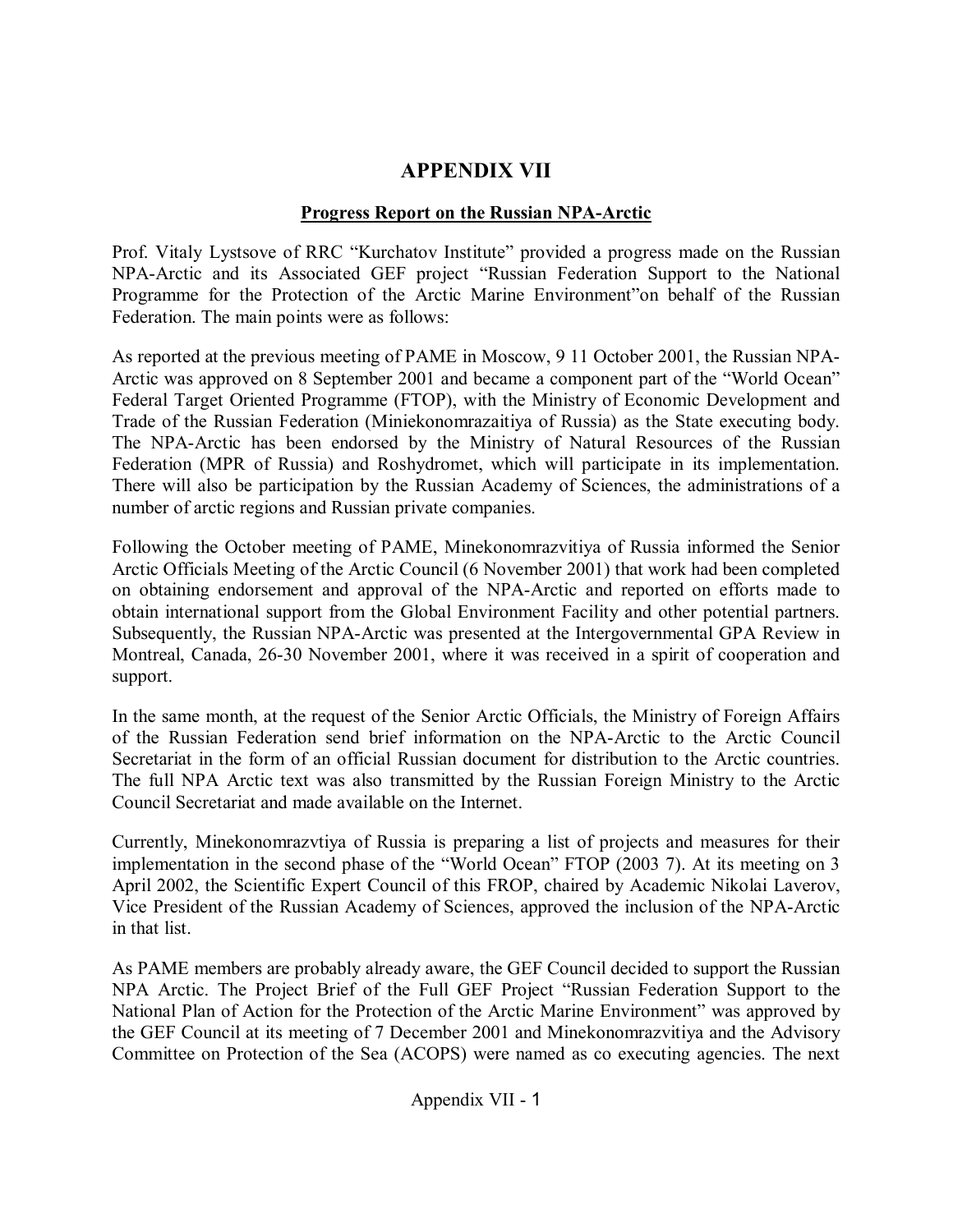day, Minekonomrazvitiya of Russia and ACOPS met to identify the steps to be taken to prepare the Project Document, which would form the framework for implementation of the GEF Project. Another equally important objective was to mobilize co-financing to meet the GEF requirement that one third of the overall project cost be met national, primarily extra budgetary sources and another third from international sources.

Progress has been made in all of these areas in the past four months. A clear understanding has been gained of the national sources of financing and how they are structured. A number of States have expressed readiness to provide bilateral financing, and several inter governmental organizations have also stated that they are willing to invest in the Project. A further two rounds of consultations have take place between Minekonomrazvitiya of Russia and ACOPS to discuss the preparation of the Project Document. The first round took place from 28 January to 1 February and the second on 11 and 13 March 2002. Consultations were held on 12 March that included other Russian partners, namely the Ministry of Natural Resources of Russia, Roshydromet and the Russian Association of Indigenous Peoples if the North. More consultations are planned for May and July, with international partners joining in the latter.

Work on the Project Document will be finished by July of this year, after which it will be submitted to UNEP/GEF for approval. It is expected that the main negotiations on national and international co-financing will have been completed by this stage. That being so, it will be possible to begin implementing the Project in September or October of this year. It is anticipated that the Projects official mentor will be the First Deputy Minister for Economic Development and Trade of the Russian Federation. Based on this progress, Russia feels that the time is ripe for deciding the timing and agenda of the round tables in support of the NPA Arctic and we hope for that decision at the PAME Meeting of 16 18 April 2002.

The Meeting was informed that Governmental Council on Affairs of the North and Arctic will shortly be established in Russia. Environmental conditions and addressing pollution in the Arctic will be undoubtedly among the priority objectives of the Council.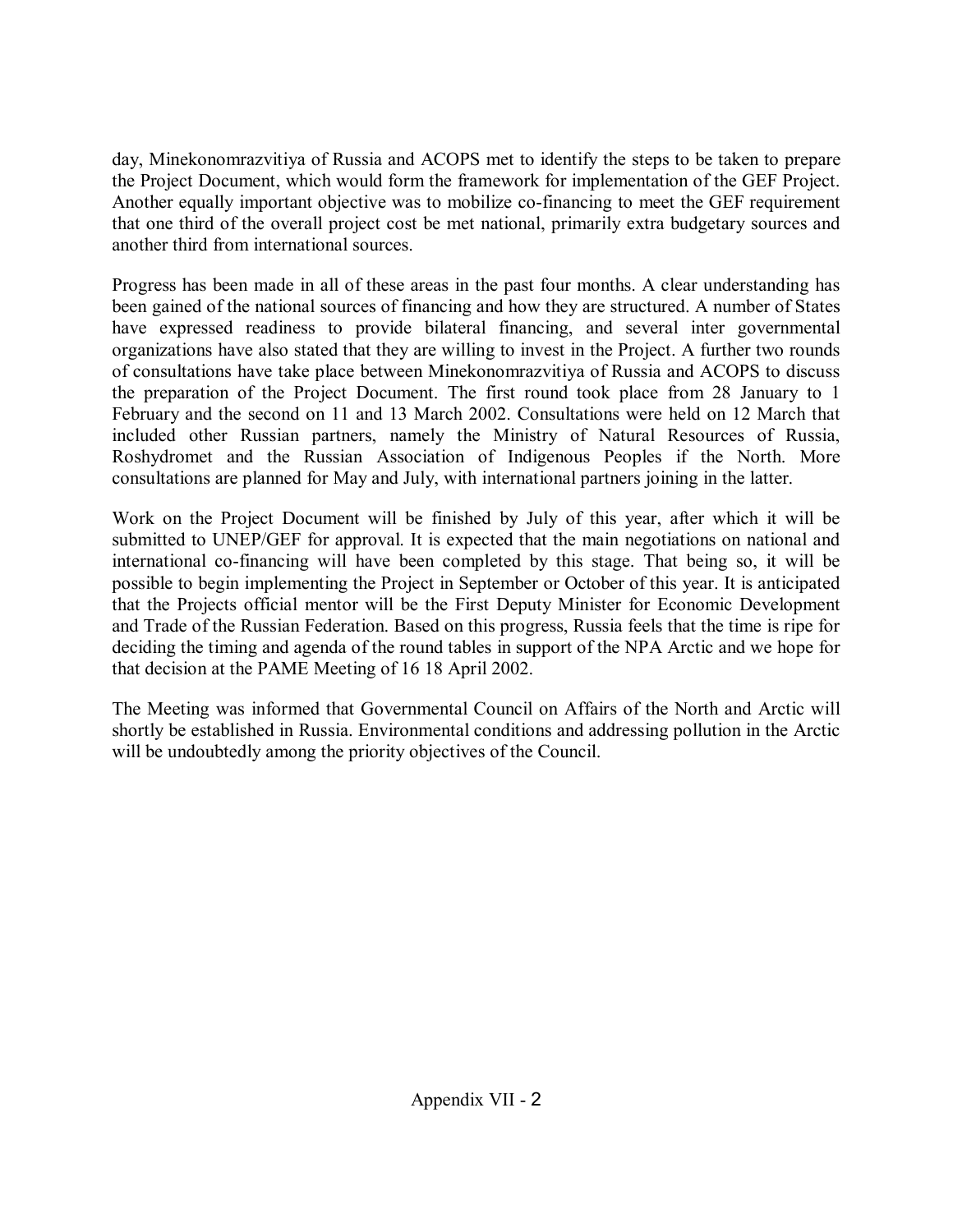# **APPENDIX VIII**

# **Progress Report on the GEF Project**

L. Jeftic, ACOPS, presented a progress report on the GEF Project "Russian Federation – Support to the NPA-Arctic".

In his presentation he recalled that the Ministerial Declaration of the Arctic Council (Iqualuit, 1998) supported the NPA-Arctic and supported efforts of ACOPS to "seek funds to remedial regional priority pollutions sources and activities identified in the RPA and Russian NPA". ACOPS did seek funds and result was the adoption of the GEF Project "Russian Federation – Support to the NPA-Arctic", adopted by the GEF Council on 7 Dec. 2001. The implementing agency of the GEF Project is UNEP and co-executing agencies of the Project are the Ministry of Economic Development and Trade of the Russian Federation (Minekonomrazvitiya) and the Advisory Committee on Protection of the Sea (ACOPS). Implementation of this Project will take 5 years with the cost of 30M US\$.

Basis for the development of the GEF Project was the Russian NPA-Arctic and the results of the GEF PDF B Project. Russian NPA-Arctic is now integral part of the Russian system, being a plan within the "World Ocean" Federal Target-oriented Programme (FTOP), and its subprogramme "Use and Development of the Arctic". The Scientific Expert Council of the "World" Oceanî FTOP approved on 3 April 2002 its work programme for 2003-2007, which includes the NPA-Arctic. In the GEF PDF B Project six major documents were published (hot spots analysis; transport of pollution; analysis of pre-investment studies; assessment of legislative and administrative regulations; indigenous peoples; and institutional capacity for environmental management) and results contained in this documents were used as a base for the preparation of the GEF Project.

Min objective of the GEF Project is to ensure a coherent basis for the identification of priorities associated with the adverse effects of land-based activities. Main components of the GEF Project are: formulation and adoption of the Strategic Action Programme (SAP); preparation of preinvestment studies; legislative, administrative and institutions capacity improvements; and demonstration projects (Indigenous environmental co-management; remediation of decommissioned military bases; and seawater decontamination demonstration by the use of brown algae). Description of each of the component of the GEF proposal, as well as the procedure of supervision and monitoring of the work was given.

Minekonomrazvitiya and ACOPS are working intensively on the preparation of the Project Document for the GEF Project and it is hoped that the Project Document will be cleared by the CEO of GEF and signed by the Executive Director of UNEP by the end of August 2001, which will unable that the activities will start in September 2002. It is planed that the final draft of the Project Document will be considered in the meeting to be held on 9-11 July in Moscow, to which all Russian and international partners will be invited.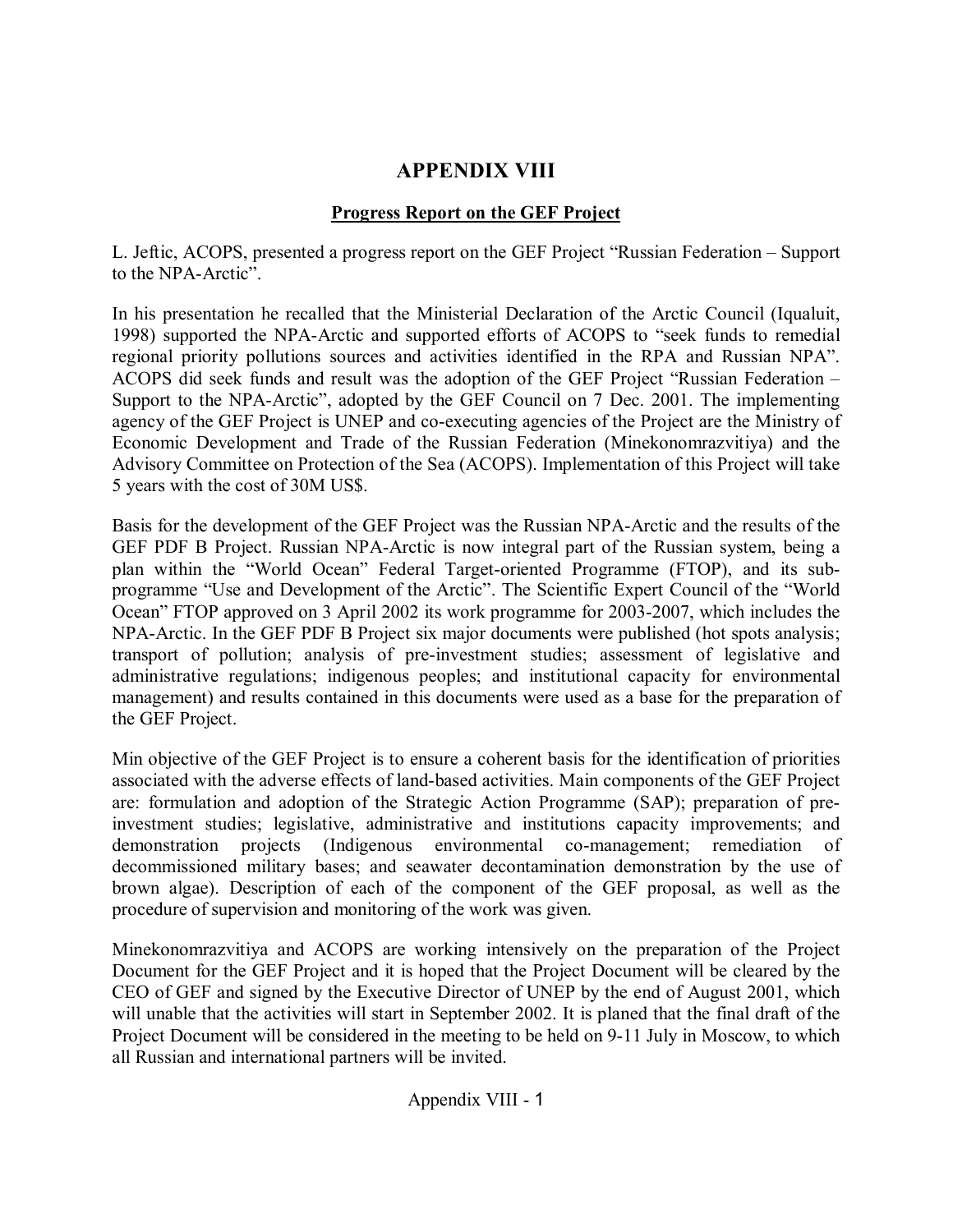In accordance with the standard GEF procedure GEF Project will have its Steering Committee, which will supervise the work done, in addition to the regular supervision of the financial aspects of the Project by UNEP as the implementing agency.

# **Powerpoint presentation on the GEF Project (Separate Document)**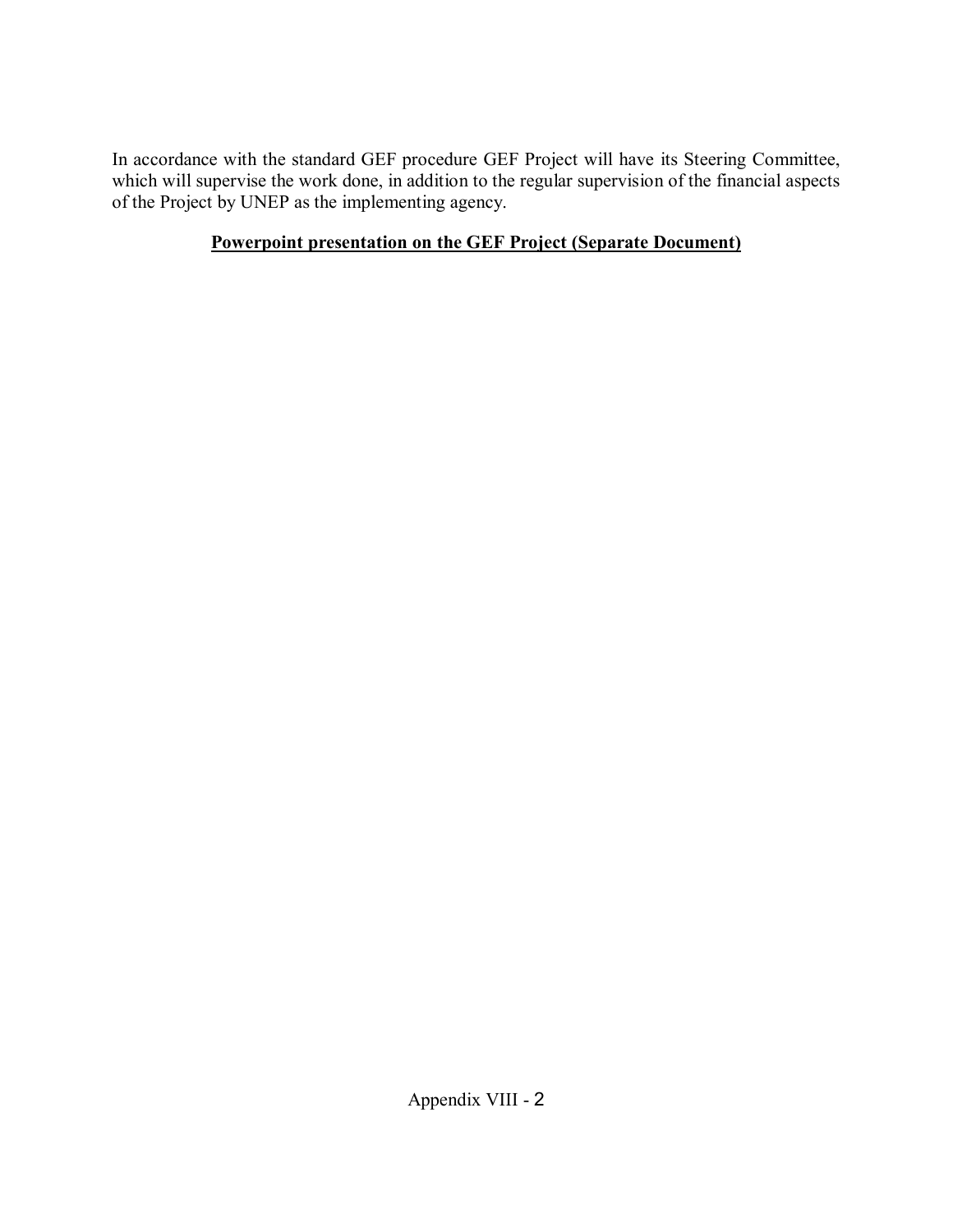# **APPENDIX IX**

## **Progress on preparation on round tables by the Russian Federation**

Goal; is involvement of private and state sectors of industry, governments, international financial institutions (IFI) organisations of UN system, non governmental organisations (NGO) into fulfilment of projects in Arctic, which may bring environmental and economical gains and will help to sustainable development of the region.

Formulation of suitable projects could proceed independently from other programs. However the use of possibilities of anticipated GEF Project "Support of NPA-Arctic" could be of helps, in GEF project Strategic Action Program (SAP) for Russian Arctic will be formulated in first 6 months. This will focus as on priority areas for investments in environmental projects. It means that we can plan start of round table process for beginning of year 2003.

Key element of the success of Round Tables will be participation in them of private business representatives. In Russia Minecowomrazvitija and ACOPS are leading dialog with business. There have been talks with chairman of the Russian Union of Industrialists and EnterpremersMr. A. Volsky and his deputy Jorgensen. There are talks with the Head of Russian Trade and Industry Board E. Primakov. Special letters were prepared for them explaining functioning of NPA-Arctic and GEF Project, Support of NPA-Arctic. Contacts were build with authorities of big Russian companies "Yukos" and "Sibneft". Contact was established with Chairman of Moscow Oil Club, Mr. Bagirov.

Other companies were contacts are also necessary are "Lukoil", "Norilsky Nickel", "Gasprom". Through administration of the Arctic Regions out of Russia contact are being established with local business. To make interaction on future projects more effective special form for project idea was developed. Rather soon these form will be sent to region and large industrial companies. The response of possible partners will be analysed and the results will be used for organisation of round tables could help to successful organisation of Partnership Conference at some time (tentatively in 2004).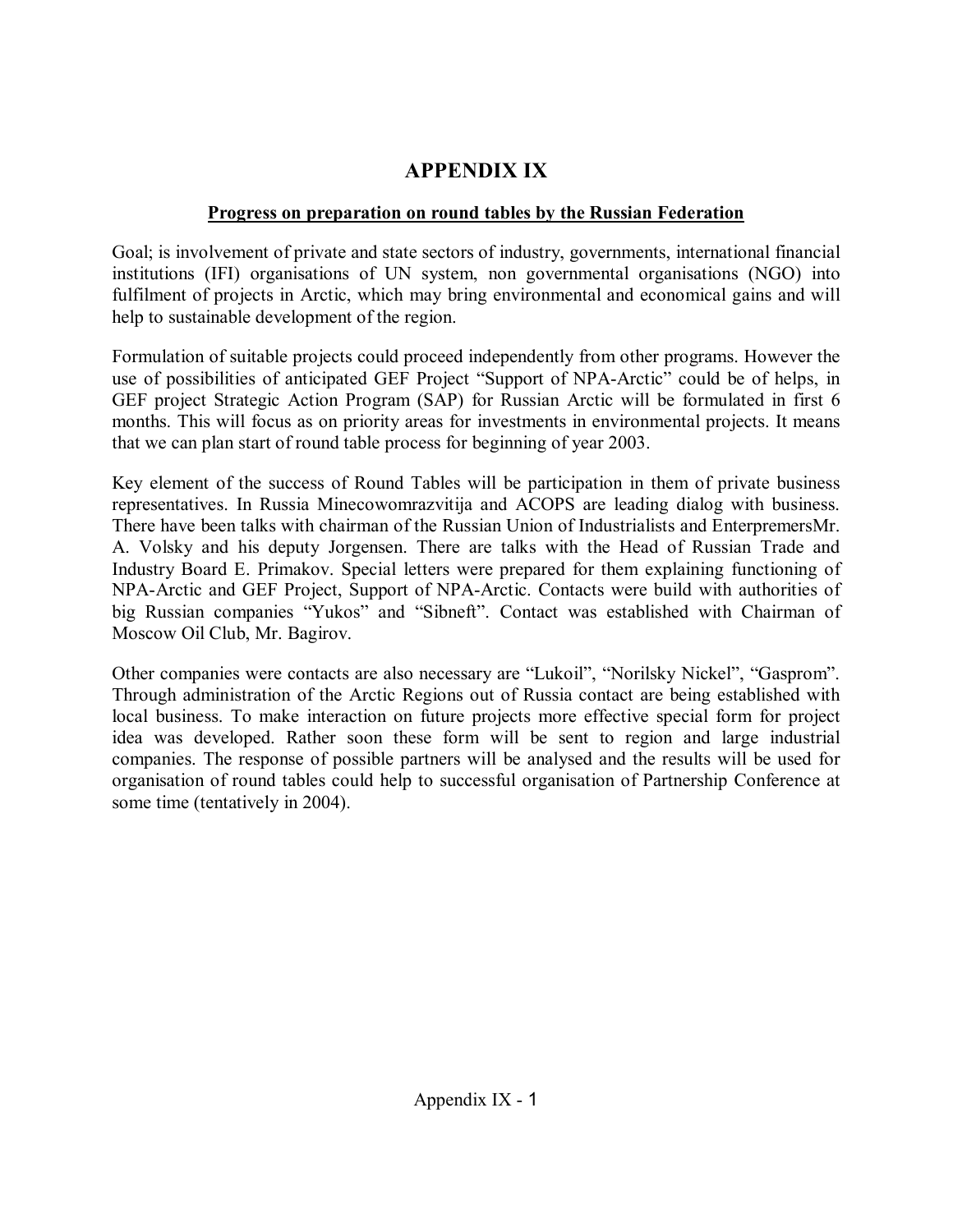# **APPENDIX X**

# **Guidelines on Oil and Gas to and from Ships - List of Contacts**

| <b>Member</b>                                                          | <b>Contact Person</b>                           | <b>Address</b>                                                                                                                                             | Email                                                      |
|------------------------------------------------------------------------|-------------------------------------------------|------------------------------------------------------------------------------------------------------------------------------------------------------------|------------------------------------------------------------|
| <b>CANADA</b>                                                          | John Murray                                     | Senior Marine Safety Inspector<br><b>Transport Canda</b>                                                                                                   | murrajo@tc.gc.ca                                           |
| <b>DENMARK/</b><br><b>GREENLAND/</b><br><b>FAROE</b><br><b>ISLANDS</b> | Ivan Andersen<br>Andreas Vedel<br>Suni Petersen | Danish EPA<br>$\bullet$<br>Department of Environment<br>$\bullet$<br>and Nature, Greenland<br>Food and Environmental<br>$\bullet$<br>Agency, Faroe Islands | ia@mst.dk<br>ave(a)gh.gl<br>$\frac{\text{sumip}(a)$ hfs.fo |
| <b>FINLAND</b>                                                         | Maija Pietarinen                                | <b>Environmental Protection</b><br>Department - Ministry of the<br>Environment<br>P.O. Box 380<br>FIN-00131<br>Helsinki<br>Finland                         | Maija.Pietarinen@vyh.fi                                    |
| <b>ICELAND</b>                                                         | Kristján Geirsson                               | Environmental and Food Agency<br>of Iceland<br>Armula 1A, P.O. Box 8080<br>128 Reykjavik<br>Iceland                                                        | kristjang@hollver.is                                       |
| <b>NORWAY</b>                                                          | Dag Erik Danielsen                              | Norwegian Maritime Directorate<br>P.O. Box 8123 Dep.<br>$N-0032$<br>Oslo<br>Norway                                                                         | dag.danielsen@sjofartsdir.dep.no                           |
| <b>RUSSIA</b>                                                          | <b>NEED</b>                                     | <b>NEED</b>                                                                                                                                                | <b>NEED</b>                                                |
| <b>SWEDEN</b>                                                          | <b>Stig Norstrom</b>                            | Swedish Environmental<br>Protection Agency<br>SE-106 48<br>Stockholm<br>Sweden                                                                             | stig.norstrom@environ.se                                   |
| <b>UNITED</b><br><b>STATES</b>                                         | Mark Meza                                       | <b>US Coast Guard</b>                                                                                                                                      | mmeza@comdt.uscg.mil                                       |